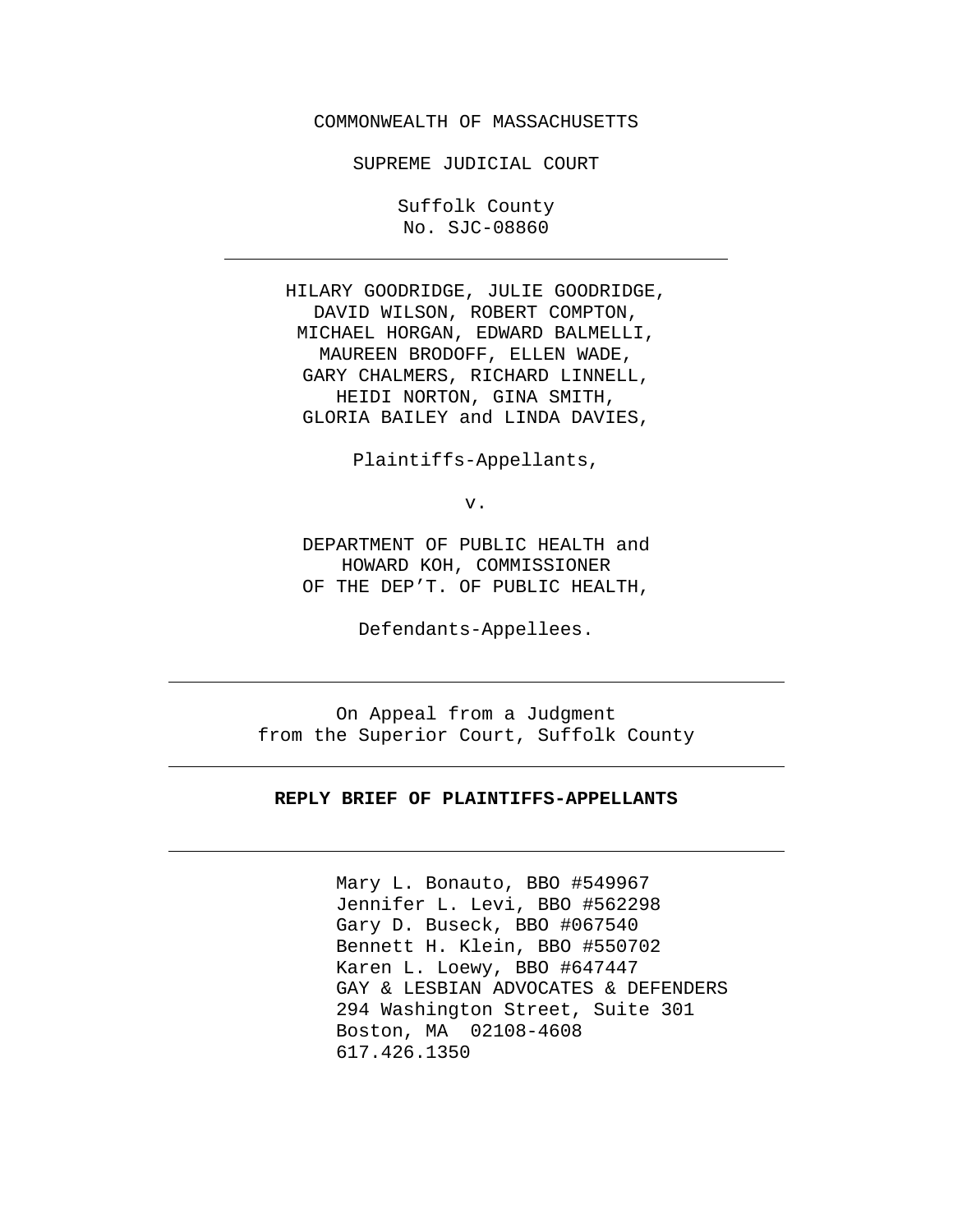# **TABLE OF CONTENTS**

| I.  |    | DENYING ACCESS TO CIVIL MARRIAGE ON THE SAME<br>TERMS AVAILABLE TO OTHERS IMPOSES PROFOUND HARMS<br>ON THE PLAINTIFFS AND THEIR CHILDREN THAT OTHERS<br>WOULD FIND INTOLERABLE IF IMPOSED ON THEM.  1 |  |  |  |
|-----|----|-------------------------------------------------------------------------------------------------------------------------------------------------------------------------------------------------------|--|--|--|
| II. |    | PROCREATION IS NO BASIS FOR EXCLUDING THE<br>PLAINTIFFS FROM MARRIAGE.  3                                                                                                                             |  |  |  |
|     | Α. | Procreation Is Not the Purpose of Civil                                                                                                                                                               |  |  |  |
|     |    | 1.<br>The capacity for heterosexual<br>intercourse is not essential to                                                                                                                                |  |  |  |
|     |    | $2$ .<br>There is no "per se" link between<br>marriage and procreation.  7                                                                                                                            |  |  |  |
|     |    | 3.<br>The procreation justification is<br>tautological.  8                                                                                                                                            |  |  |  |
|     | Β. | The Purpose of the Marriage Laws Is to Build<br>and Support a Community of Families.  12                                                                                                              |  |  |  |
|     | C. | Even Assuming "Procreation" Is the Purpose<br>of Marriage, There Is No Relationship<br>Between That Purpose and the Exclusion of<br>the Plaintiffs from Marriage.  15                                 |  |  |  |
|     |    | III. THE COURT HAS THE POWER AND DUTY TO PROTECT<br>PLAINTIFFS' RIGHTS UNDER THE MASSACHUSETTS                                                                                                        |  |  |  |
|     | Α. | The Defendants Confuse Policy Choices and<br>Constitutional Imperatives.  17                                                                                                                          |  |  |  |
|     | Β. | The Constitution Speaks to This Case.  18                                                                                                                                                             |  |  |  |
| IV. |    | THIS IS A HEIGHTENED SCRUTINY CASE  21                                                                                                                                                                |  |  |  |
|     | Α. | Plaintiffs Enjoy the Same Fundamental<br>Right to Marry Enjoyed By Others in<br>Massachusetts.  21                                                                                                    |  |  |  |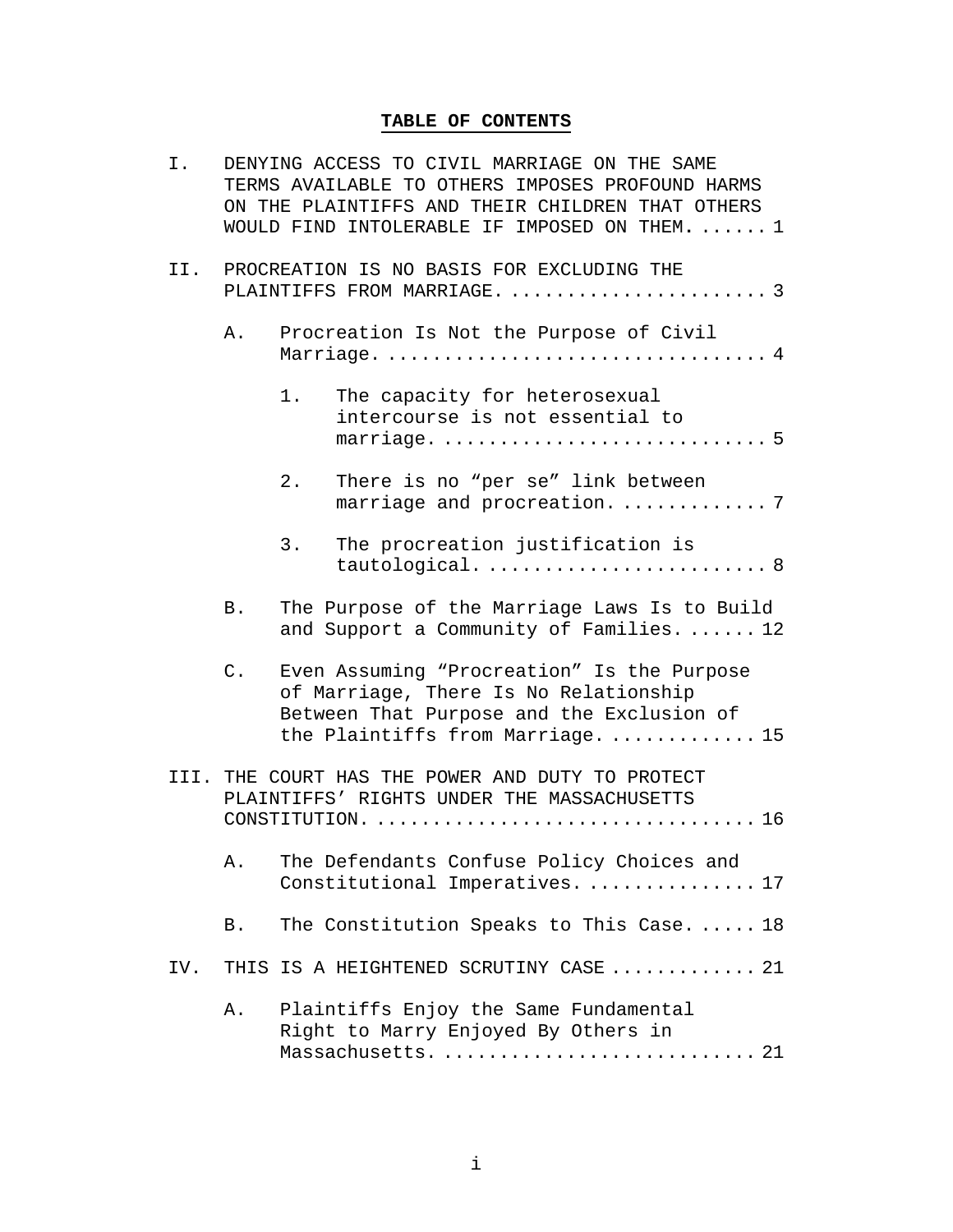|     |           | 1.    | Defendants err on the level of<br>specificity.  21                                                                          |
|-----|-----------|-------|-----------------------------------------------------------------------------------------------------------------------------|
|     |           | 2.    | Defendants err as to the role of<br>History.  23                                                                            |
|     | <b>B.</b> |       | This Court Should Accord Strict Scrutiny to<br>the Sex- and Sexual Orientation-Based<br>Classifications in the Statute.  24 |
|     |           | $1$ . | If necessary for claims under the state<br>constitution, discriminatory intent is<br>obvious here.  24                      |
|     |           | 2.    | Defendants discriminate based on sex in<br>violation of the ERA.  27                                                        |
|     |           | 3.    | Defendants discriminate based on sexual<br>orientation.  29                                                                 |
|     | $C$ .     |       | The Speech Clauses of the Massachusetts<br>Constitution Speak to the Plaintiffs<br>Exclusion from Marriage.  30             |
| V.  |           |       | THE STATE CANNOT DEFEND THE PROFOUND DISABILITY<br>IT HAS IMPOSED ON THE PLAINTIFFS.  32                                    |
|     | Α.        |       | Procreation and Child-Rearing  32                                                                                           |
|     | Β.        |       | Conserving Resources  35                                                                                                    |
|     | $C$ .     |       | Stamp of Approval  36                                                                                                       |
|     | D.        |       | "Respect" for Other States  37                                                                                              |
| VI. |           |       |                                                                                                                             |
|     |           |       |                                                                                                                             |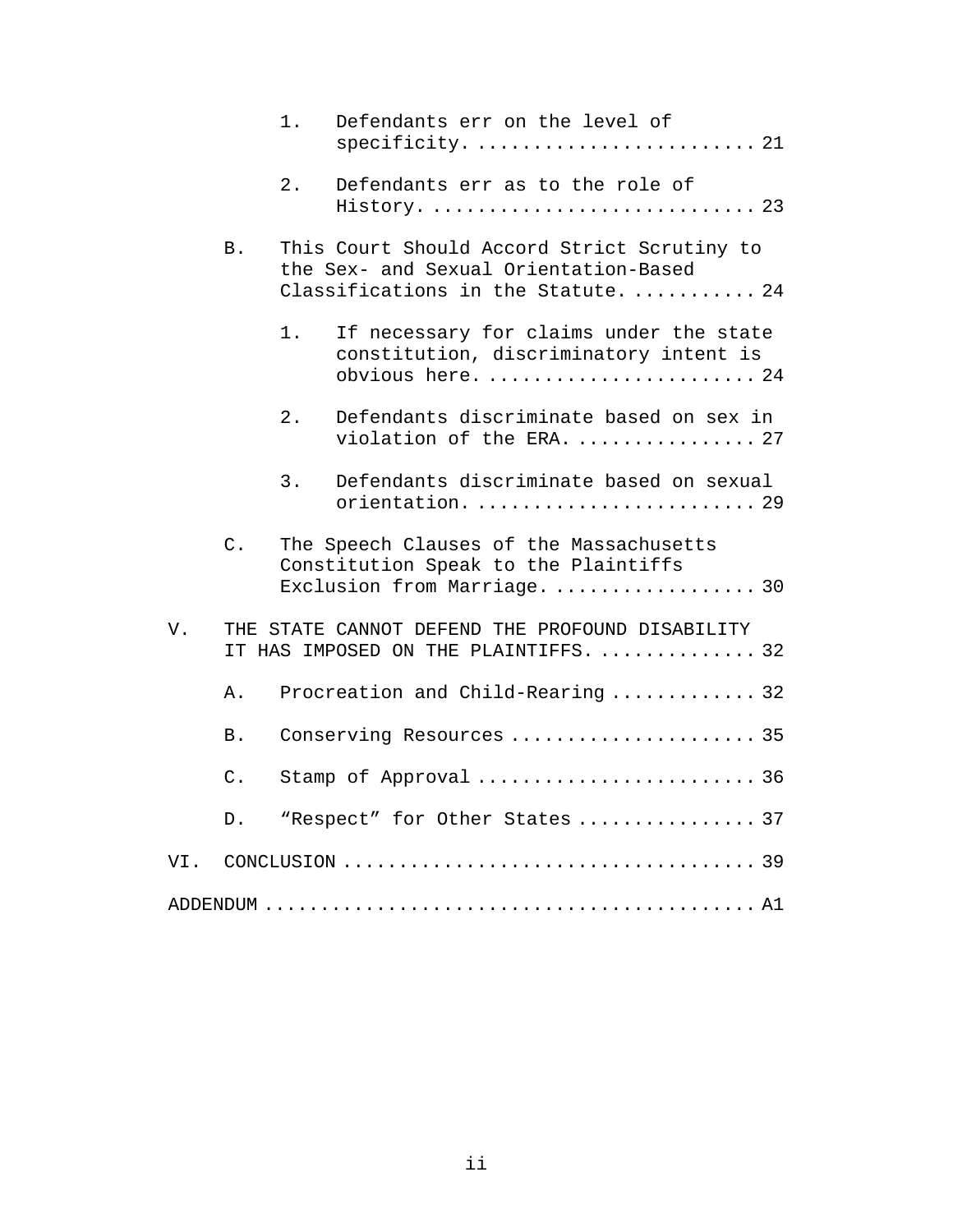# **TABLE OF AUTHORITIES**

### **CASES**

| Att'y Gen. v. Desilets,                                                                                      |
|--------------------------------------------------------------------------------------------------------------|
| Att'y Gen. v. Mass. Interscholastic Athletic Ass'n,<br>378 Mass. 342 (1979)  4-5                             |
| Bachrach v. Sec'y of the Commonwealth,<br>382 Mass. 268 (1981)  31                                           |
| Baker v. Carr,                                                                                               |
| Baker v. Vermont,<br>744 A.2d 864 (Vt. 1999)  passim                                                         |
| Bd. of Trustees v. Garrett,<br>531 U.S. 356 (2000)  4                                                        |
| Benefit v. City of Cambridge,                                                                                |
| Blixt v. Blixt,<br>437 Mass. 649 (2002)<br>petition for cert. filed,<br>71 U.S.L.W. 3416 (U.S. Dec. 3, 2002) |
| Blue Hills Cemetery v. Bd. of Reg.,<br>379 Mass. 368 (1979) 11                                               |
| Brown v. Bd. of Educ.,                                                                                       |
| Brown v. Russell,                                                                                            |
| Califano v. Jobst,                                                                                           |
| Carey v. Population Servs. Int'l.,                                                                           |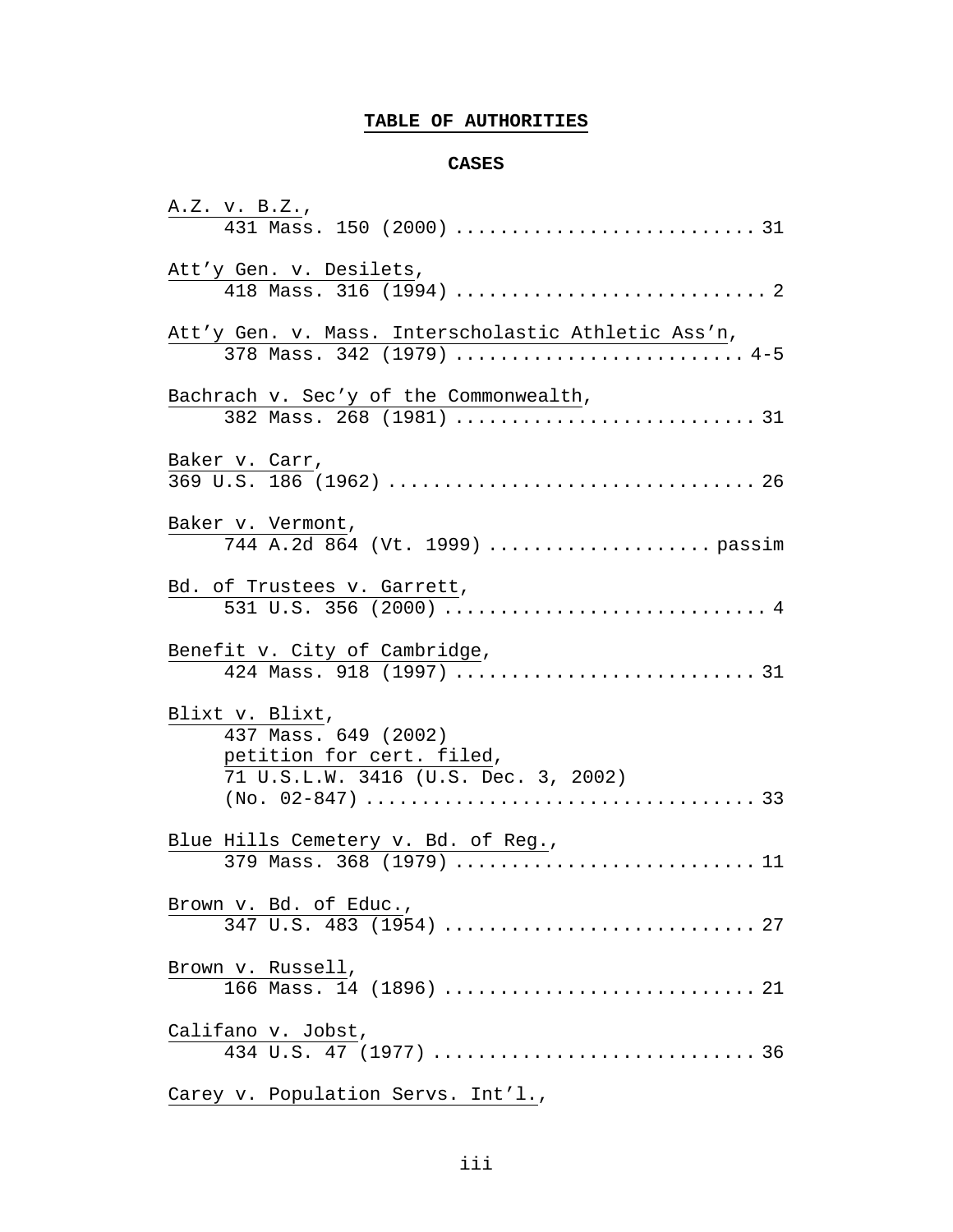| 431 U.S. 678 (1977)  16                                                            |
|------------------------------------------------------------------------------------|
| City of Cleburne v. Cleburne Living Ctr.,<br>473 U.S. 432 (1985)  4, 9, 16, 30, 37 |
| Collins v. Guggenheim,                                                             |
| Commonwealth v. Allison,                                                           |
|                                                                                    |
| Commonwealth v. Sees,<br>374 Mass. 532 (1978)  31                                  |
| Concord Rod & Gun Club, Inc. v. MCAD,                                              |
| 402 Mass. 716 (1988)  31                                                           |
| Connors v. Boston,                                                                 |
|                                                                                    |
| Cruzan v. Dir., Missouri Dep't of Health,                                          |
| 497 U.S. 261 (1990)  12                                                            |
| Dist. Att'y for Suffolk County v. Watson,                                          |
| 381 Mass. 648 (1980)  23                                                           |
| Eisenstadt v. Baird,                                                               |
|                                                                                    |
| English v. New England Med. Ctr., Inc.,<br>405 Mass. 423 (1989)  15                |
| Feliciano v. Rosemar Silver Co.,                                                   |
| 401 Mass. 141 (1987)  1, 2                                                         |
| French v. McAnarney,                                                               |
|                                                                                    |
| Foss v. Commonwealth,                                                              |
| 437 Mass. 584 (2002)  4                                                            |
| Griswold v. Connecticut,                                                           |
|                                                                                    |
| Hall-Omar Baking Co. v. Comm'r of Labor and Indus.,<br>344 Mass. 695 (1962)  26    |
|                                                                                    |
|                                                                                    |

Heller v. Doe,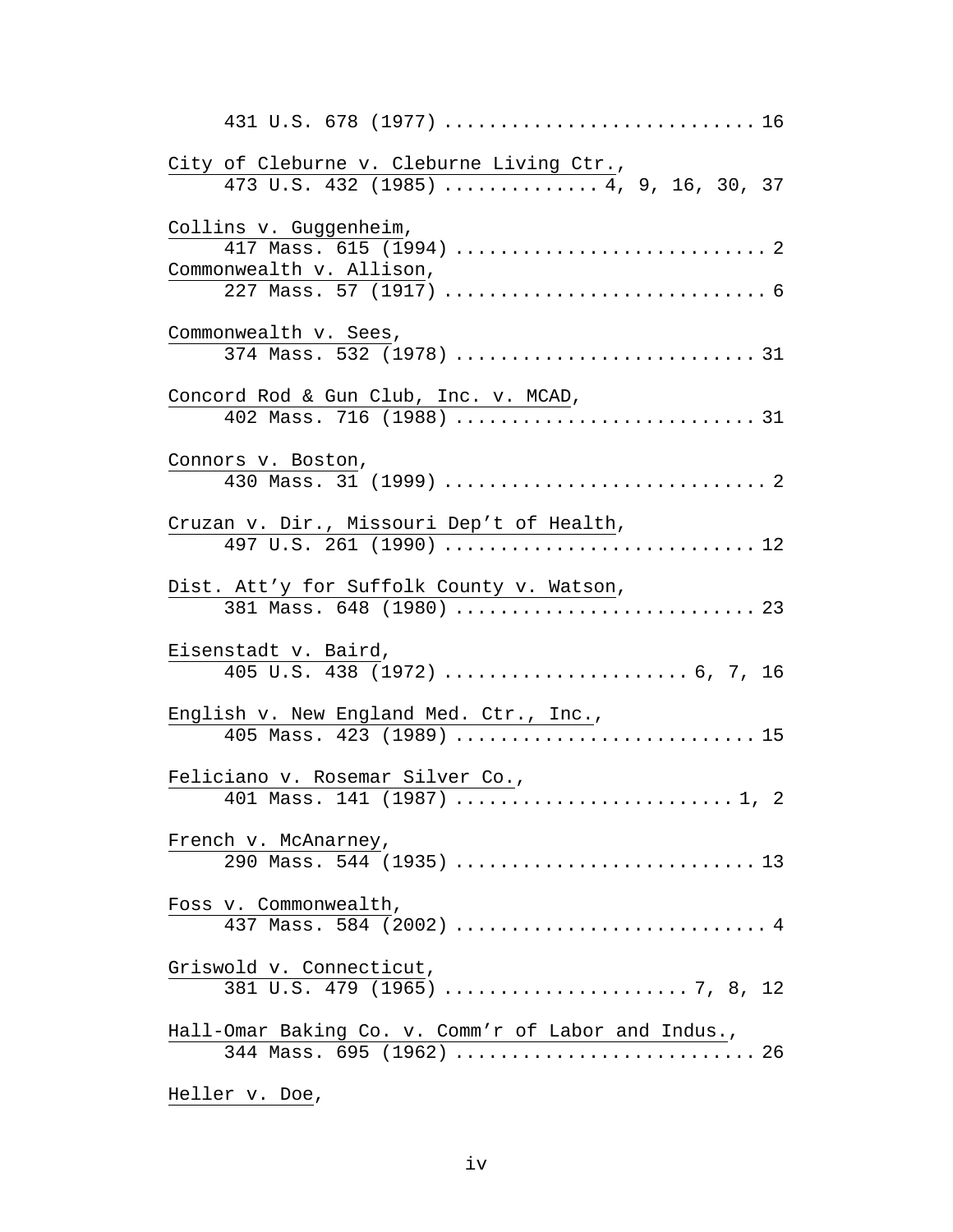| 509 U.S. 312 (1993)  15, 32                                                                |  |
|--------------------------------------------------------------------------------------------|--|
| Hoffman v. Howmedica,<br>373 Mass. 32 (1977)  4                                            |  |
| Holden v. James,<br>11 Mass. 396 (1814)  21                                                |  |
| Hooper v. Bernalillo County Assessor,<br>472 U.S. 612 (1985)  16                           |  |
| Jimenez v. Weinberger,                                                                     |  |
| Kienzler v. Dalkon Shield Claimants Trust,<br>426 Mass. 87 (1997)  21                      |  |
| Knoll v. Beth Israel Deaconess Med. Ctr., Inc.,<br>Suffolk Probate & Fam. Ct., No. 00W1343 |  |
| Lee v. Comm'r of Rev.,<br>395 Mass. 527 (1985)  15                                         |  |
| Loving v. Virginia,<br>$388$ U.S. 1 (1967)  22, 24, 28, 35                                 |  |
|                                                                                            |  |
| Marbury v. Madison,<br>5 U.S. (1 Cranch) 137 (1803)  17                                    |  |
| McLaughlin v. Florida,                                                                     |  |
| Merriam v. Sec'y of the Commonwealth,<br>375 Mass. 246 (1978)  18, 28                      |  |
|                                                                                            |  |
| Milford v. Worcester,<br>7 Mass. (1 Tyng.) 48 (1810)  6                                    |  |
|                                                                                            |  |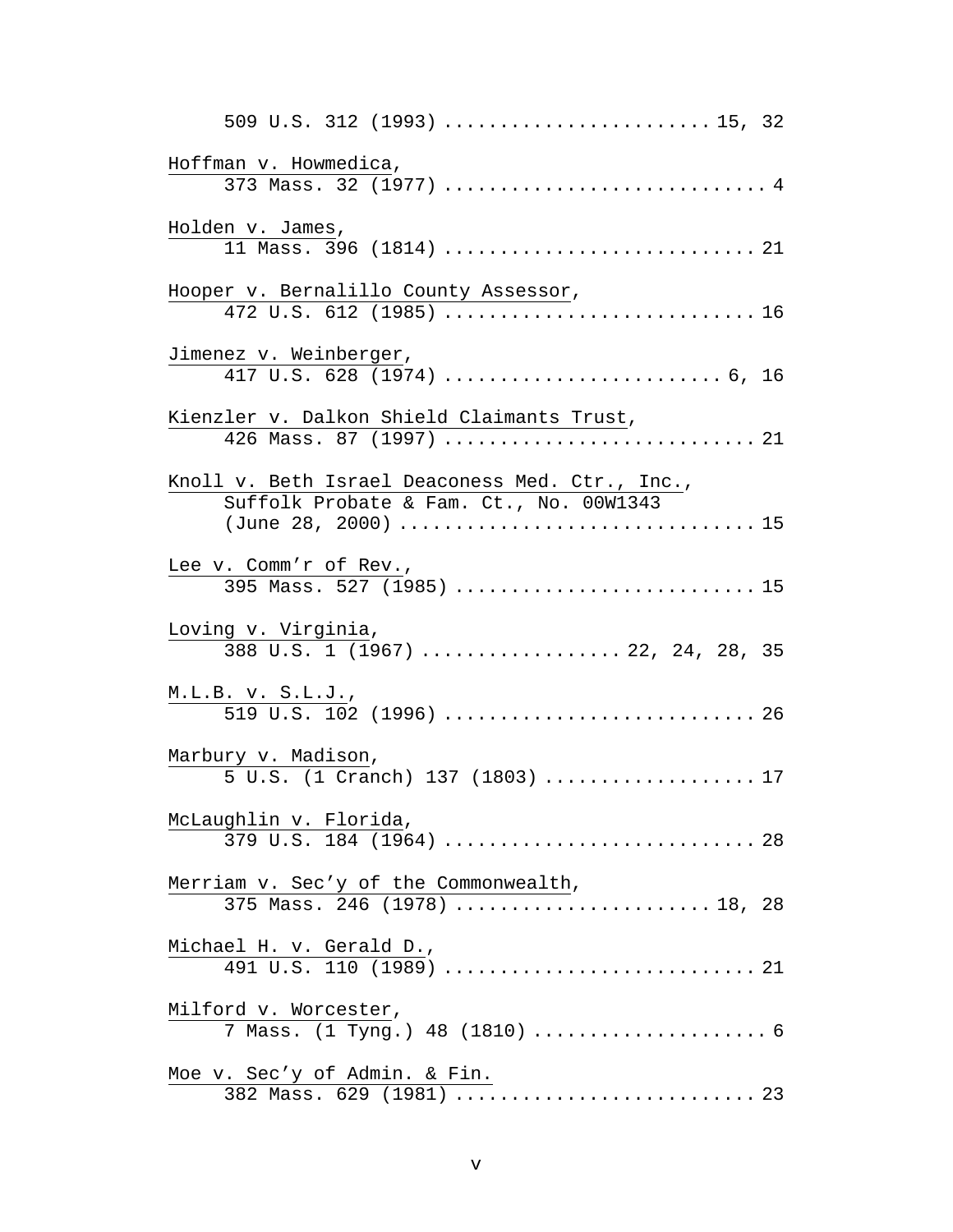| Murphy v. Dep't. of Corr.,                                                               |  |
|------------------------------------------------------------------------------------------|--|
|                                                                                          |  |
| Murphy v. Dep't of Indus. Accidents,                                                     |  |
| Nordlinger v. Hahn,                                                                      |  |
| Oncale v. Sundowner Offshore Servs. Inc.,<br>523 U.S. 75 (1998)  28                      |  |
| Opinion of the Justices,<br>303 Mass. 631 (1939)  21, 26                                 |  |
| Opinion of the Justices,                                                                 |  |
| Opinion of the Justices,<br>374 Mass. 836 (1977)  27                                     |  |
| Opinion of the Justices to the House of<br>Representatives,<br>427 Mass. 1211 (1998)  21 |  |
| Palmore v. Sidoti,                                                                       |  |
| Pers. Adm'r v. Feeney,                                                                   |  |
| Perez v. Sharp,<br>198 P.2d 17 (Cal.1948)  24, 28, 35                                    |  |
| Planned Parenthood v. Casey,                                                             |  |
|                                                                                          |  |
| Roberts v. City of Boston,<br>59 Mass. (5 Cush.) 198 (1849)  27                          |  |
| Romer v. Evans,                                                                          |  |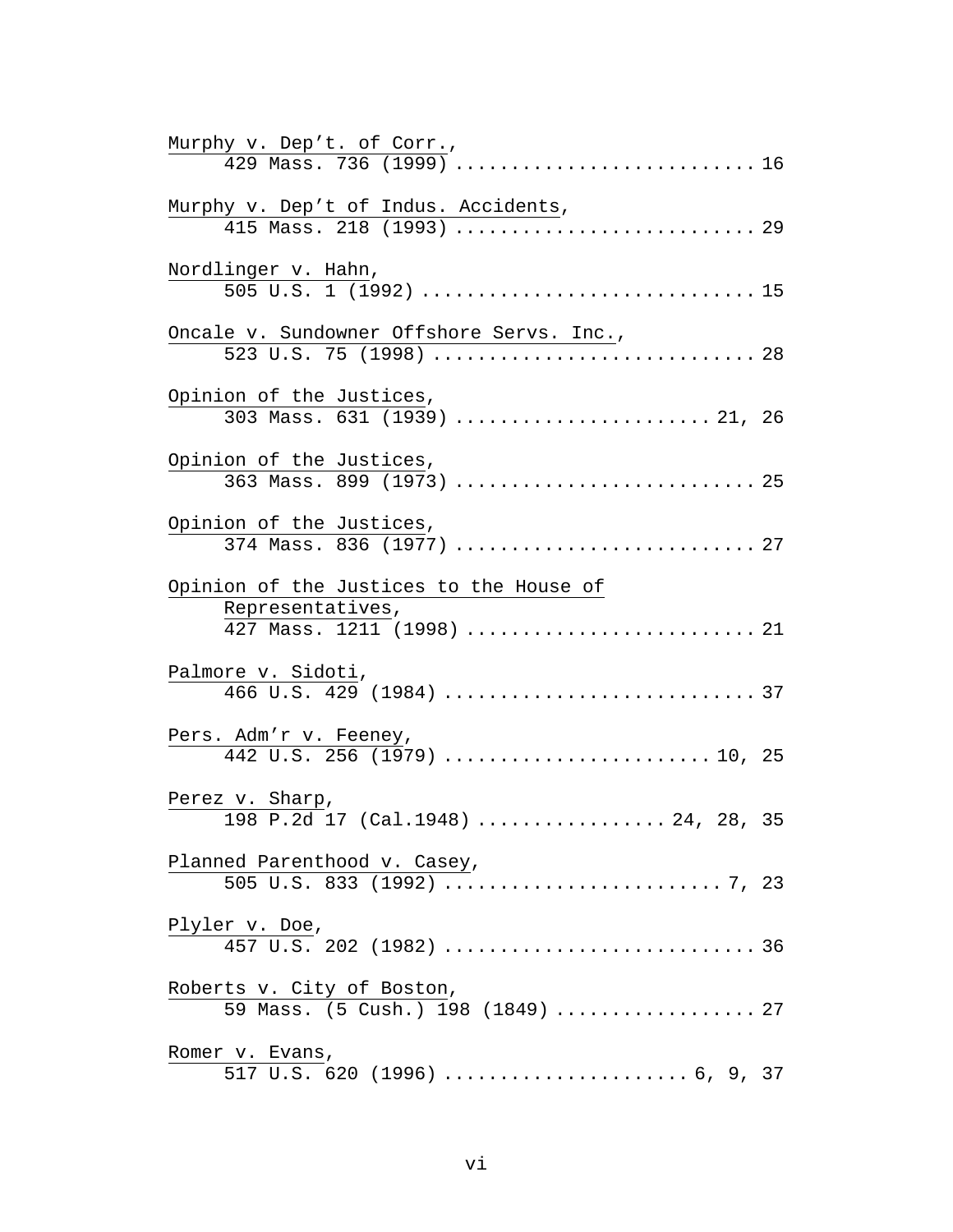| Rosenberger v. Rectors & Visitors of Univ. of Va.,                            |  |
|-------------------------------------------------------------------------------|--|
|                                                                               |  |
| Ry. Express Agency v. New York,                                               |  |
|                                                                               |  |
| Santosky v. Kramer,                                                           |  |
|                                                                               |  |
| Sch. Cte. of Springfield v. Bd. of Educ.,                                     |  |
| 366 Mass. 315,                                                                |  |
| cert. denied, 421 U.S. 947 (1975)  24                                         |  |
| St. Germaine v. Pendergast,                                                   |  |
| 416 Mass. 698 (1993)  16                                                      |  |
| Tobin's Case,                                                                 |  |
| 424 Mass. 250 (1997)  29                                                      |  |
| Turner v. Safley,                                                             |  |
| 482 U.S. 78 (1987)  13, 22, 37                                                |  |
| U.S.D.A. v. Moreno,                                                           |  |
|                                                                               |  |
| Vigeant v. Postal Tel. Cable Co.,                                             |  |
| 260 Mass. 335 (1927)  26                                                      |  |
|                                                                               |  |
| Washington v. Davis,                                                          |  |
|                                                                               |  |
| Washington v. Glucksberg,                                                     |  |
|                                                                               |  |
| Williams v. Sec'y of Exec. Office of Hum. Servs.,<br>414 Mass. 551 (1993)  29 |  |
|                                                                               |  |
| Zablocki v. Redhail,                                                          |  |
| $\overline{434}$ U.S. 374 (1978)  1, 8, 15, 22                                |  |
| Zobel v. Williams,                                                            |  |
|                                                                               |  |
| CONSTITUTIONAL PROVISIONS & STATUTES                                          |  |
| Mass. Const., Preamble  20                                                    |  |
|                                                                               |  |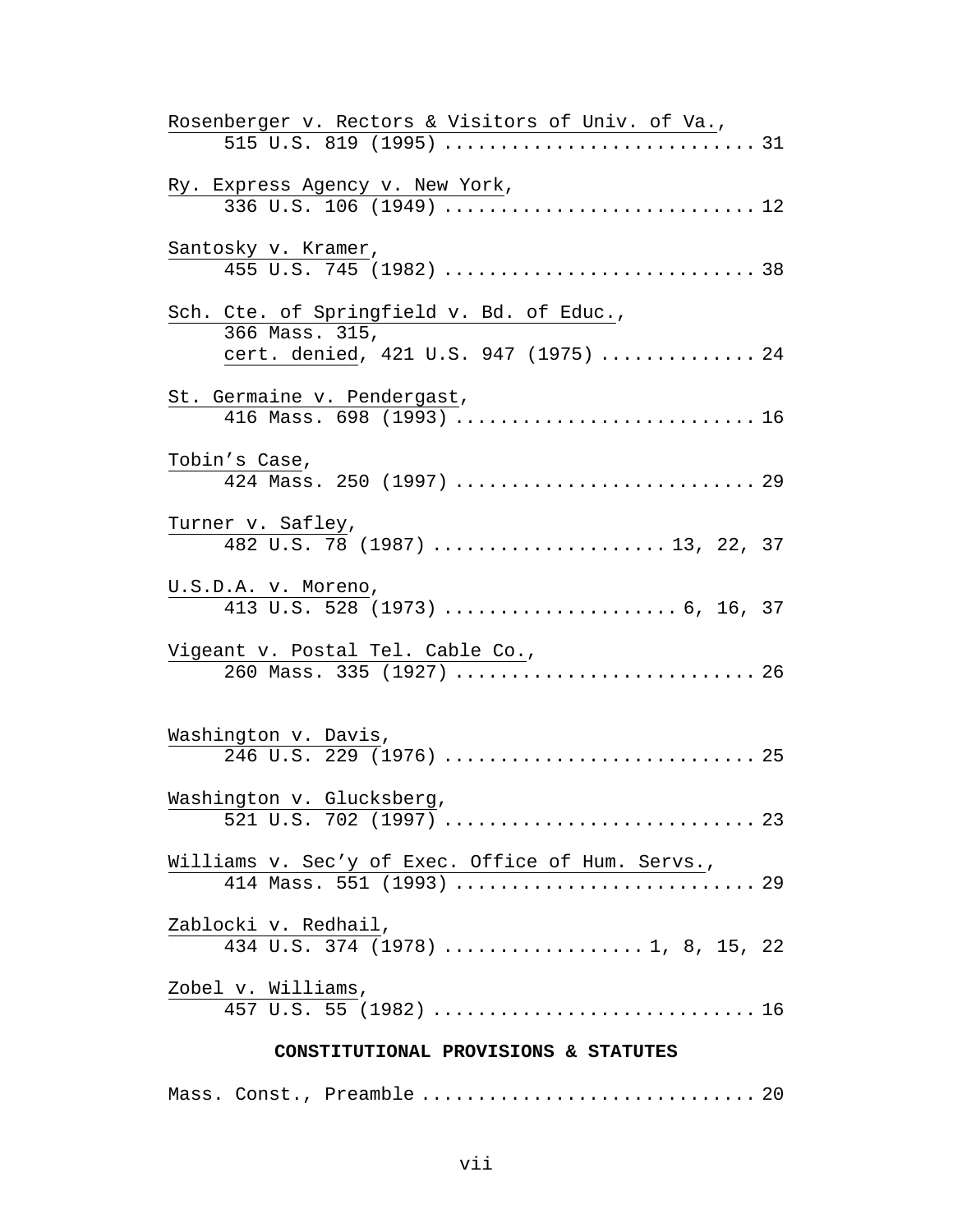|  | Mass. Const., Pt. 1, Art. I  passim       |
|--|-------------------------------------------|
|  | Mass. Const., Pt. 1, Art. VI 19, 20, 21   |
|  | Mass. Const., Pt. 1, Art. VII  19, 20, 21 |
|  | Mass. Const., Pt. 1, Art. X  19, 20, 21   |
|  | Mass. Const., Pt. 1, Art XVI  30, 31      |
|  | Mass. Const., Amend. Art. CXIV  29        |
|  |                                           |
|  |                                           |
|  |                                           |
|  |                                           |
|  | Mass. G.L. c. 208, §§ 1-47 12             |

#### **MISCELLANEOUS**

|  |  | American Psychiatric Association, Position Statement, |  |  |
|--|--|-------------------------------------------------------|--|--|
|  |  | Adoption and Co-parenting of Children by Same-sex     |  |  |
|  |  | Couples (Nov. 2002), at http://www.psych.org/         |  |  |
|  |  |                                                       |  |  |

- M.V. Lee Badgett, Ph. D., Income Inflation: the Myth of Affluence Among Gay, Lesbian and Bisexual Americans, 15, available at http://www.iglss.org/media/files/income.pdf .... 36
- Brief on Behalf of Appellee at 41-50, Loving v. Virginia, 388 U.S. 1 (1967) (No. 395), reprinted in 64 Landmark Briefs and Arguments of the Supreme Court of the United States: Constitutional Law 789 (Philip B. Kurland & Gerhard Casper eds., 1975) ..................... 35
- Laura S. Brown, "Relationships More Enduring", 41 Fam. Ct. Rev. 60 (2003) ............................. 38
- 1 H. Clark, The Law of Domestic Relations in the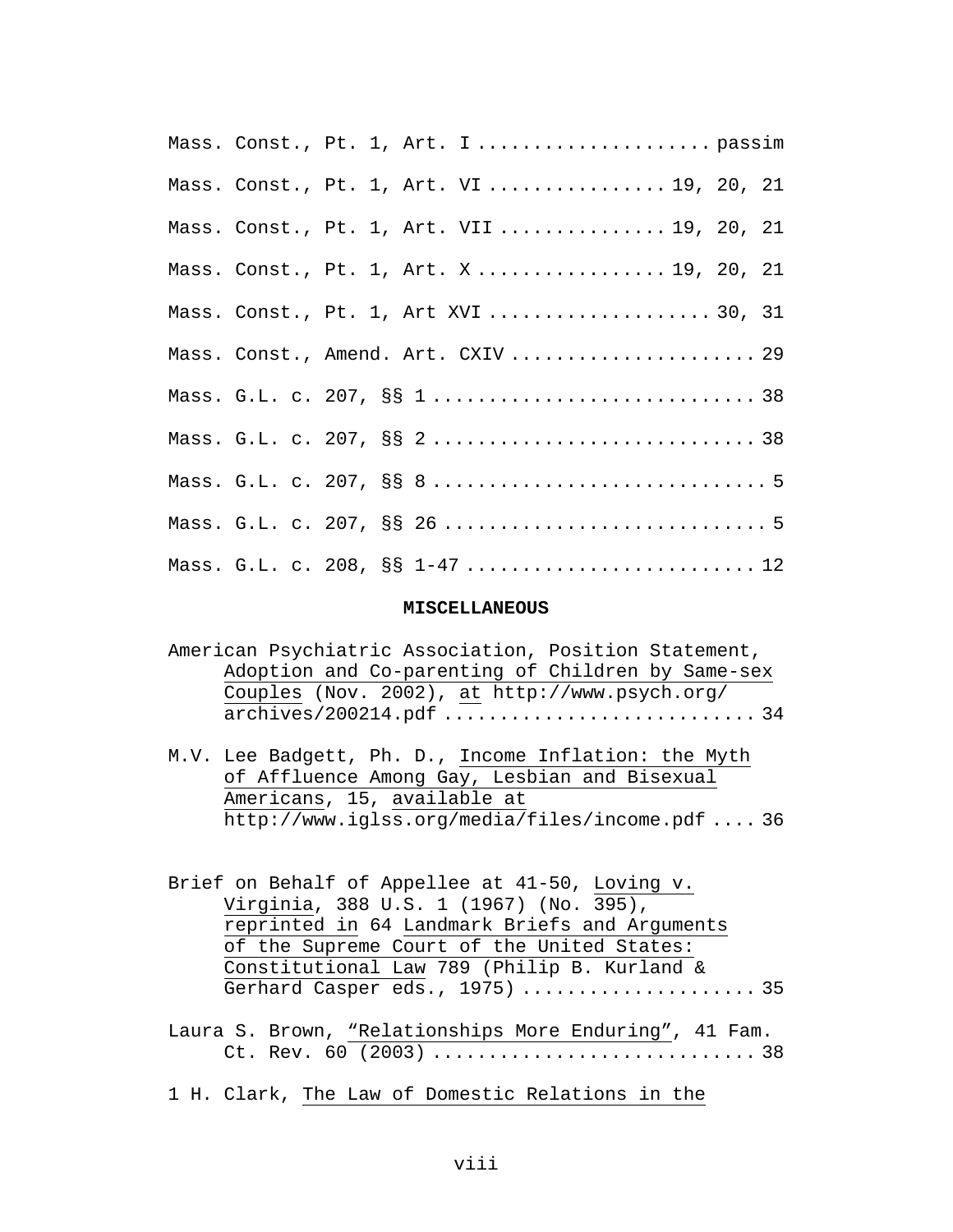| United States, § 2.9 (2d ed. 1987)  38                                                                                                                                                                                                                                    |
|---------------------------------------------------------------------------------------------------------------------------------------------------------------------------------------------------------------------------------------------------------------------------|
| Michael Cooper, The 2000 Campaign: The Republican<br>Running Mate; Cheney's Marriage Remarks Irk<br>Conservatives, N. Y. Times, Oct. 10, 2000,                                                                                                                            |
|                                                                                                                                                                                                                                                                           |
| Nancy Cott, Public Vows (2000)  28                                                                                                                                                                                                                                        |
| Rod Dreher, GOP Gay Bombshell Stuns Conservatives,<br>New York Post, Oct. 6, 2000, at 9 38                                                                                                                                                                                |
| Edward F. Hennessey, The Extraordinary Massachusetts<br>Constitution of 1780, 14 Suffolk U. L Rev. 873                                                                                                                                                                    |
| Sherri A. Jayson, Comment, "Loving Infertile<br>Couple Seeks Woman Age 18-31 To Help Have<br>Baby. \$6,500 Plus Expenses And A Gift":<br>Should We Regulate The Use Of Assisted<br>Reproductive Technologies By Older Women?,<br>11 Alb. L.J. Sci. & Tech. 287 (2001)  10 |
| Kenneth L. Karst, The Freedom of Intimate<br>Association, 89 Yale L.J. 624 (1980)  30                                                                                                                                                                                     |
| 1 Charles P. Kindregan, Jr. & Monroe L. Inker,<br>Mass. Prac. Family Law & Practice, § 1.6                                                                                                                                                                                |
| Robert F. Williams, The Brennan Lecture: Interpreting<br>State Constitutions as Unique<br>Legal Documents, 27 Okla. City U. L. Rev. 189                                                                                                                                   |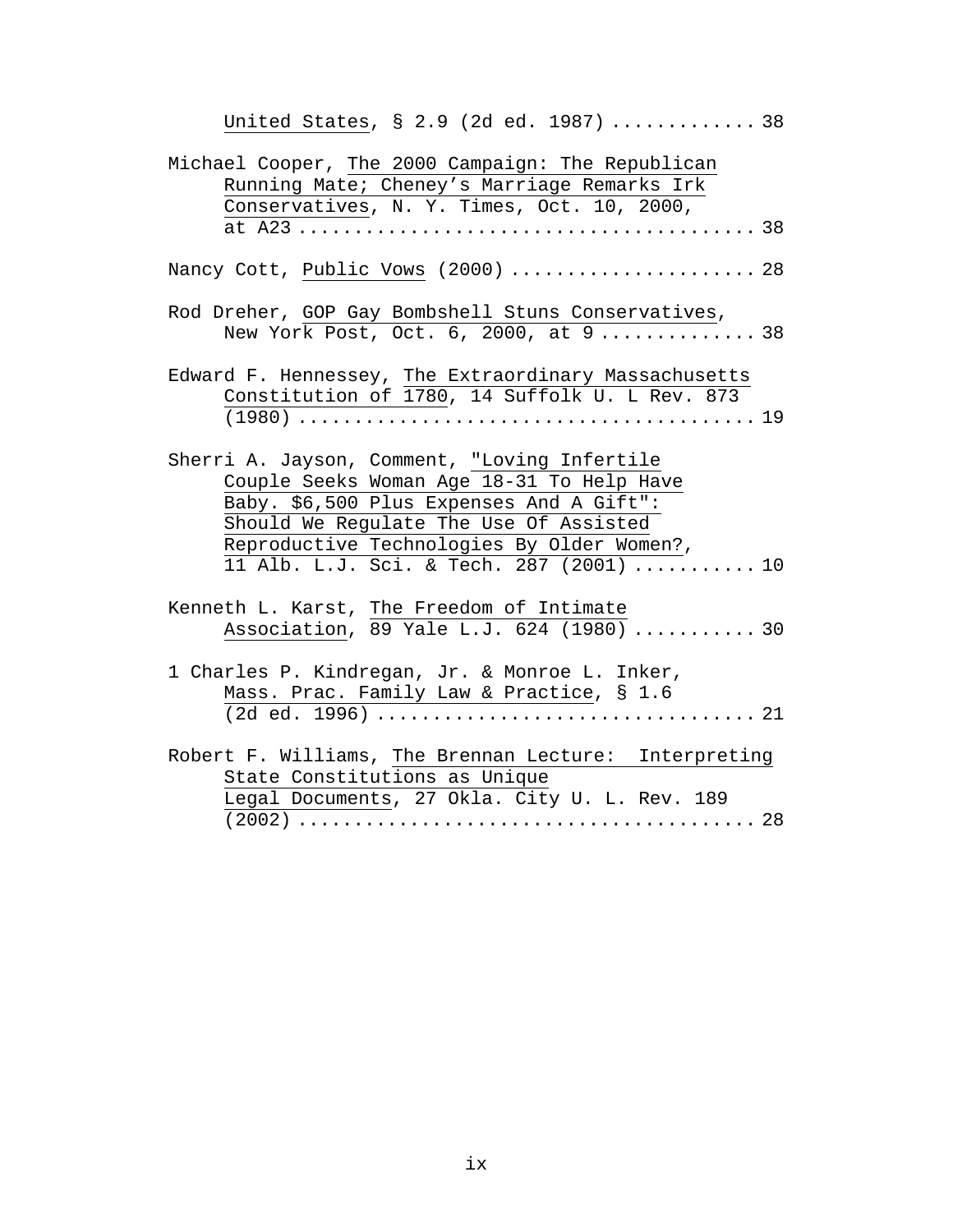**I. DENYING ACCESS TO CIVIL MARRIAGE ON THE SAME TERMS AVAILABLE TO OTHERS IMPOSES PROFOUND HARMS ON THE PLAINTIFFS AND THEIR CHILDREN THAT OTHERS WOULD FIND INTOLERABLE IF IMPOSED ON THEM.**

At the heart of this case are seven couples who ask this Court to apply familiar principles of law to address what they daily experience as a profound harm, affecting them and their children: the Defendants' refusal to allow them to marry. Ending this exclusion from marriage harms no one, but maintaining it is devastating to these Plaintiffs and their families. It undermines, even negates, their families, and disadvantages them and their children in numerous transactions of ordinary civic life. Whereas marriage is the central, family-defining legal institution in Massachusetts, Feliciano v. Rosemar Silver Co., 401 Mass. 141, 142 (1987)**,** the exclusion denies their "common humanity," Baker v. Vermont, 744 A.2d 864, 889 (Vt. 1999), renders them nothing more than legal strangers to one another, Feliciano, 401 Mass. at 141- 42, and enshrines the status of "illegitimacy" upon their children. Zablocki v. Redhail, 434 U.S. 374, 390 (1978) (striking law forbidding indigent parents from marrying where, inter alia, withholding marriage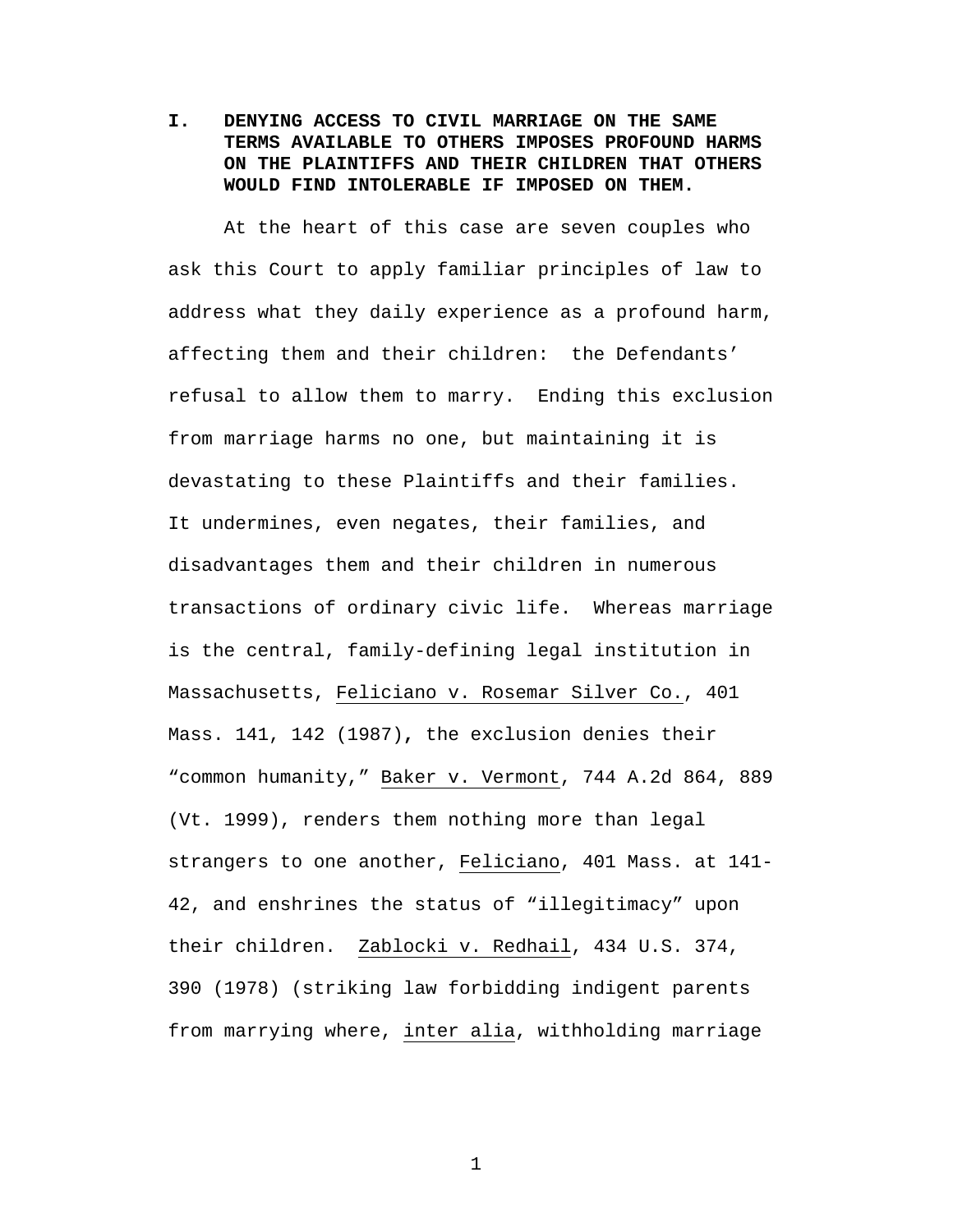licenses "may only result in the children being born out of wedlock").

Plaintiffs work hard at their jobs as teachers, therapists, business people, advisors and nurses. They give of themselves to their communities, whether as Little League coaches, community choir singers, or field trip chaperones. But above all else, they value their families and have many years of shared lives to fortify them. Like others, they seek a secure foundation and future for their families through marriage.

The Plaintiffs' lives speak to their cultural inclusion in "family" and the larger Massachusetts community. $1$  Defendants' construction of the marriage eligibility laws is out of step with both this larger cultural inclusion, and critically, with the law, as set forth in Plaintiffs' Brief and below. Denying the Plaintiffs access to marriage on the same terms on which it is available to others creates legal chaos for them. This is no trifle that can be remedied with

 $\overline{a}$ 

 $1$  They are also surrounded by a larger Massachusetts culture in which commitment ceremonies are de rigeur –- whether religious, private, or civil unions - and local papers print announcements. As Defendants note, these ceremonies are taken seriously by the media and the public. Defendants' Brief ("Defs.' Br.") 76 n.59.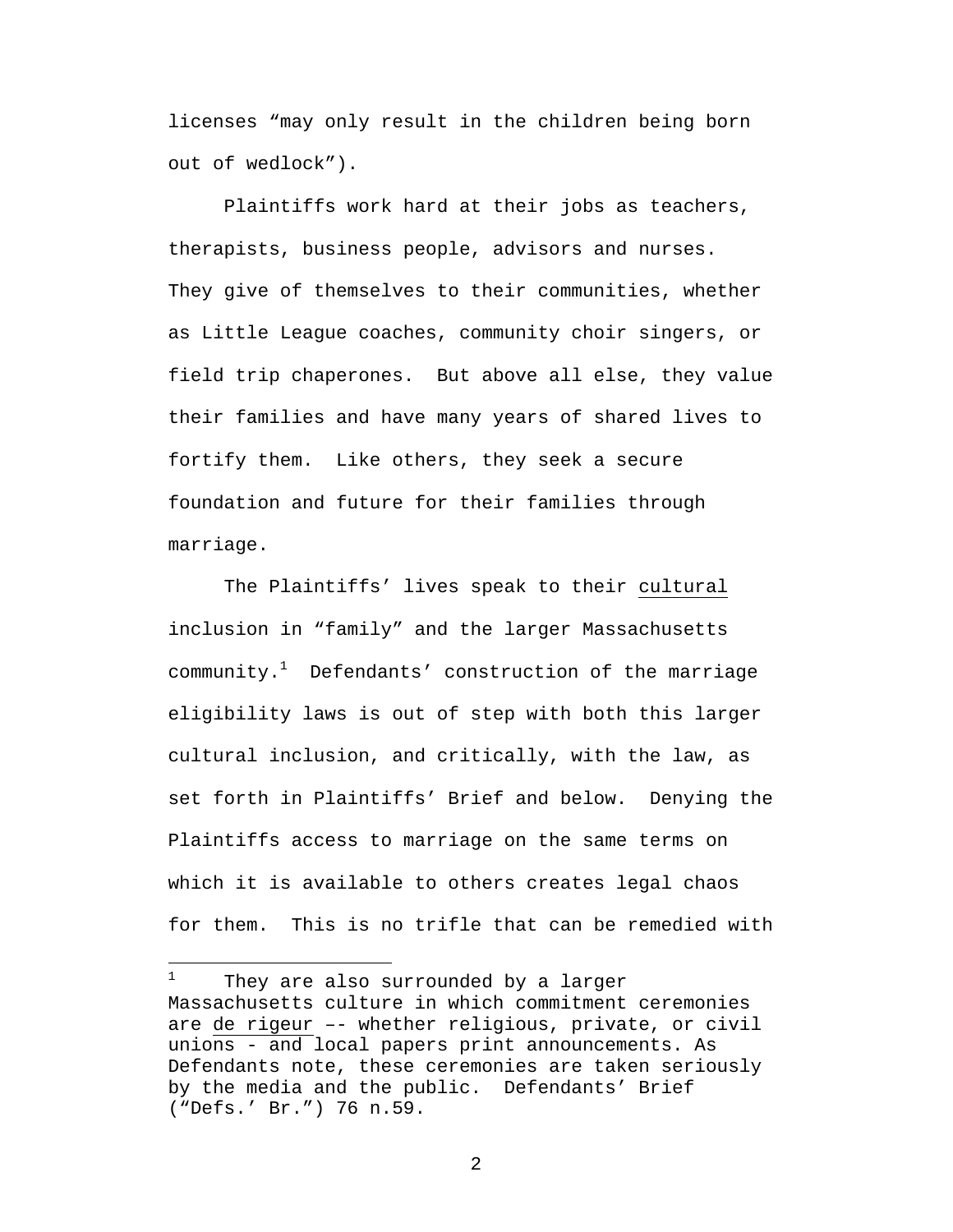access to a few (or even many) legal documents or by case-by-case consideration of access to marital protections. $2$  Without marriage, the Plaintiffs are simply individuals who rely on legal papers for piecemeal protections that do not even pretend to provide the legal security of marriage, not families with the force of law acknowledging and supporting them. For the reasons stated previously and below, the liberty, equality, due process and speech provisions of the Massachusetts Constitution condemn this continued exclusion.

# **II. PROCREATION IS NO BASIS FOR EXCLUDING THE PLAINTIFFS FROM MARRIAGE.**

Defendants ask this Court to rule that procreation is the defining attribute of marriage. Defs.' Br. 19, 55-56, 111-17. But what is procreation other than having children, something that many gay people do, albeit in a different way from some (but not all) heterosexuals? In order to avoid the obvious, Defendants limit procreation to a particular

 $\overline{a}$ 

<sup>&</sup>lt;sup>2</sup> But see Connors v. Boston, 430 Mass. 31, 42-43 (1999) (same-sex domestic partners not included within legislative meaning of spouse in municipal health insurance laws); Collins v. Guggenheim, 417 Mass. 615, 617 (1994)(marital protections only for married people); Att'y Gen. v. Desilets, 418 Mass. 316, 328, nn.10, 11 (1994)(same); Feliciano, 401 Mass. at 142 (same).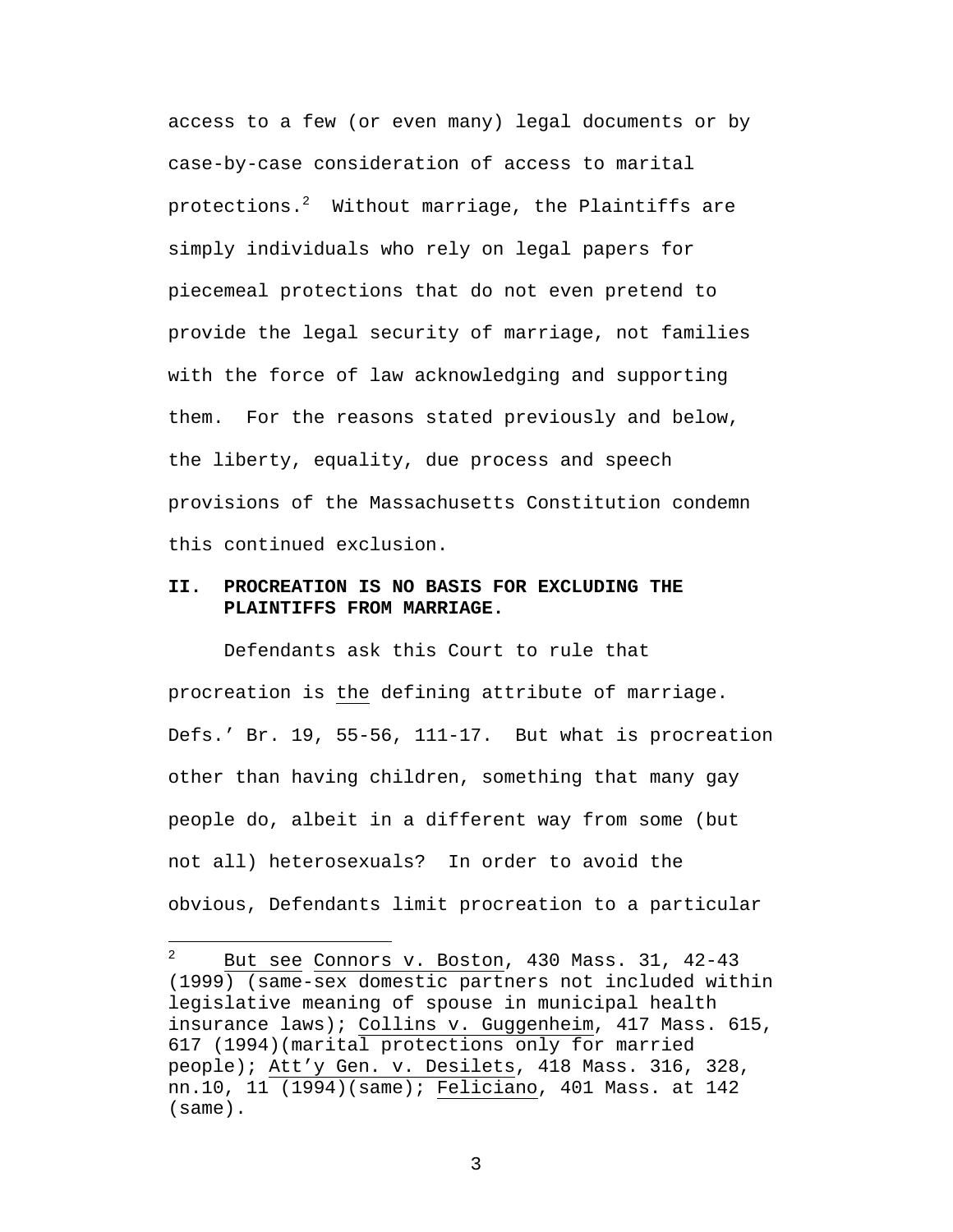mode of having children. In terms stated more bluntly by their Amici, Defendants contrast all male-female couples who are "at least theoretically capable of procreation on their own," with the Plaintiffs who "cannot procreate on their own." Defs.' Br. 111-12, 114. By defining marriage to exclude gay people, the Defendants must argue that the purpose of marriage is the production and caretaking of children born solely of a particular heterosexual sexual act. This claim - - central to the entire defense of this case -- cannot even begin to bear the enormous weight Defendants place upon it. It fails under any standard of review.

# **A. Procreation Is Not the Purpose of Civil Marriage.**

Procreation is not the purpose of marriage at all, if it ever has been, and certainly not procreation through a particular sexual act. Chapter 207 does not say that the citizens of Massachusetts must be able to procreate or they may not marry.<sup>3</sup> Quite to the contrary, Massachusetts tells them they

 $\overline{a}$ 

 $3$  By contrast, for example, adultery and bigamy laws enforce the exclusivity of the marriage relationship. See Foss v. Commmonwealth, 437 Mass. 584, 586 (2002) (statutory language is main source for discerning statutory purpose); Hoffman v. Howmedica, 373 Mass. 32, 37 (1977) (same).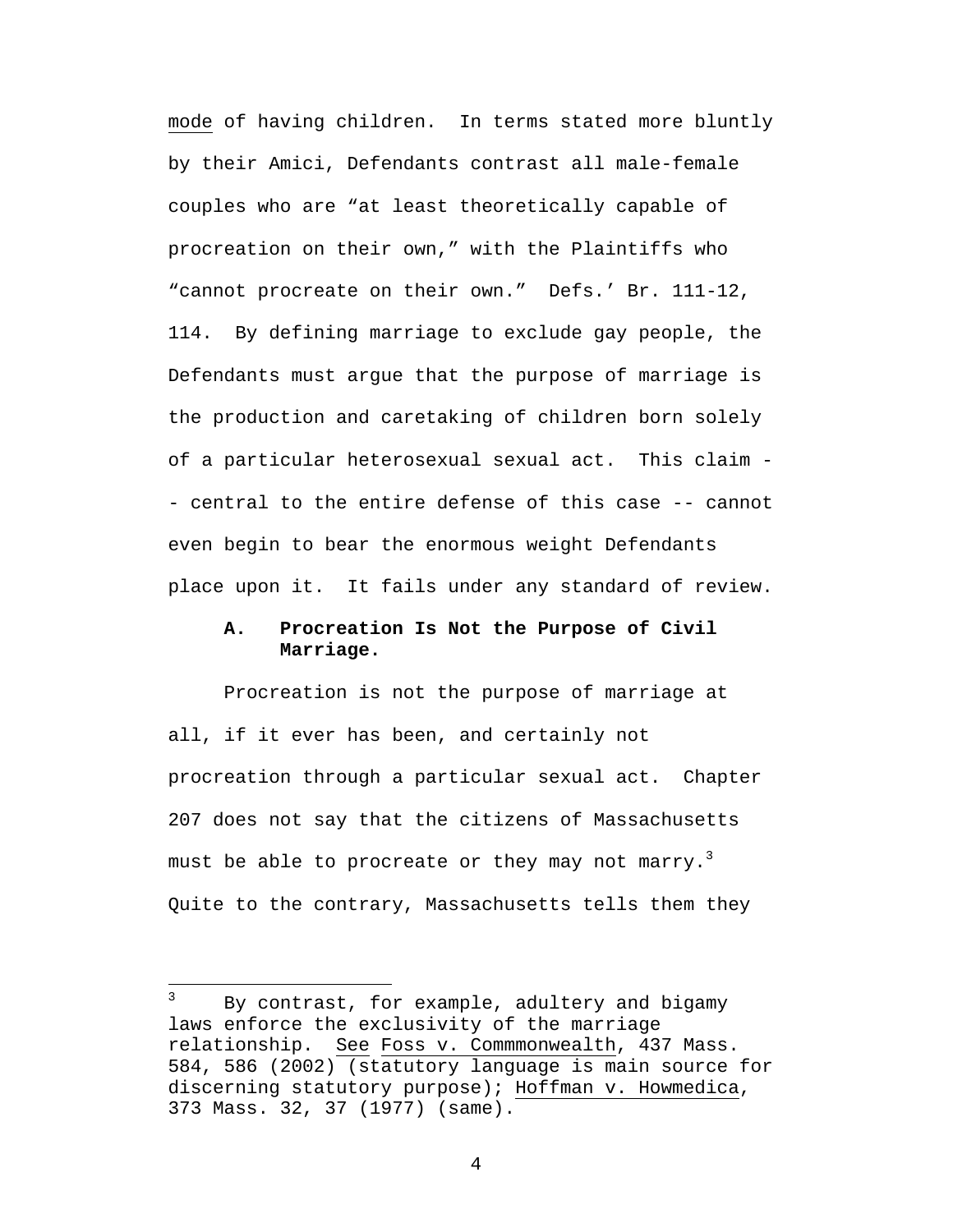may marry as long as they fulfill the express requirements of the statute, which Plaintiffs do. $^4$ , $^5$ 

# **1. The capacity for heterosexual intercourse is not essential to marriage.**

After a marriage is solemnized, a couple is married regardless of whether they share any form of sexual intimacy at all. This Court has already

<sup>4</sup> The Plaintiffs' relationships meet the established numerosity, relatedness, age, and exclusivity requirements of the statute. Only the sexbased limiting principle is at issue in this case.

<u>.</u>

For this reason alone, Defendants' claim that Plaintiffs are not similarly situated to others fails. The Defendants' line drawing simply turns on whether a relationship is same-sex or different-sex, that is, whether the individuals are gay, lesbian or bisexual, or heterosexual. This has no "relevan[ce] to interests the State has authority to implement," Bd. of Trustees v. Garrett, 531 U.S. 356, 366 (2000), or to "factors which are properly cognizable." City of Cleburne v. Cleburne Living Ctr., 473 U.S. 432, 448 (1985). See also Baker, 744 A.2d at 884 (same-sex and different-sex couples are similarly situated with respect to goal of promoting commitment between married couples for the security of their children).

The Defendants' cited cases address the consequences of pregnancy or the difficulties of proving paternity in a non-marital context that has no relevance here. Defs.' Br. 112-113. In addition, under the state ERA, to justify a sex-based classification based on biological differences, all persons in the favored class must possess an attribute not enjoyed by any in the disadvantaged class. Att'y Gen. v. Mass. Intersch. Athletic Ass'n, 378 Mass. 342, 358 (1979)("MIAA"). Defendants are therefore foreclosed from using a biologically-based defense where some heterosexuals cannot procreate. Compare Defs.' Br. 114 n.96 with Plaintiffs' Brief ("Pls.' Br.") 58-60.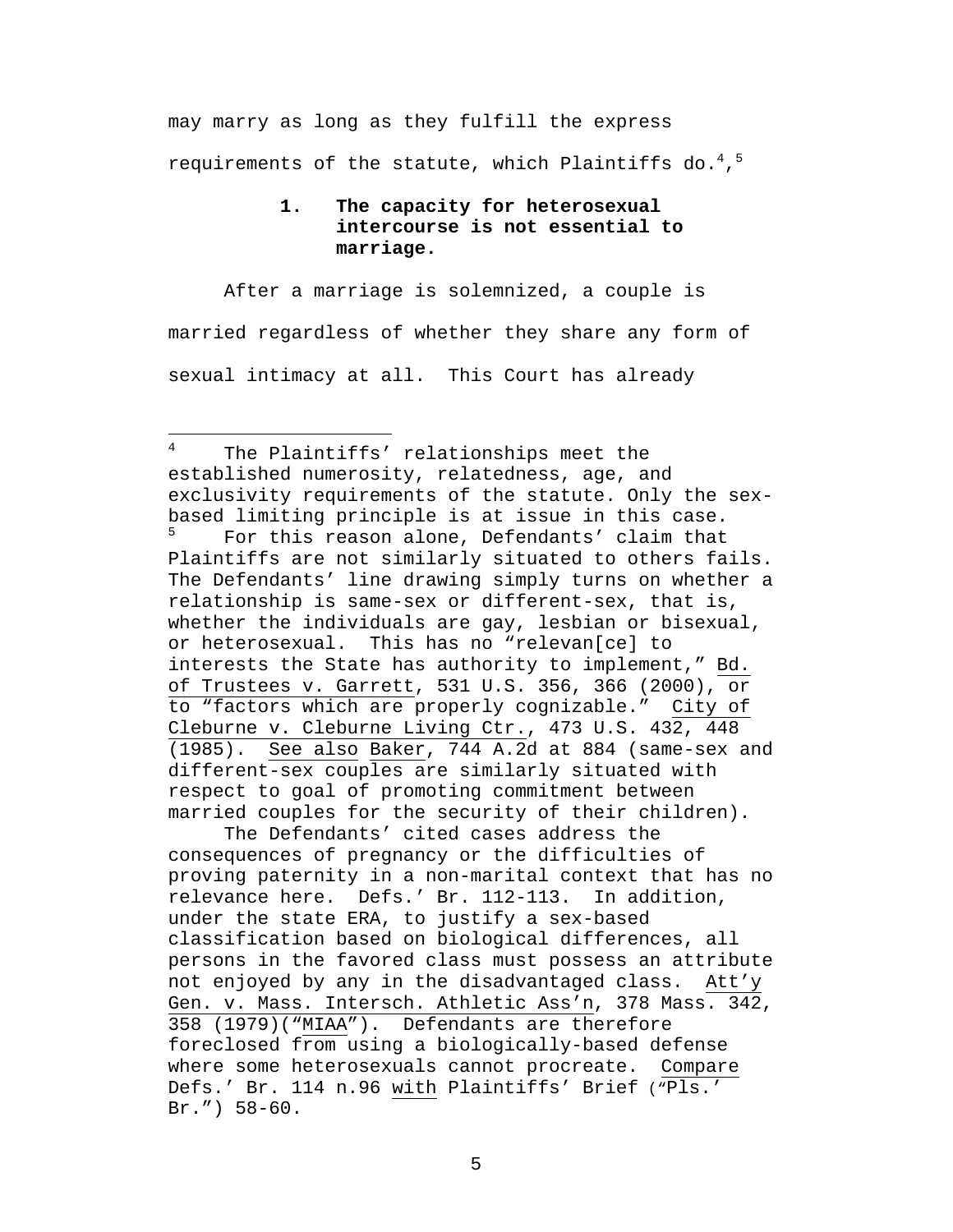rejected the notion that a particular sexual act is necessary for a valid marriage. $6$  The inability of one of the marital partners to perform sexually (in any particular way) has never been a bar to marriage. "Impotence," or other terms for sexual incapacity, has never prevented a Massachusetts couple from validly marrying and remaining married if they so choose. Physical incapacity for a particular act has rendered marriages "voidable" at the instance of an aggrieved party, not void ab initio even when both parties wish to be married. See Pls.' Br. 83-85. Void marriages include those with an under age person, G.L. c. 207, §26, as well as multiple marriages and marriages within the prohibited degree of consanguinity, § 8, but not those of sterile or "impotent" persons. The Plaintiffs here are well aware of their options for procreation and childrearing.

In short, "procreation" wholly fails to explain the exclusion of the Plaintiffs from marriage because "procreation" is not the purpose of marriage. See, e.g., Eisenstadt v. Baird, 405 U.S. 438, 448-52 (1972)

 $\overline{a}$ 

See Pls.' Br. 85, and generally 36-37, 82-88; Procreation Br. 14, 26-28; Historians' Br. 38-41.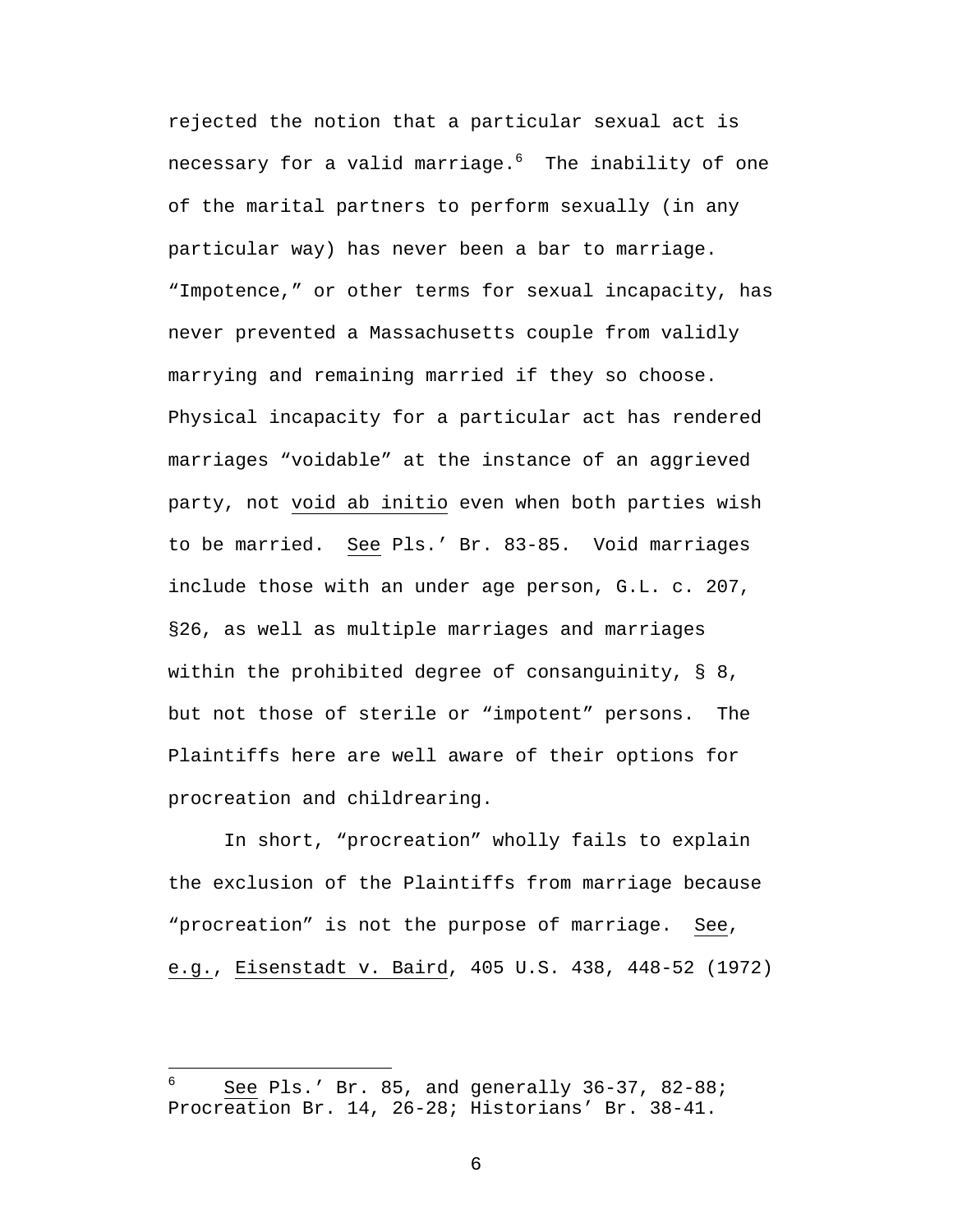(state's alleged purposes implausible; statute's

purpose was to ban contraception). $^{7}$ , $^{8}$ 

<u>.</u>

 $7$  One of the statutes at issue in Eisenstadt had been construed by this Court decades earlier as one "to protect purity, to preserve chastity, to encourage continence and self restraint, to defend the sanctity of the home, and thus to engender in the state and nation a virile and virtuous race of men and women." Commmonwealth v. Allison, 227 Mass. 57, 62 (1917). Just as this morals-based holding could not justify what was in fact a ban on contraception, nor can the nearly 200-year old procreation dicta in Milford v. Worcester, 7 Mass. (1 Tyng.) 48, 52 (1810), justify the Plaintiffs' exclusion from marriage. The dicta defining marriage in Milford lacks any connection to marriage today. For example, the notion that marriage is intended to "multiply, preserve and improve the species" refers in part to the then-extant antimiscegenation law, which the opinion cites as an example of valid marriage regulation. Id. at 57. The statement in the same sentence that marriage is also intended to "regulate, chasten and refine, the intercourse between the sexes" relies upon legally imposed sex roles during the coverture regime that have long been abandoned. The procreation language in Milford is part and parcel of a definition which may have described the state of affairs in 1810, but has no validity today. See also Procreation Br. 21-23. See also Jimenez v. Weinberger, 417 U.S. 628, 634 (1974) (text of statute did not support purpose ascribed to it); U.S.D.A. v. Moreno, 413 U.S. 528, 534 (1973)(challenged definition of household was irrelevant to purposes stated in law); Romer v. Evans, 517 U.S. 620, 635 (1996)(the breadth of the exclusion of gay people from legal protections was so far removed from the state's justifications of conserving resources or respecting other citizens' free association rights that it was impossible to credit them).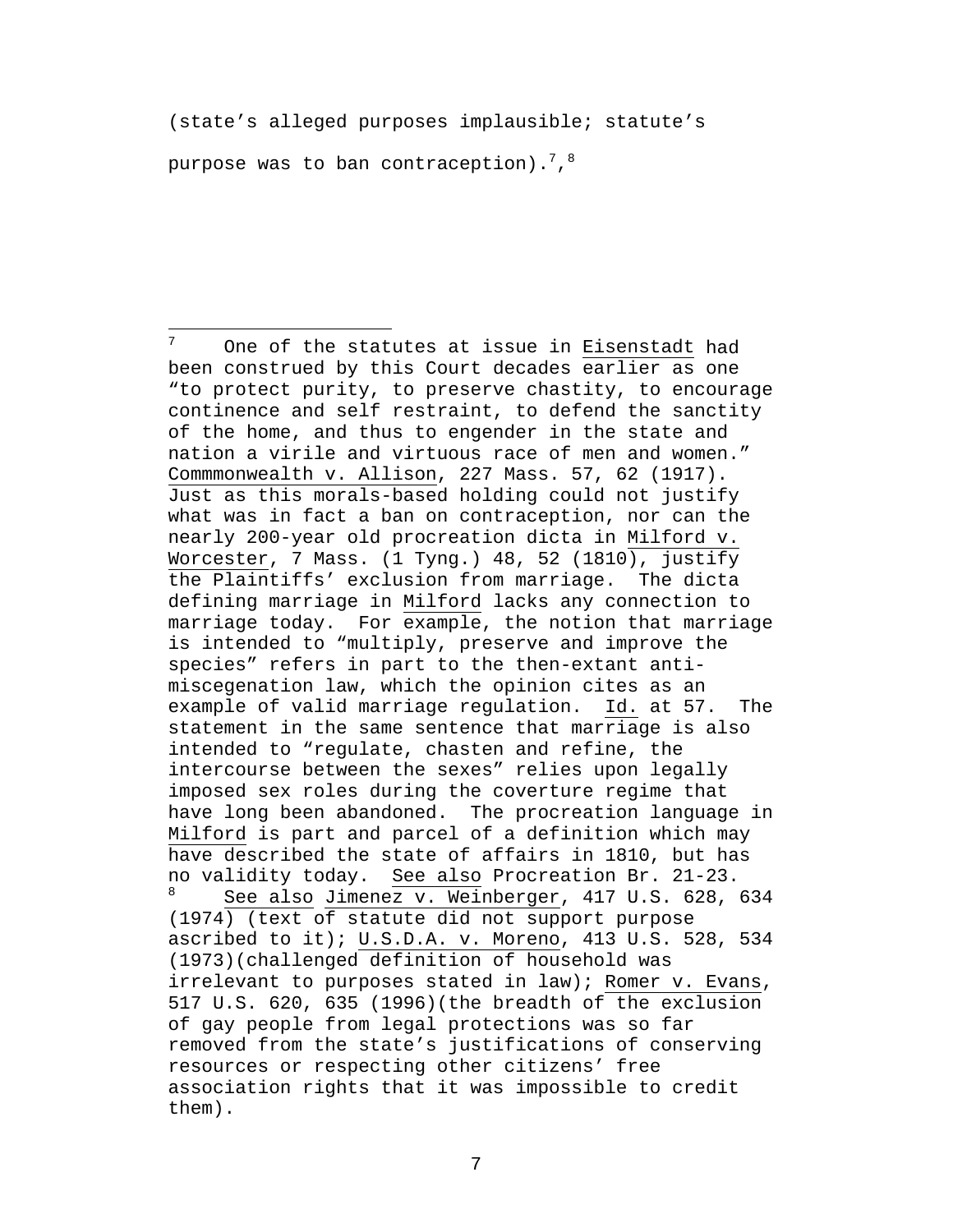## **2. There is no "per se" link between marriage and procreation.**

While Defendants claim that the present statutes serve the "primary purpose of linking marriage and procreation per se," they neglect to mention that the state is per se barred from linking the two. Griswold v. Connecticut, 381 U.S. 479 (1965), conclusively severed a state's attempt to link marriage and procreation by striking down a state law forbidding the use of contraceptives by married couples, i.e., establishing a right not to procreate within marriage. $9$ By defining marriage as "an association that promotes a way of life," and "a bilateral loyalty ... for as noble a purpose as any involved in our prior decisions," id. at 486, the Supreme Court's vision is one of companionate marriage that embraces those couples who choose to procreate as well as those who do not. It is fundamental to our understanding of liberty that all adults have the same liberty interest in making their own intimate choices in this area. Eisenstadt, 405 U.S. at 453 (married and single individuals alike must be free of government intrusion into procreation decisions); Planned Parenthood v.

 $\overline{a}$ 

See Pls.' Br. 29-32, 36-37; Procreation Br. 24-26.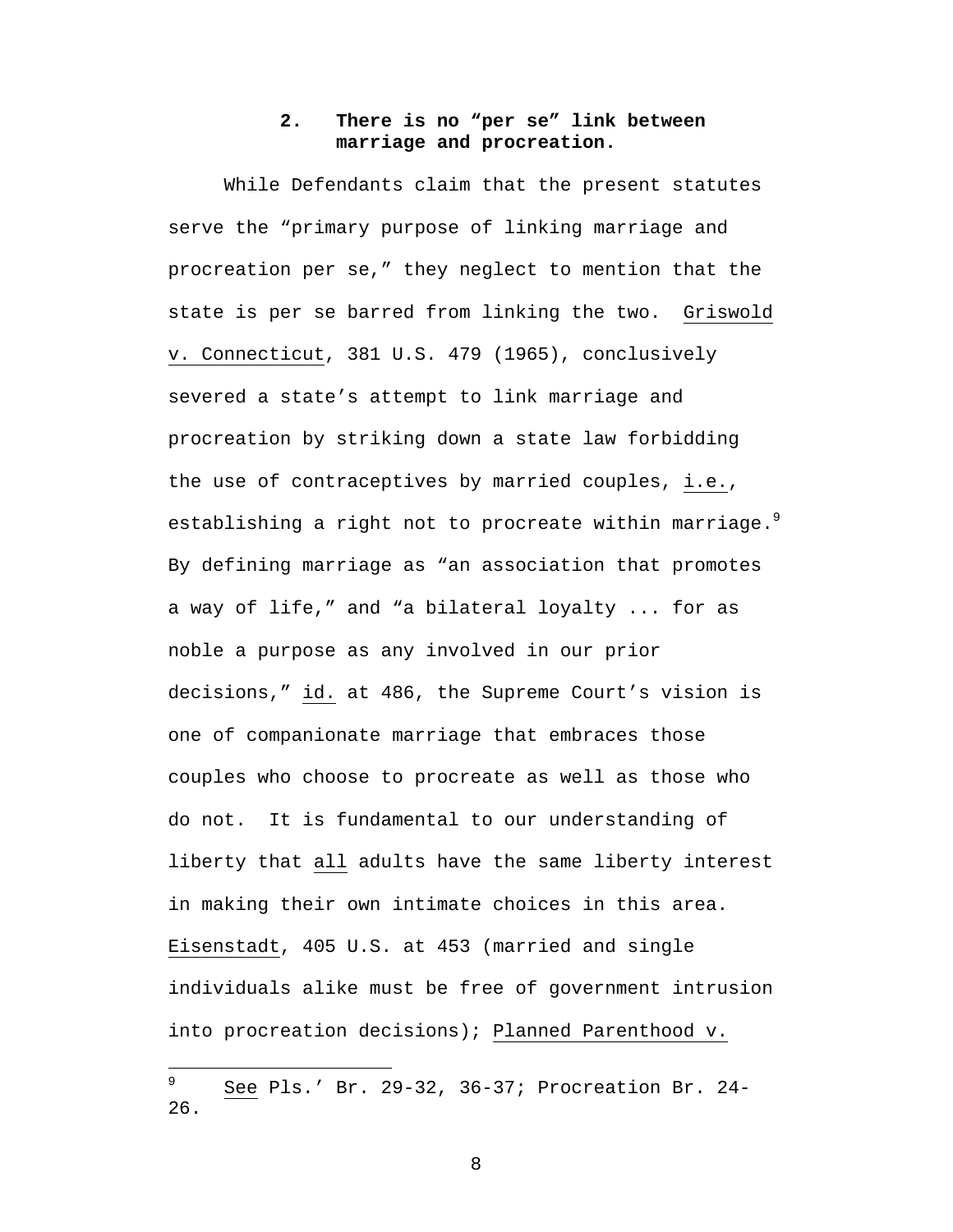Casey, 505 U.S. 833, 852 (1992) (reaffirming correctness of Griswold and Eisenstadt).

Like cases before and after it, Griswold underscores that the decision to marry, in and of itself, enjoys the same level of constitutional importance as "decisions relating to procreation, childbirth, child rearing, and family relationships," Zablocki, 434 U.S. at 386, and is not merely instrumental to any of the other protected rights. It is not only ironic to claim that the marriage laws serve the purpose of procreation, but pretextual, because individuals are constitutionally guaranteed an ability to marry without reference to procreation, and to procreate without reference to marriage. The Supreme Court has recognized repeatedly that marriage is too important to be compromised by the State's desire to influence procreation.

# **3. The procreation justification is tautological.**

Procreation is a sham justification that simply recharacterizes the sex- and sexual orientation-based classifications by which Defendants administer the marriage statutes. This fatal flaw condemns their actions under every standard of review. Defendants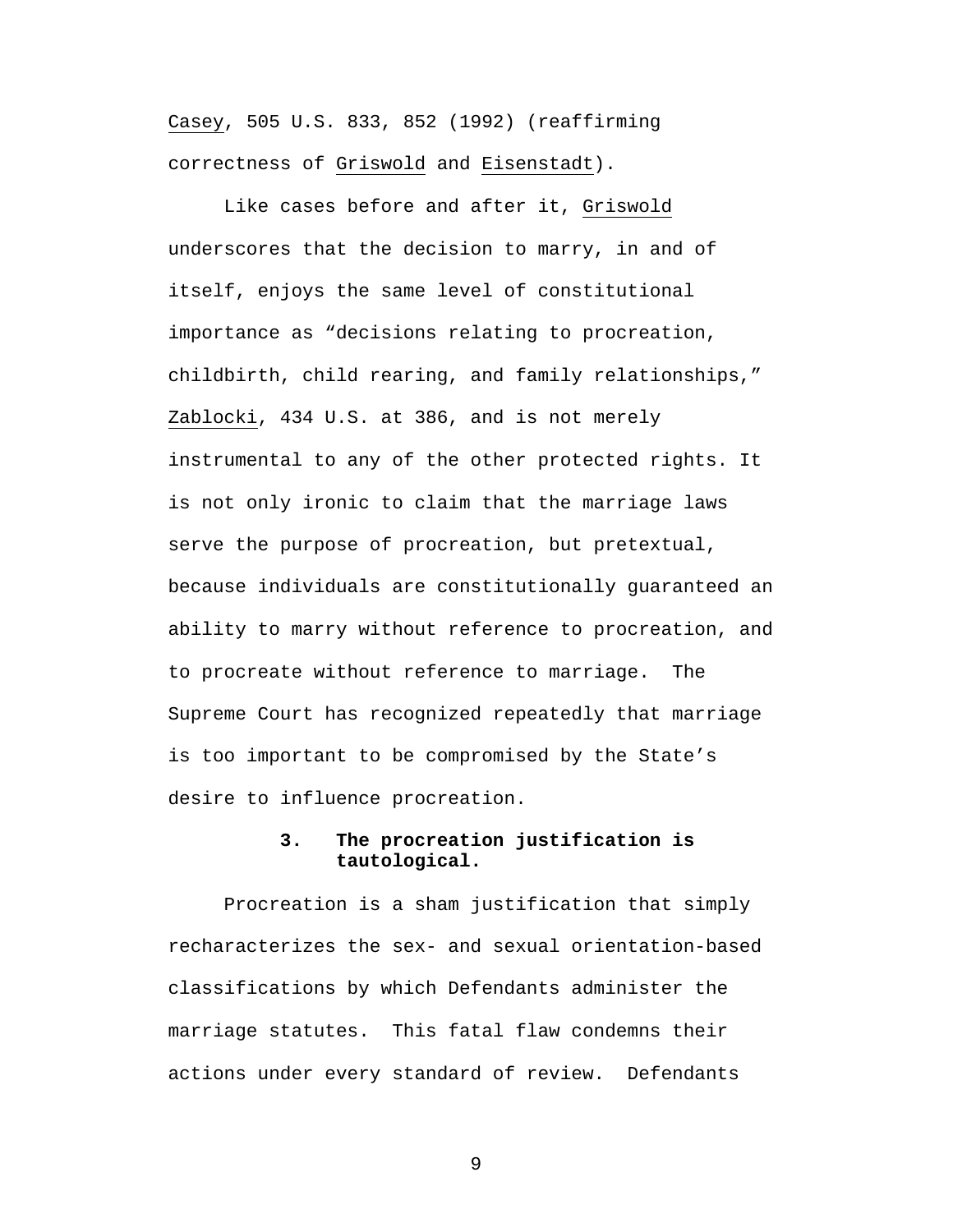create two classifications: same-sex couples and different-sex couples. Their justification is that marriage serves the purpose of procreation through heterosexual intercourse. Thus, Defendants effectively state, "we limit marriage to different-sex (i.e., heterosexual) couples so that marriage can facilitate heterosexual intercourse." Because there is no legal or logical reason to be more concerned with one group of children over another based on the circumstances of their conception, the state's justification exposes its motivation: to define marriage by its exclusion of gay people. $10$  Defendants simply conflate their justification with the classifications rather than provide an independent

 $10$ The Singer and Adams cases noted by Defendants, Defs.' Br. 111 n.91, and relied upon by many of the Defendants' Amici, similarly invoke procreation as a post-hoc rationalization for the exclusion of gay people from marriage and are flawed for the same reasons as Defendants' claim.

Because the court in Baker v. Vermont characterized Plaintiffs' claim as one seeking rights and benefits, it did not rule on many of the claims raised. Baker, 744 A.2d at 867, 886 (fundamental right; access to licenses); id. at 878 n.10 (sexual orientation heightened scrutiny), id. at 870 n.2 ("other claims").

The other "marriage" cases cited by Defendants, e.g., Defs.' Br. 11 n.3, are compromised insofar as they are: based on incomplete understandings of federal law; not state constitutional cases; limited to marital benefits; or not rulings on the merits.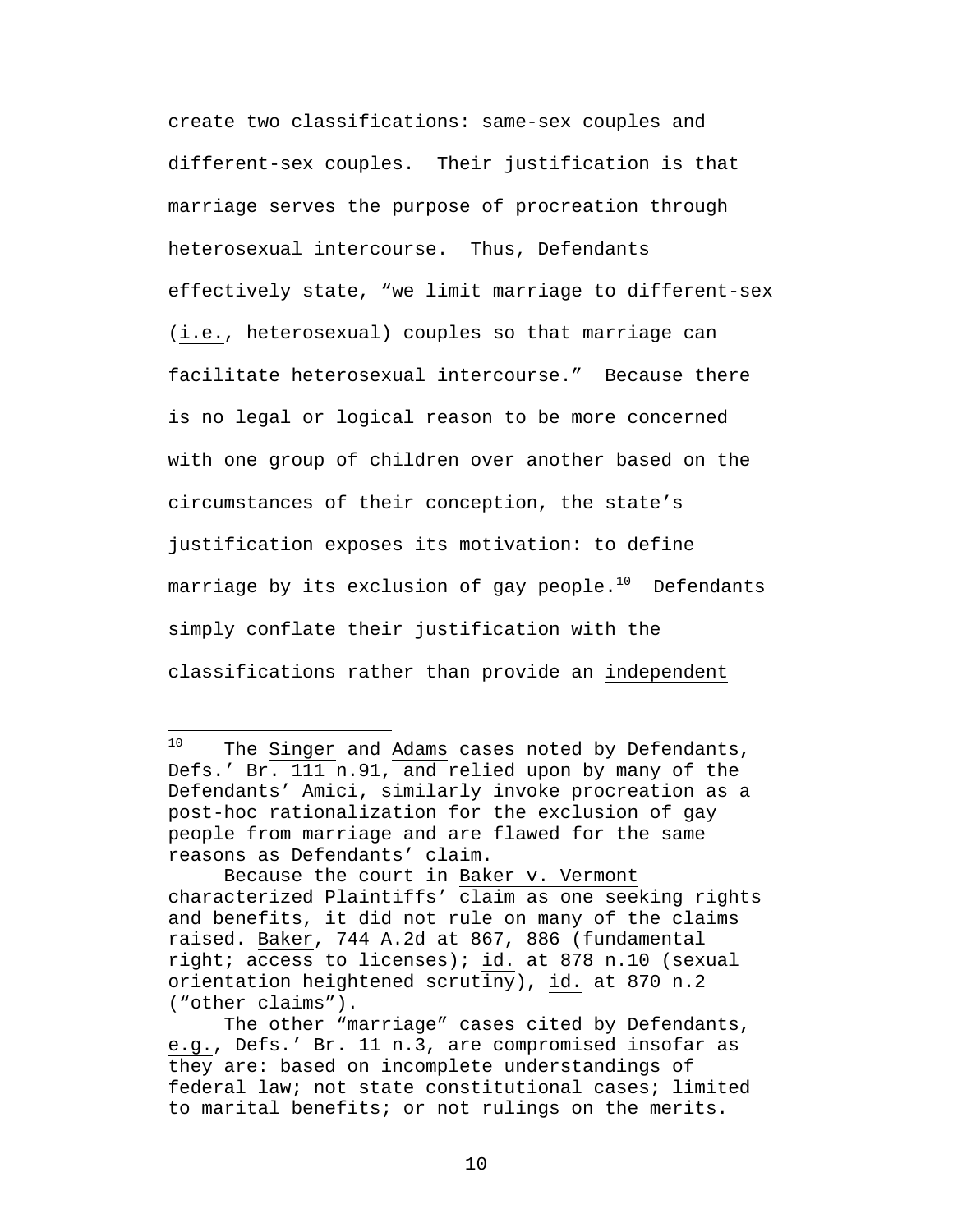rational basis served by the marriage statutes. This they may not do. Romer, 517 U.S. at 633 (only by requiring a rational connection to an independent and permissible government objective can the courts "ensure that classifications are not drawn for the purpose of disadvantaging the group burdened by the law"); Cleburne, 473 U.S. at 452 n.4 (1985) (Stevens, J., concurring) (legitimate state interest must have a purpose or goal independent of the direct effect of the legislation and one that can reasonably be presumed to have motivated an impartial legislature). Simply excluding gay people to favor heterosexual procreation fails the elemental requirements of equal protection review.<sup>11</sup>

 $11$ Defendants baldly assert the legislature could be concerned about legal uncertainty and increased costs from the use of reproductive technologies if same-sex couples may marry. Defs.' Br. 115-116. However, the Commonwealth has already mandated broad insurance coverage for infertility for individuals and couples, married or not. Defendants seek to justify their imposition of a unique disability on a small portion of the potential consumers of such technology (some same-sex couples) along with the larger category of people who do not and would not use such methods (those without children or those who adopt) even though the overwhelming majority of consumers of reproductive technology are non-gay people. See Sherri A. Jayson, Comment, "Loving Infertile Couple Seeks Woman Age 18-31 To Help Have Baby. \$6,500 Plus Expenses And A Gift": Should We Regulate The Use Of Assisted Reproductive Technologies By Older Women?, 11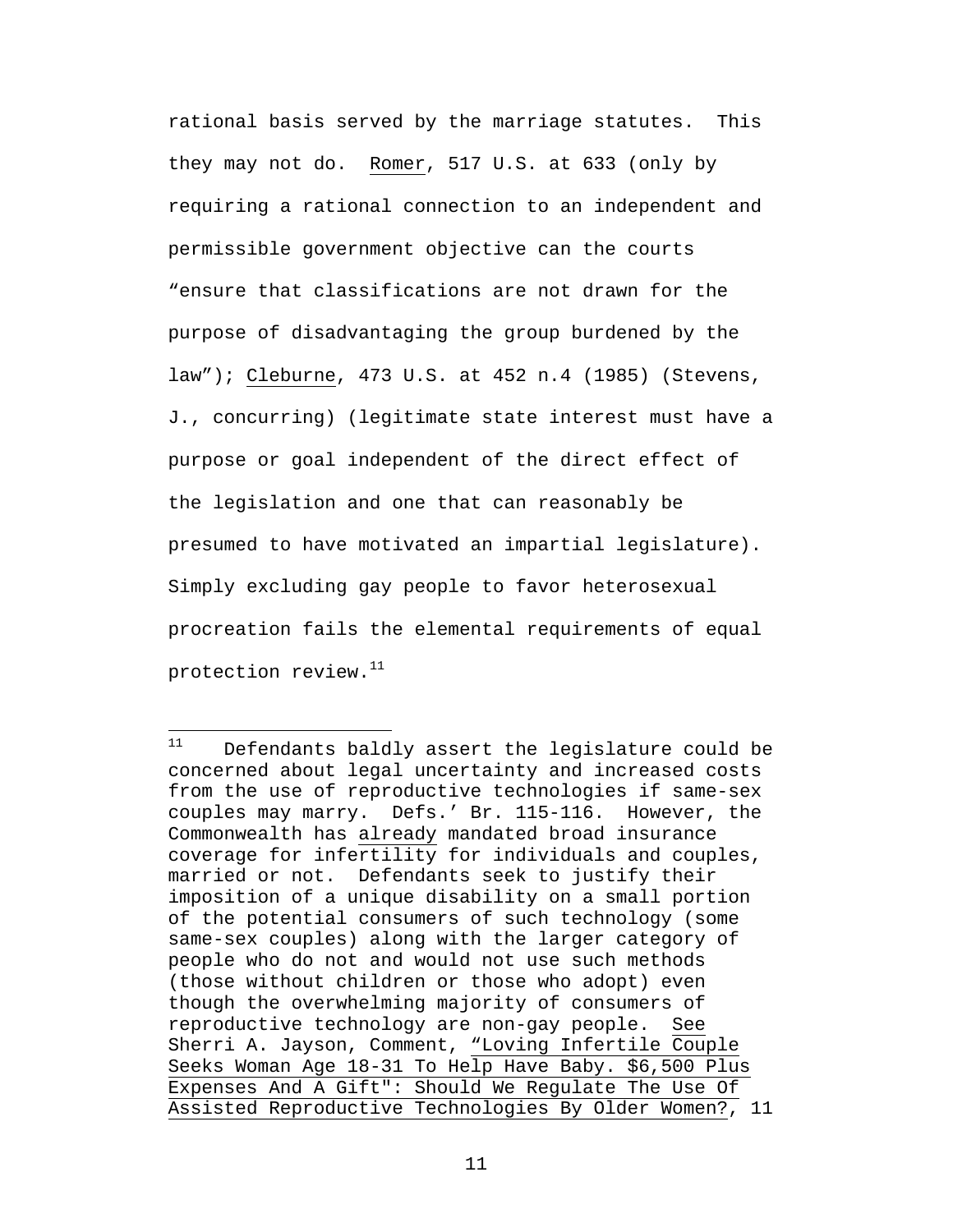The non-neutrality of the procreation justification is also illustrated by analogy to Pers. Adm'r v. Feeney, 442 U.S. 256 (1979). In that case, a woman disadvantaged by veterans' preferences in the civil service job market was held to be disadvantaged because she was not a veteran, but not because she was a woman. The independent and neutral justification for the statute that it assisted veterans –- a class that included both men and women. Id. at 274-75.

By contrast here, the procreation justification does not rest on a "neutral" ground like veteran status. Instead, the justification is baldly premised on heterosexuality and heterosexual intercourse. While both men and women can serve in the military and become veterans, sexual orientation is not so amenable to change. Postulating a particular (heterosexual) sexual act as the raison d'etre of marriage not only incorporates an exclusion of those who are gay or lesbian, but in a circular fashion, uses the nonneutral justification of heterosexuality to privilege heterosexual marriage.

Alb. L.J. Sci. & Tech. 287, 289 (2001) (the majority of women using ART are married). See also Baker, 744 A.2d at 882 (reproductive technology issues no basis for discrimination against same-sex couples).

 $\overline{a}$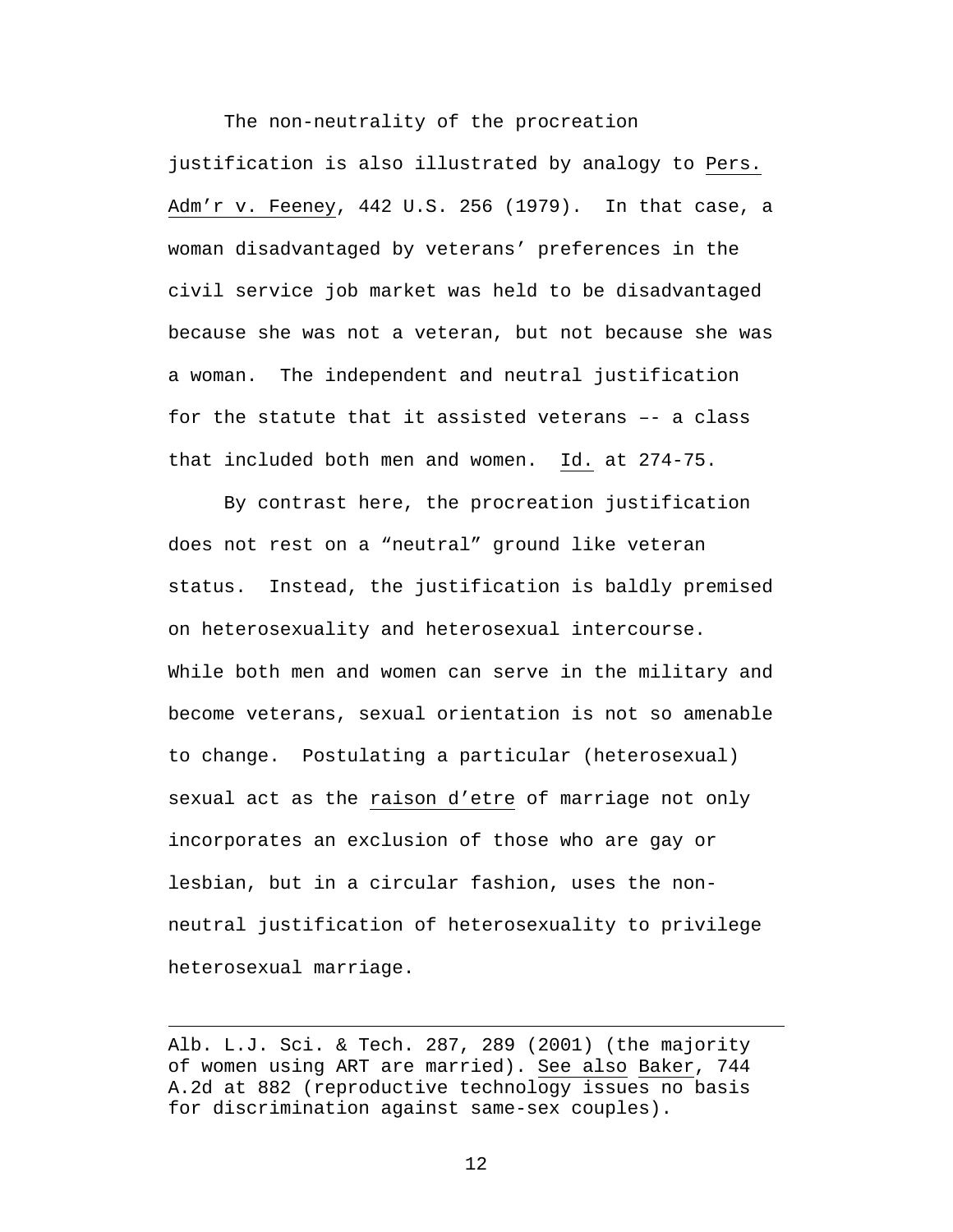If "procreation" were not simply a post-hoc rationalization contrived to justify denying the Plaintiffs equal access to marriage, Defendants would assume that all individuals could procreate, but establish an age cut off for men and women based on accepted medical data about when fertility declines. They would also make sterility a ground for faultbased divorce. They have done neither. The fact that these non-intrusive, less arbitrary means are available for furthering its alleged purpose suggests that the "nexus between the actual statutory means and the purported legislative end fails to exist, perhaps because the end itself becomes implausible." Blue Hills Cemetery, Inc. v. Bd. of Reg., 379 Mass. 368, 375 n.11 (1979).

This is not an issue of legislative leeway in line drawing as Defendants suggest. Defs.' Br. 114. It is the arbitrary imposition of different standards on same-sex and different-sex couples. See Ry. Express Agency v. New York, 336 U.S. 106, 112-13 (1949) (Jackson, J., concurring)("there is no more effective practical guaranty against arbitrary and unreasonable government than to require that the principles of law which officials would impose upon a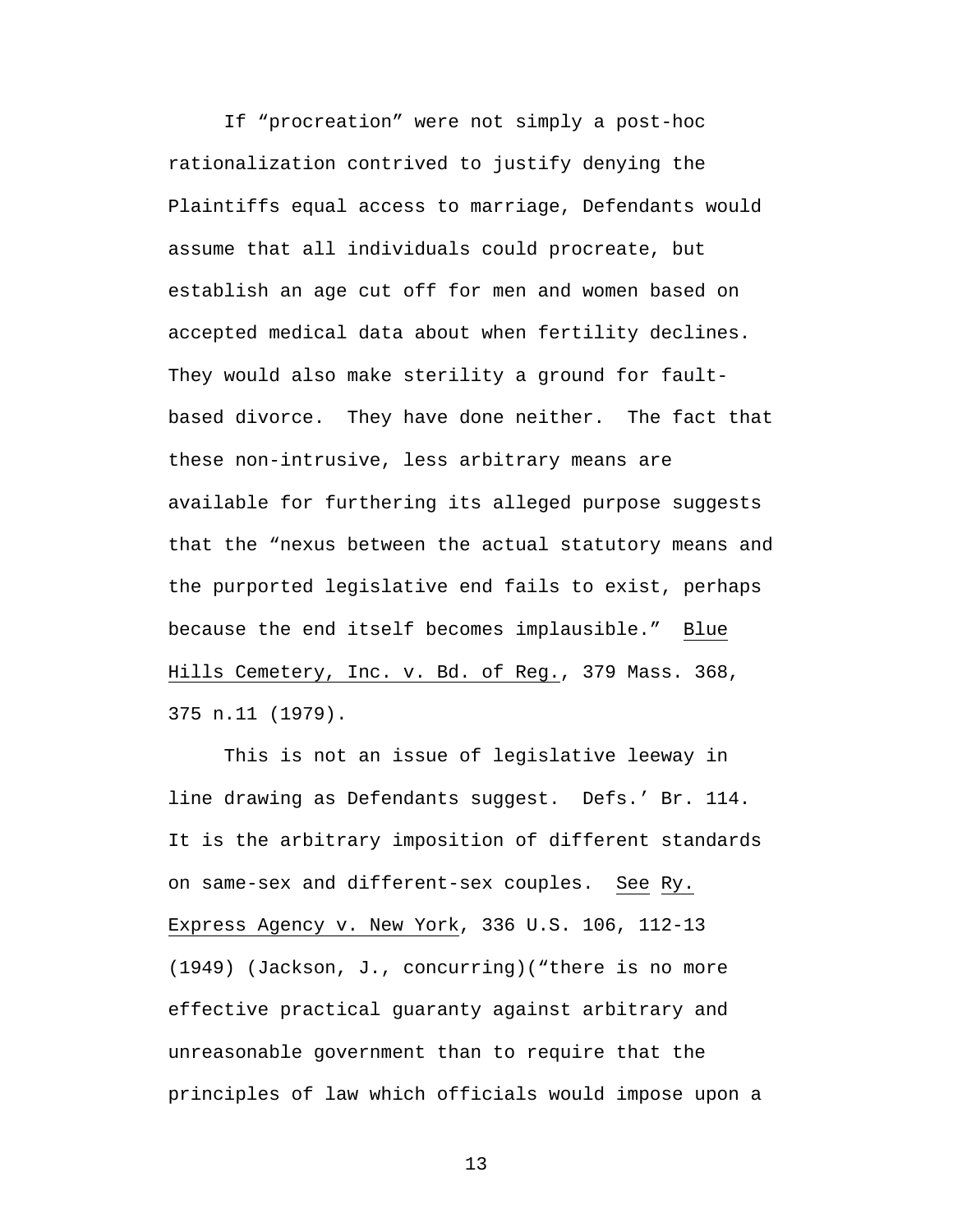minority must be imposed generally"); Cruzan v. Dir., Missouri Dep't of Health, 497 U.S. 261, 300 (1990)(Scalia, J., concurring)("Our salvation is the Equal Protection Clause, which requires the democratic majority to accept for themselves and their loved ones what they impose on you and me").

# **B. The Purpose of the Marriage Laws Is to Build and Support a Community of Families.**

Even though the legal purpose of marriage is not what Defendants state, see Part II supra, marriage is a term rich in meaning for different people, different religious traditions and different cultures. But as the U.S. Supreme Court recognized, legal marriage is regarded as a "bilateral loyalty" Griswold, 381 U.S. at 486, of love and commitment. The law imposes rights and responsibilities on the married pair, including the duty to remain married until the state allows them to exit. See generally Boston Bar Ass'n Br.; G.L. c. 208, §§ 1-47. Massachusetts has established a vast network of laws to support the married couple as well as to enforce their obligations to each other. Id. By bundling the benefits of marriage along with its responsibilities, the state encourages people to choose committed relationships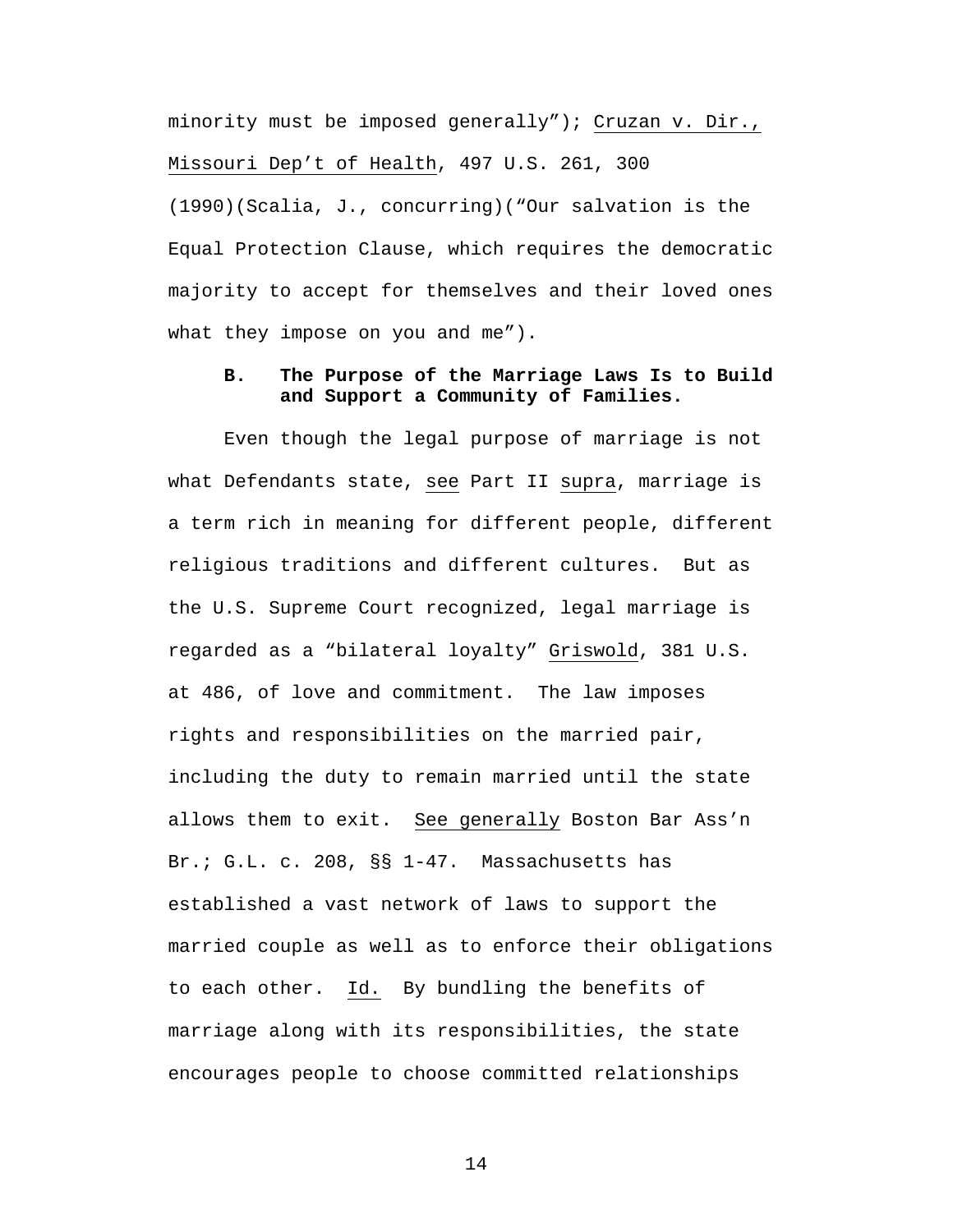over transient ones. Historians' Br. 38-41. This inducement to stability creates an orderly system for the state and an institutional basis for the receipt of "state-conferred benefits." Baker, 744 A.2d at 889 (concurring and dissenting opinion). See also Turner v. Safley, 482 U.S. 78, 95-96 (1987).

By recognizing and supporting the pair bond at the heart of marriage, the marriage statutes give life to the familiar concept that family is the foundation of our community. French v. McAnarney, 290 Mass. 544, 547 (1935).By supporting the couple, the state provides a greater measure of security and stability to the members of the couple both as individuals and families, for their benefit as well as the good and stability of the entire community. Id.; see also Baker, 744 A.2d at 889 (legal support of a couple's commitment provides stability for the individuals, their family, and the broader community).

The rights and responsibilities provided through law are premised on equality and reciprocity, not the sex of the parties. From the dismantling of coverture to the present acknowledgement of the limits of contract and the importance of the married couple's status, the Legislature has arrived at a legal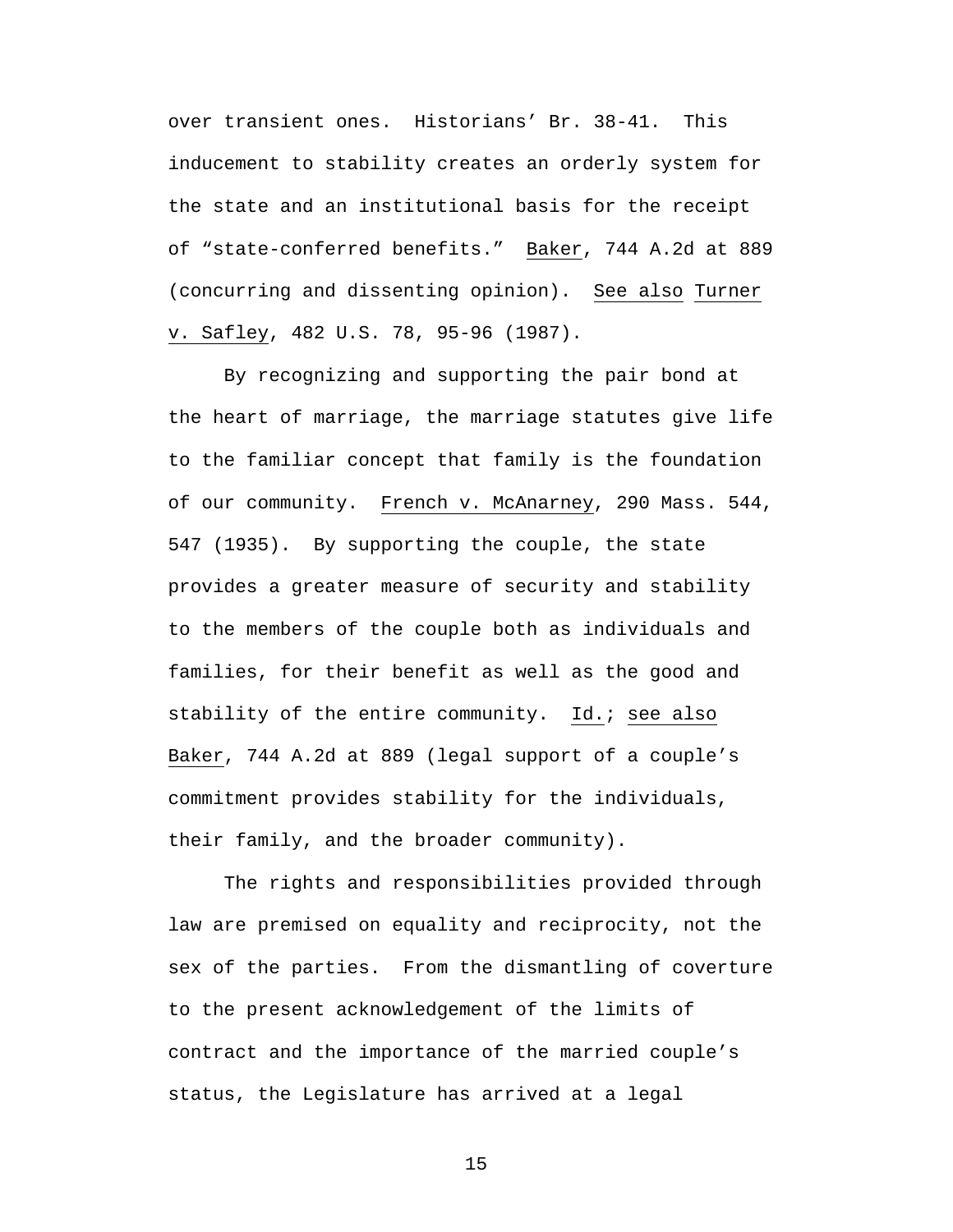framework for marriage based on (an otherwise qualifying) couple's consent and commitment. See Historians' Br. 5-37, 44-48. This commitment is at the center of marriage, and not gender or procreation.

To the extent that marriage laws also serve to promote a permanent commitment between a couple for the security of their children, Baker, 774 A.2d at 881, the law does not distinguish based on how those children came to be, but the fact that they have come to be. Insofar as married persons may have rights that flow through to their children, the law distinguishes not at all whether a child came to be through a particular sexual act, through technology, or through adoption. $12$ 

This case joins the ongoing legal evolution of marriage and family with the cultural inclusion of the Plaintiffs' families in Massachusetts. For all of the same reasons marriage is a good for other families, it would be good for the Plaintiffs. Our Commonwealth would benefit from acknowledging the Plaintiffs' private commitments –- including Linda and Gloria's

 $12$ Plaintiffs have already argued that the Defendants' emphasis on biological parenting is misplaced. Pls.' Br. 86-87.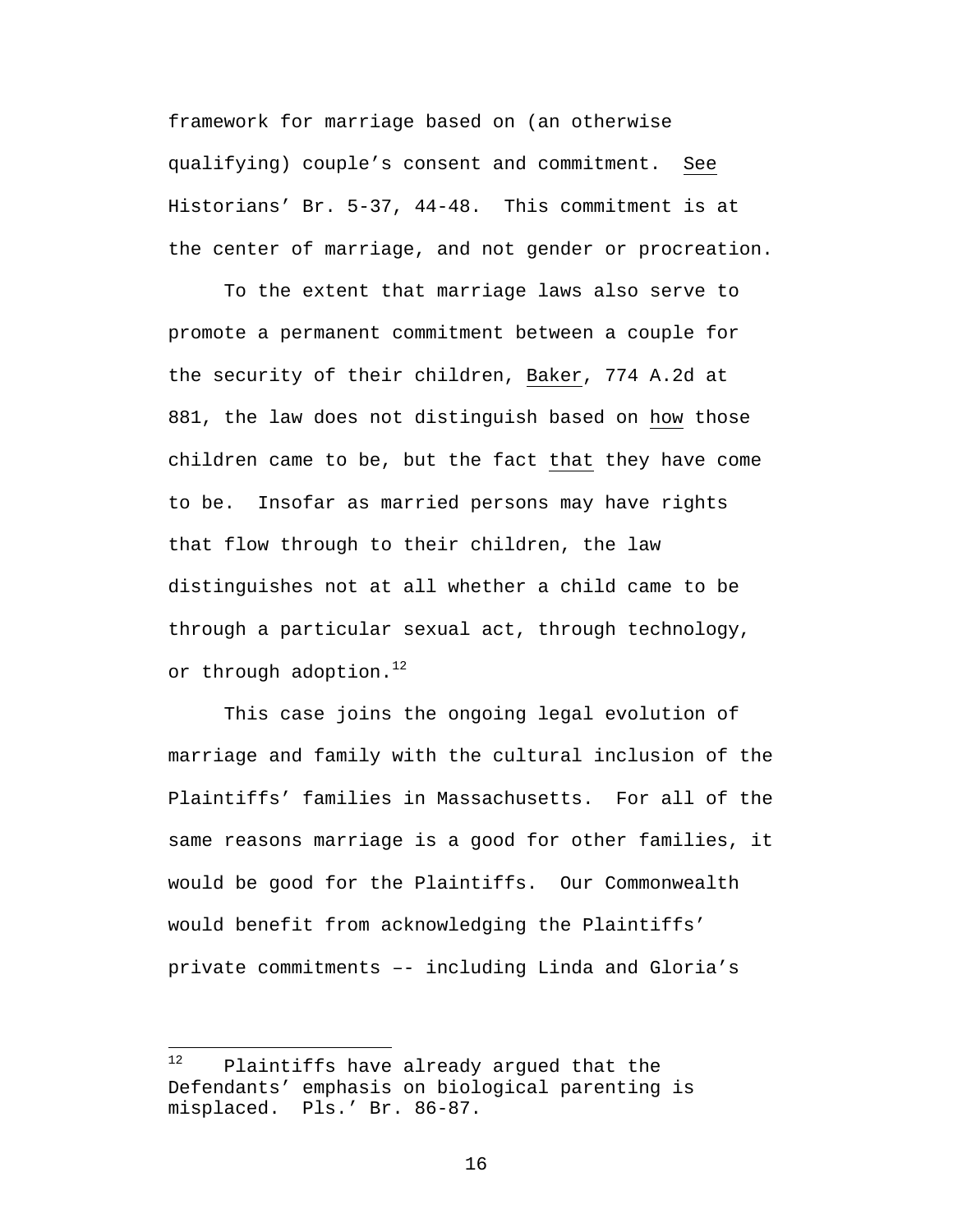shared lives over 30 years –- as public commitments as well.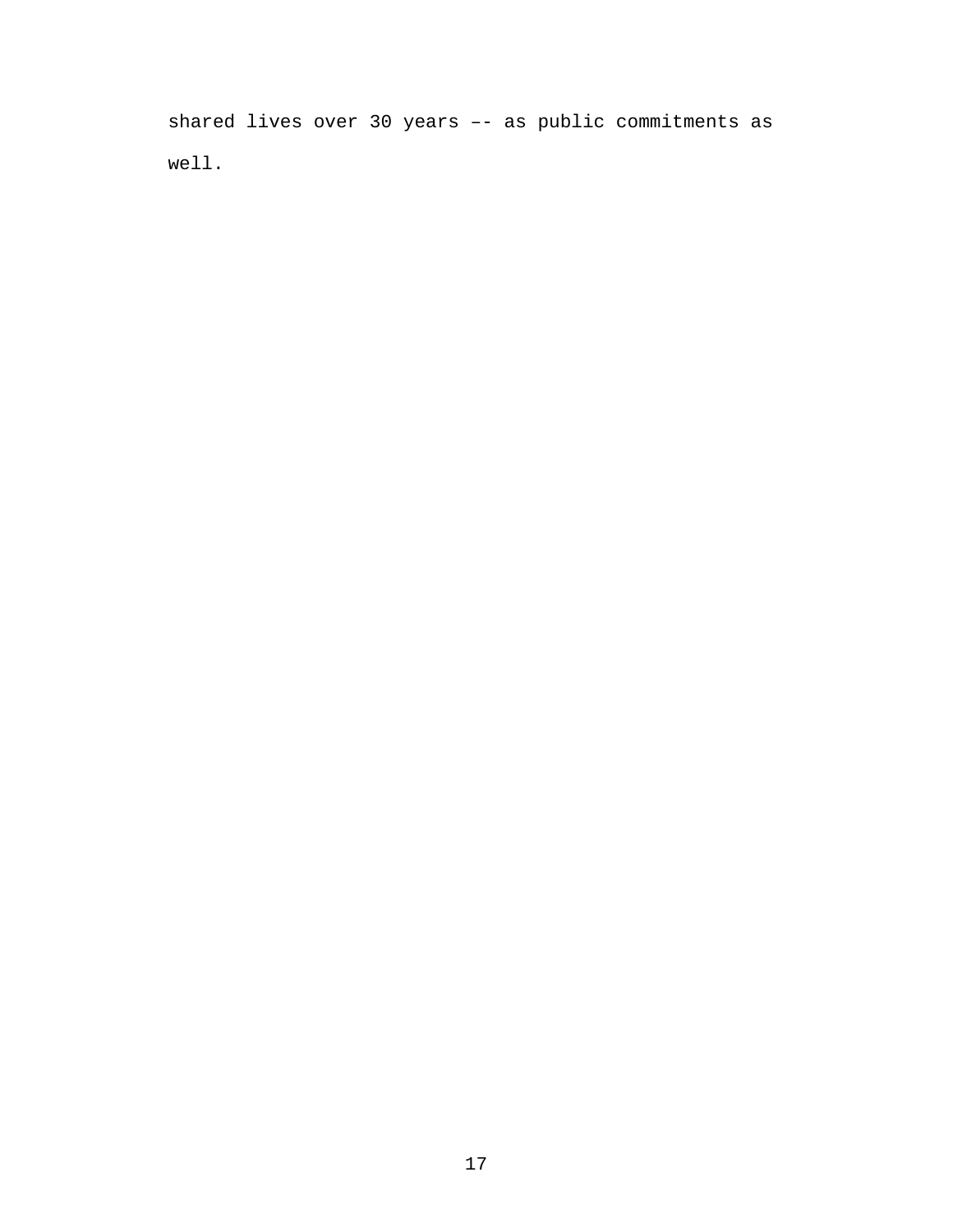**C. Even Assuming "Procreation" Is the Purpose of Marriage, There Is No Relationship Between That Purpose and the Exclusion of the Plaintiffs from Marriage.**

When all is said and done, "procreation" fails to justify the exclusion of the Plaintiffs from marriage because gay people will continue to have children in their (nonmarital) relationships. $13$  By excluding the Plaintiffs and others like them from marriage, the only certain outcome is an increase in the number of "illegitimate" children with "second class" gay and lesbian parents. Compare Zablocki, 434 U.S. at 390.

Ending the Plaintiffs' exclusion from marriage bears no real or conceivable connection to procreation<sup>14</sup> -- however defined -- that may occur by married heterosexual couples.<sup>15</sup> Rationality "must find some footing in the realities of the subject

<u>.</u>

 $13$  The day has already arrived when two people of the same sex can both have a biological connection to their child, with more technological innovation all but certain. See Knoll v. Beth Israel Deaconess Med. Ctr., Inc., Suffolk Probate & Fam. Ct., No. 00W1343 (June 28, 2000) (allowing a lesbian couple to secure a birth certificate denominating both egg donor mother and gestational carrier mother as parents).<br> $14$  semantics aside Defs (Br. 106 "conce Semantics aside, Defs.' Br. 106, "conceivably," "rationally" and "reasonably" are used synonymously. English v. New England Med. Ctr., Inc., 405 Mass. 423, 428 (1989); Lee v. Comm'r of Rev., 395 Mass. 527, 529- 30  $(1985)$ ; Nordlinger v. Hahn, 505 U.S. 1, 15  $(1992)$ .<br><sup>15</sup> Defendante' discloim any axeument to increase the Defendants' disclaim any argument to increase the number of children born in heterosexual marriages. Defs.' Br. 110 n.88.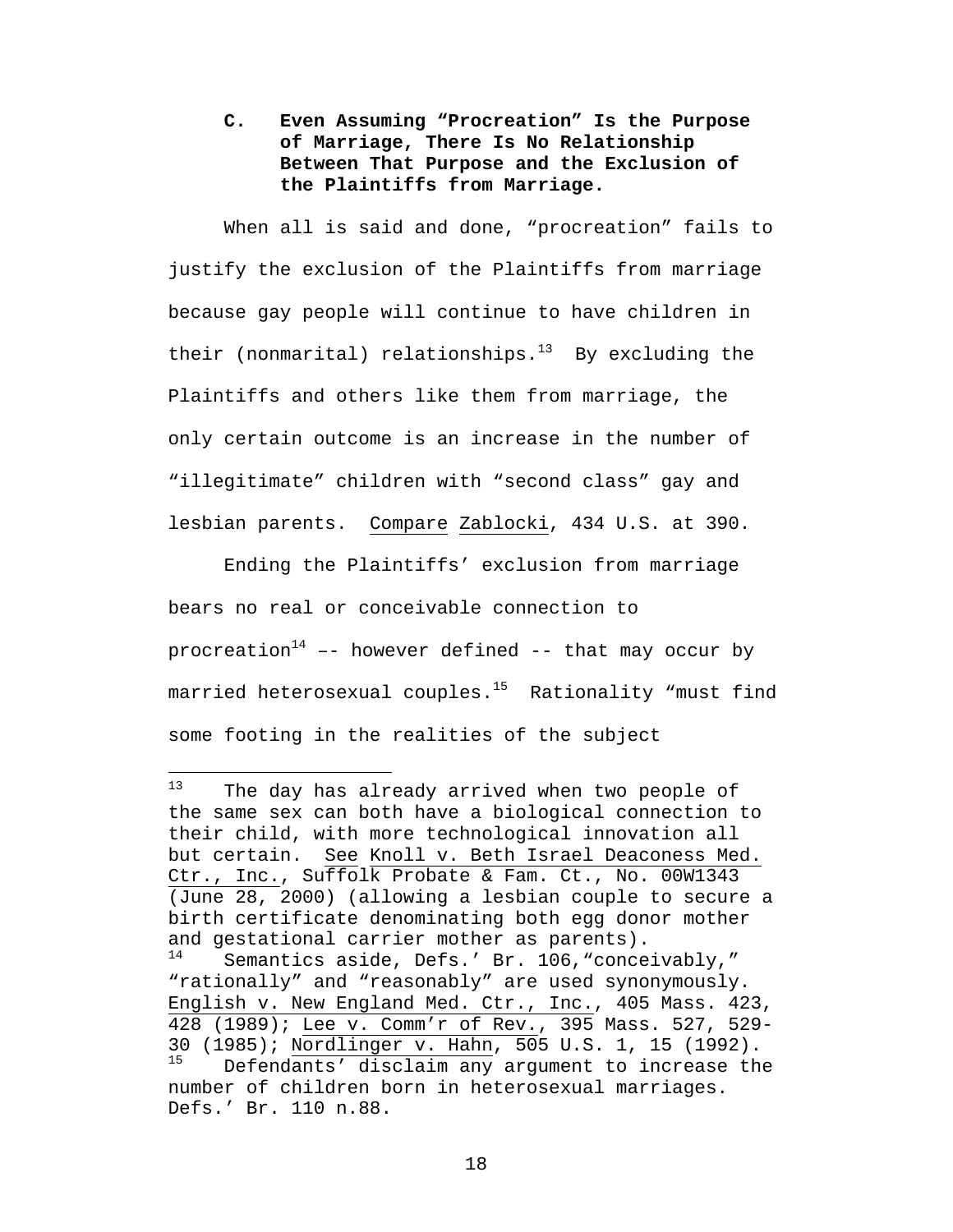addressed," Heller v. Doe, 509 U.S. 312, 321 (1993), but there is simply no rational relationship between the present exclusion and the Defendants' goal. $^{16}$ Withholding marriage from the Plaintiffs will do nothing to affect whether heterosexual procreation through any particular means will occur in heterosexual marriages, but it will absolutely disadvantage the families of gay people and their children.

# **III. THE COURT HAS THE POWER AND DUTY TO PROTECT PLAINTIFFS' RIGHTS UNDER THE MASSACHUSETTS CONSTITUTION.**

Like Mildred and Richard Loving, Andrea Perez and Sylvester Davis, and Roger Redhail, Plaintiffs stand before this Court seeking protection for their most intimate of relationships –- fundamental to their very happiness and dignity. Defendants clothe their

<sup>16</sup> See Pls.' Br. 80-82 (state constitutional cases); Murphy v. Dep't. of Corr., 429 Mass. 736, 742 (1999)(Art. I case; no basis for distinction); St. Germaine v. Pendergast, 416 Mass. 698, 703-04 (1993)(Art. X case; same). For analogous cases under the  $14^{th}$  Amendment, see Hooper v. Bernalillo County Assessor, 472 U.S. 612, 619 (1985)(no rational relationship between exclusion or limitation and purported state interest); Cleburne, 473 U.S. at 448- 50 (same); Zobel v. Williams, 457 U.S. 55, 61-63 (1982)(same); Carey v. Population Servs. Int'l., 431 U.S. 678, 690 (1977) (same); Jimenez, 417 U.S. at 636- 38 (same); Moreno, 413 U.S. at 535-37 (same); Eisenstadt, 405 U.S. at 450-53 (same).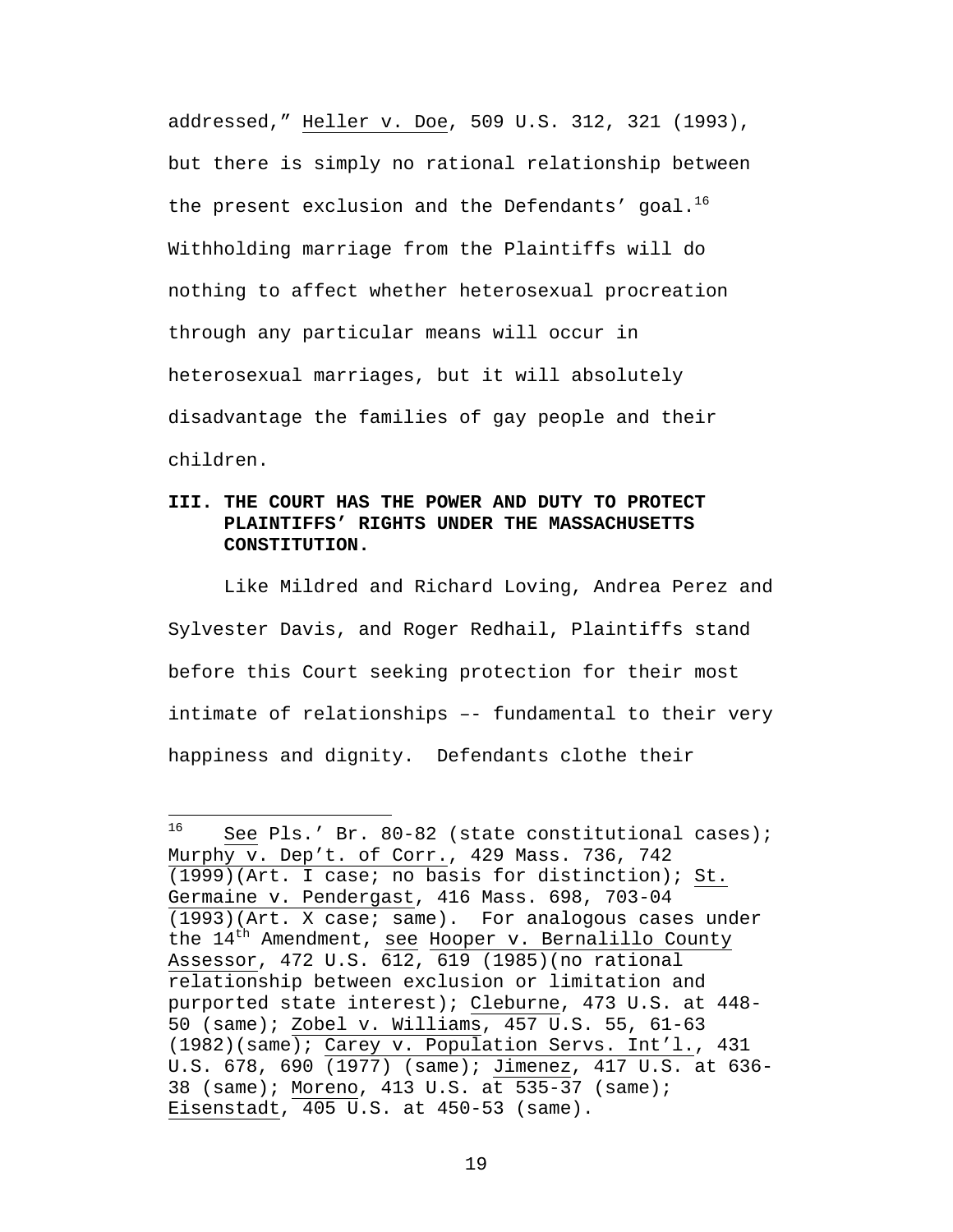arbitrary treatment of the Plaintiffs with post hoc requirements for marriage (i.e., procreation) that apply only to same-sex couples. When this and the equally arbitrary justifications offered by the Defendants' Amici are peeled away, all that is left is a naked and constitutionally unsupportable state preference for heterosexual families to the exclusion of gay and lesbian families.

In an effort to shield this bald preference from constitutional scrutiny, Defendants repeatedly advance the argument of last resort, imploring this Court to abstain from vindicating Plaintiffs' claims in deference to the Legislature. However, because "[t]he very essence of civil liberty ... consists in the right of every individual to claim the protection of the laws, whenever he receives an injury," Marbury v. Madison, 5 U.S. (1 Cranch) 137, 163 (1803), this Court must resist those pleas to abdicate its core responsibility of judging the constitutionality of laws.

# **A. The Defendants Confuse Policy Choices and Constitutional Imperatives.**

Defendants treat Plaintiffs' claims to equal treatment under the Massachusetts marriage statutes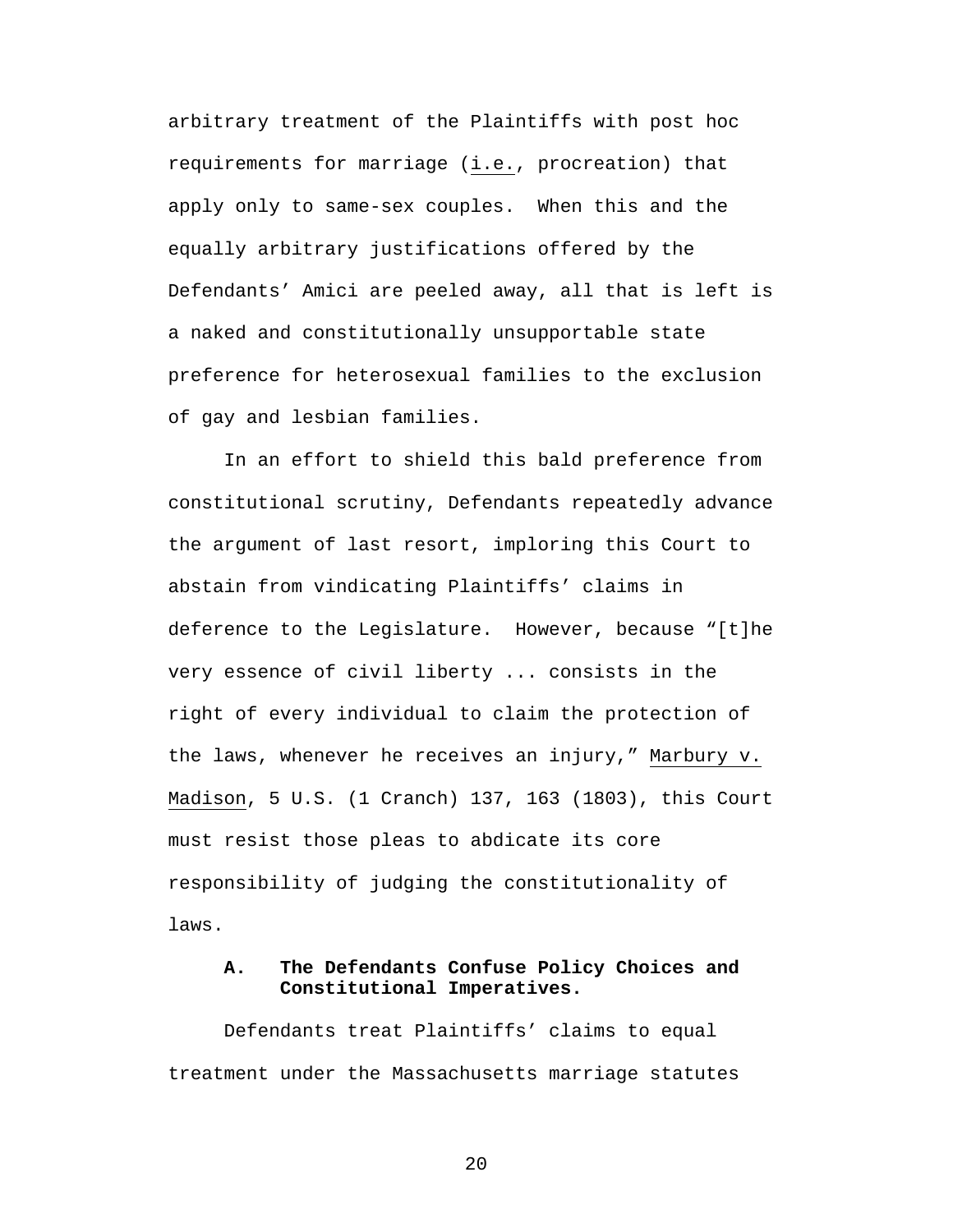and Constitution as a legislative issue. But there is no public policy exception to adjudicating the constitutionality of the marriage statutes. If there were, then the Supreme Court would have turned back the Lovings and Roger Redhail to make their cases to their respective state legislatures. The constitutional issue in this case is familiar: whether the Legislature and the Defendants have complied with the limitations of the Massachusetts Constitution in enacting and enforcing particular laws. The Plaintiffs are suffering a massive constitutional and personal injury by Defendants' application of the marriage laws; it is the role of this body to enforce the state constitution and vindicate their rights.

At the same time, a ruling by this Court in favor of the Plaintiffs does not foreclose the Legislature from its ongoing role in regulating marriage; it would simply state that this exclusion contravenes our guarantees of liberty and equality. While no rewriting of statutes would be required, the Legislature remains free to revisit and amend the statutes concerning the incidents of marriage and the duties of married couples, consistent with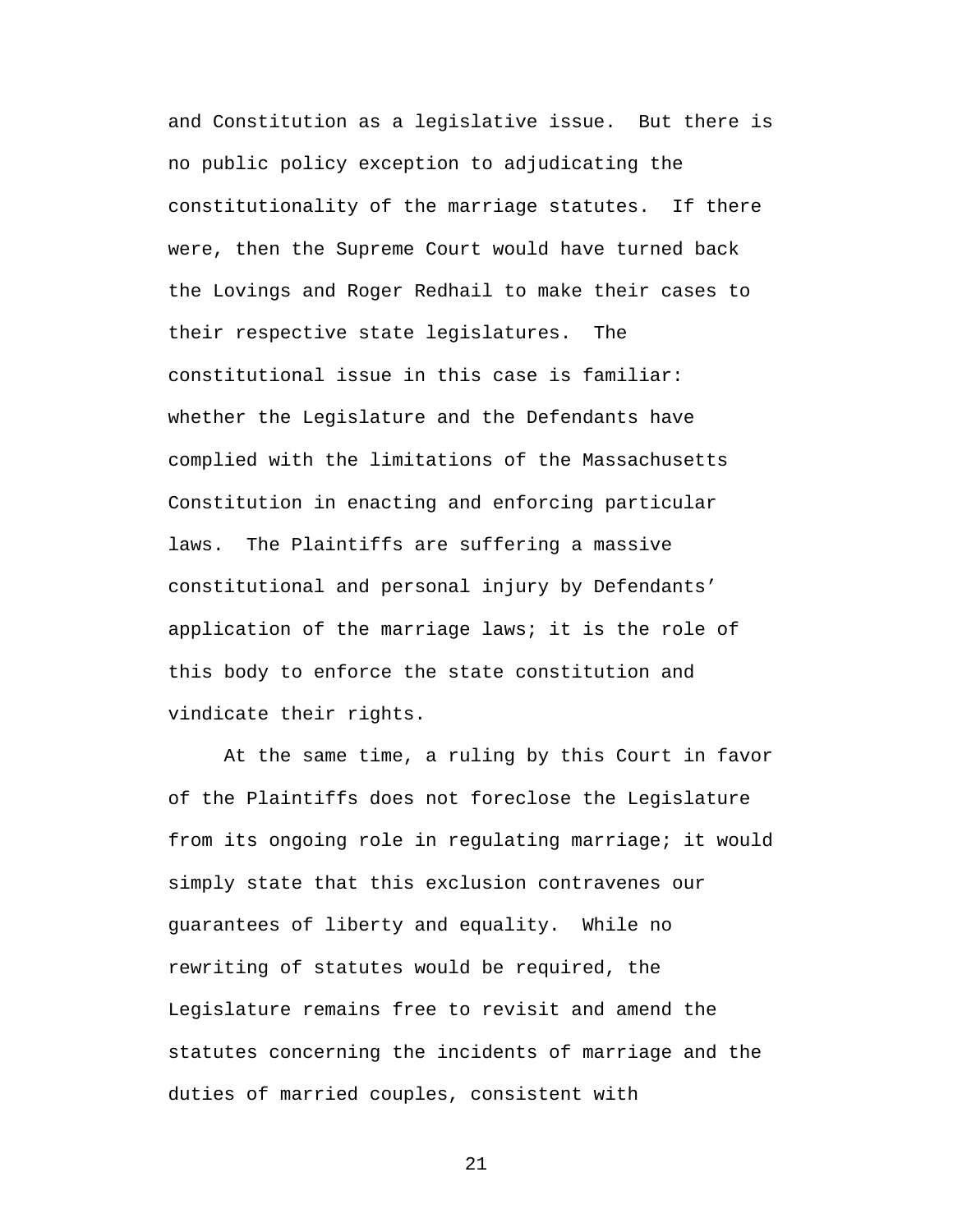constitutional requirements of justifiable distinctions and even-handed action.

### **B. The Constitution Speaks to This Case.**

Defendants seek to remove this case from the scope of this Court's ordinary purview by characterizing the Plaintiffs' claims as novel and unprecedented, but even more, by claiming the Massachusetts Constitution does not even speak to the harms imposed on the Plaintiffs -- harms that would be immediately obvious, intolerable and unconstitutional if it were any other group of citizens who were forbidden to marry although otherwise qualified. As they must, Defendants acknowledge the Constitution provides broad principles to guide each branch of government, Merriam v. Sec'y of the Commonwealth, 375 Mass. 246, 257 (1978), but then eviscerates those principles into desiccated platitudes. According to Defendants, the fact of legislative action in an area is the answer to any constitutional objection as to how the Legislature has acted.<sup>17</sup> But the presumption

 $\overline{a}$ 

<sup>&</sup>lt;sup>17</sup> See Defs.' Br. 37 (in Art. VI matter, court must accept legislature's action as establishing a legitimate public good); id. at 37 n.24 (liberty and due process protections in Pt. 2, c. 1, § 1, Art. 4 subordinate to legislature's determination of public good); id. at 38-39 (Art. VII limited to right to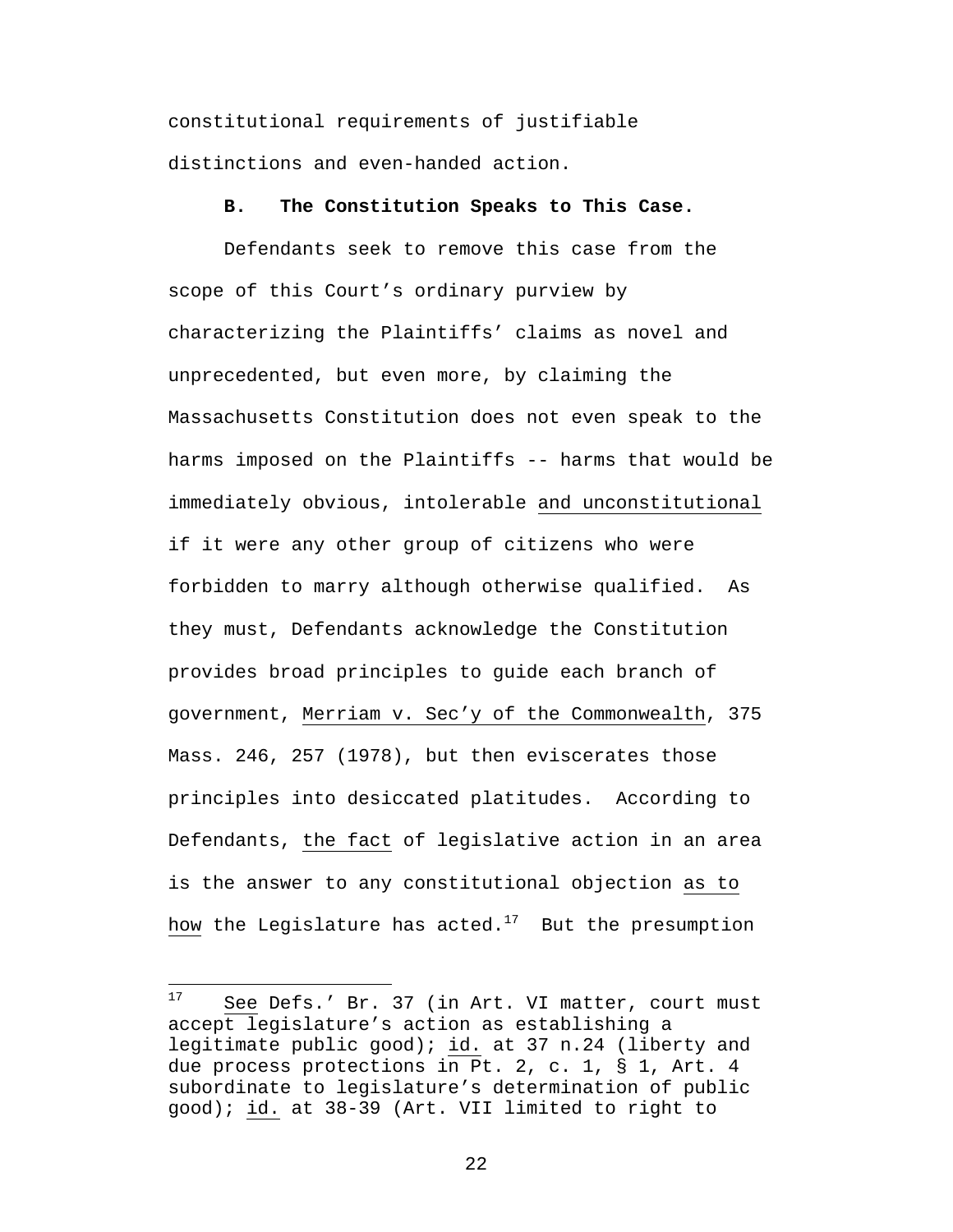of constitutionality of statutes does not ipso facto allow the mere incantation of a public good -- no matter how divorced from the realities of the subject addressed -- to defeat a constitutional challenge. The Massachusetts Constitution is not so pathetic an instrument. $18$  Not only does it speak to the issues here and provide adequate and independent grounds for the Plaintiffs' claims, $19$  but our frame of government demands that this Court maintain its position as a coequal branch of government and ensure that legislative action regarding marriage is consistent with constitutional guarantees.

change government when executive refuses to consent to laws); id. at 44 (Art. X protects life, liberty and property only to extent that laws have so provided); id. at 78 (Art. I sought equality with inhabitants of England).<br> $18$  Comp

1

Compare Edward F. Hennessey, The Extraordinary Massachusetts Constitution of 1780, 14 Suffolk U. L. Rev. 873 (1980); see also State Constitutional Law Br.  $13-35.$ 

Just as baldly, Defendants assert that none of Arts. I, VI, VII or X was intended to confer individual rights. Defs.' Br. 77. This claim betrays the very text of the Constitution. The title of "Part the First" of the Constitution is "A Declaration of the Rights of the Inhabitants of the Commonwealth of Massachusetts." (emphasis added). If not individuals, then who is it that possesses "natural, essential and unalienable rights?" Is not the underlying purpose of the entire Constitution "to secure the existence of the body-politic, to protect it, and to furnish the individuals who compose it, with the power of enjoying ... their natural rights, and the blessings of life?" Mass. Const., Preamble (emphasis added).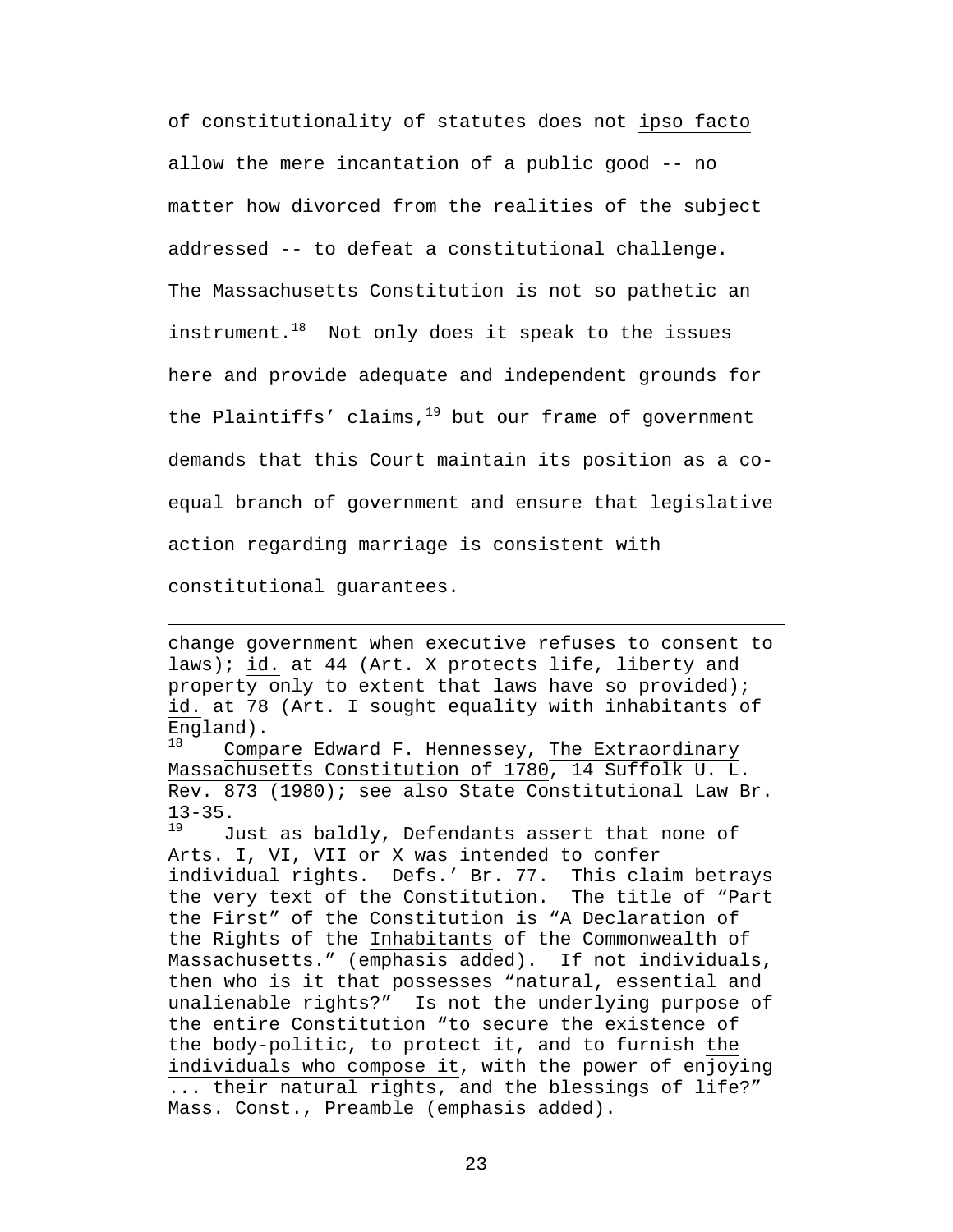The constitutional protections upon which Plaintiffs rely are nothing new. Plaintiffs merely seek the same constitutional protections assumed by their non-gay neighbors. The right to marry and form a family with the partner of one's choice enjoys a distinguished constitutional pedigree. The right to be free from government classifications and limiting generalizations on the basis of sex and otherwise is part of our constitutional tradition and the equality guarantees of Arts. I, VI, VII and X. Can anyone seriously doubt that many laws were conceived in an era clouded by basic ignorance of who gay people are, if not by outright stereotypes?<sup>20</sup> No matter how parsed, the Constitution condemns the present administration of the marriage laws: a privilege reserved for different-sex couples untethered to any public interest that justifies excluding same-sex couples. Two centuries ago, as today, "It is manifestly contrary to ... our constitution ... that any one citizen should enjoy privileges and advantages which are denied to all others under like

 $20$  Defendants do not contest that gay people have been subject to a history of discrimination.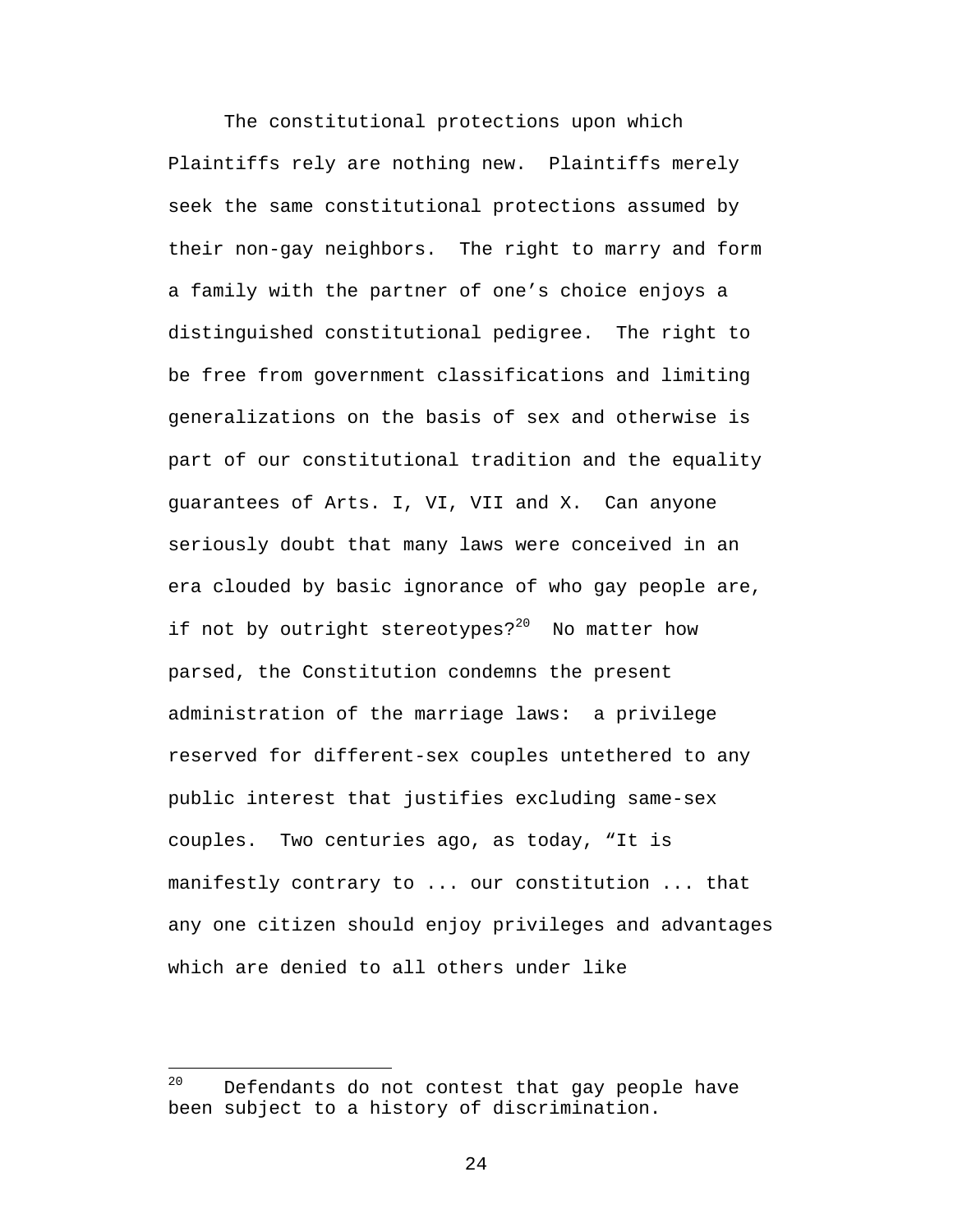circumstances...." Holden v. James, 11 Mass. 396, 405  $(1814)(\text{Art. } X).^{21}$ ,  $^{22}$ 

#### **IV. THIS IS A HEIGHTENED SCRUTINY CASE.**

 $\overline{a}$ 

**A. Plaintiffs Enjoy the Same Fundamental Right to Marry Enjoyed By Others in Massachusetts.**

### **1. Defendants err on the level of specificity.**

Without conceding that a fundamental right to marry exists, Defendants argue that any fundamental right to marry is limited to different-sex couples. A

 $21$  Art. I condemns the Plaintiffs' exclusion under these familiar principles. Pls.' Br. 80-82, 86 n.63. Arts. VI and VII, particularly in their rejection of absolute governmental preferences, similarly condemn this absolute preference and intended advantage for heterosexual families. Opinion of the Justices, 303 Mass. 631, 649-53 (1939); Brown v. Russell, 166 Mass. 14, 25 (1896). Art. X condemns Plaintiffs' exclusion from marriage because any public purpose served does not predominate over the injury imposed on the Plaintiffs, Kienzler v. Dalkon Shield Claimants Trust, 426 Mass. 87, 91 (1997), and no harm would befall others from ending the exclusion. Opinion of the Justices to the House of Representatives, 427 Mass. 1211, 1218-19 (1998) (extending domestic partnership coverage to city employees would not violate Art. X where it served a public purpose and harmed no one  $\begin{matrix} 22 & \pi \end{matrix}$ 

This Court has the jurisdiction to review the legislature's properly enacted marriage laws. Compare Brief of Amici Curiae, Massachusetts Citizens Alliance and Massachusetts Citizens For Marriage in Support of the Appellees with 1 Charles P. Kindregan, Jr. & Monroe L. Inker, Mass. Prac. Family Law & Practice, § 1.6 (2d ed. 1996).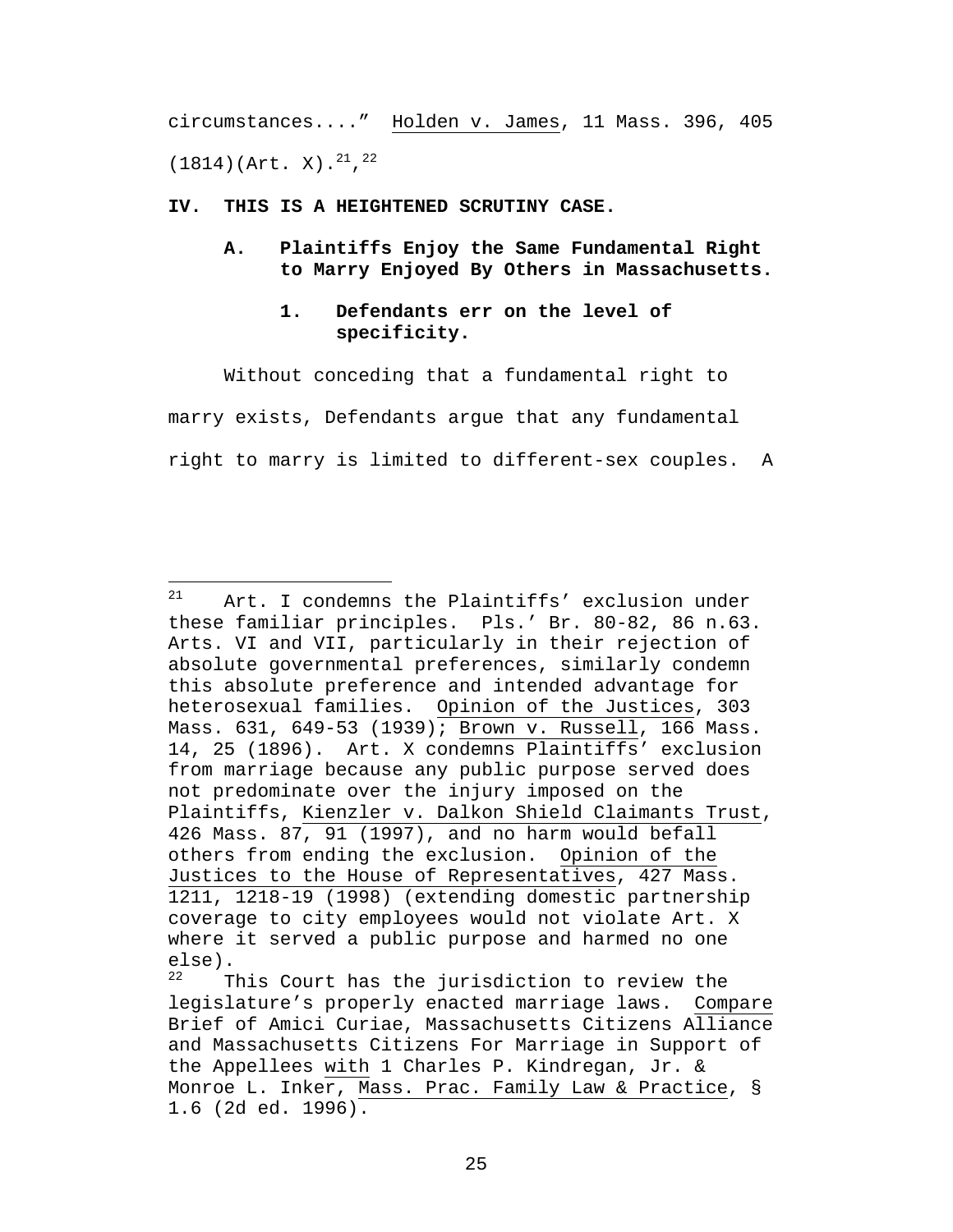level of specificity examining the right to "same-sex marriage" is not required under law. $^{23}$ 

Contrary to Defendants' framing of the issue, the issue is not "whether the right to marry extends to same-sex couples." Defs.' Br. 33. If the Supreme Court had begun its analysis by considering whether there was a fundamental, historic right to "miscegenic" or mixed-race marriages in Loving v. Virginia, 388 U.S. 1 (1967), its conclusions would have been very different. If it had commenced its discussion in Zablocki by asking whether there is a fundamental right for the poor to marry, or if it had begun its inquiry in Turner, 482 U.S. 78, by determining whether incarcerated criminals have a fundamental right to marry, that Court may not have so clearly enunciated a fundamental right to marry under the U.S. Constitution. In all of the above cases, only after acknowledging the well-established and general fundamental right to marry did the Supreme Court consider the particular types of marriage to determine whether the states could justify denying a

 $\overline{a}$ 

<sup>23</sup> See Pls.' Br. 27 n.15; 33 n.19. See also Michael H. v. Gerald D., 491 U.S. 110, 132 (1989) (concurring opinion)(the Court's cases have discussed "asserted rights at levels of generality that might not be 'the most specific level' available").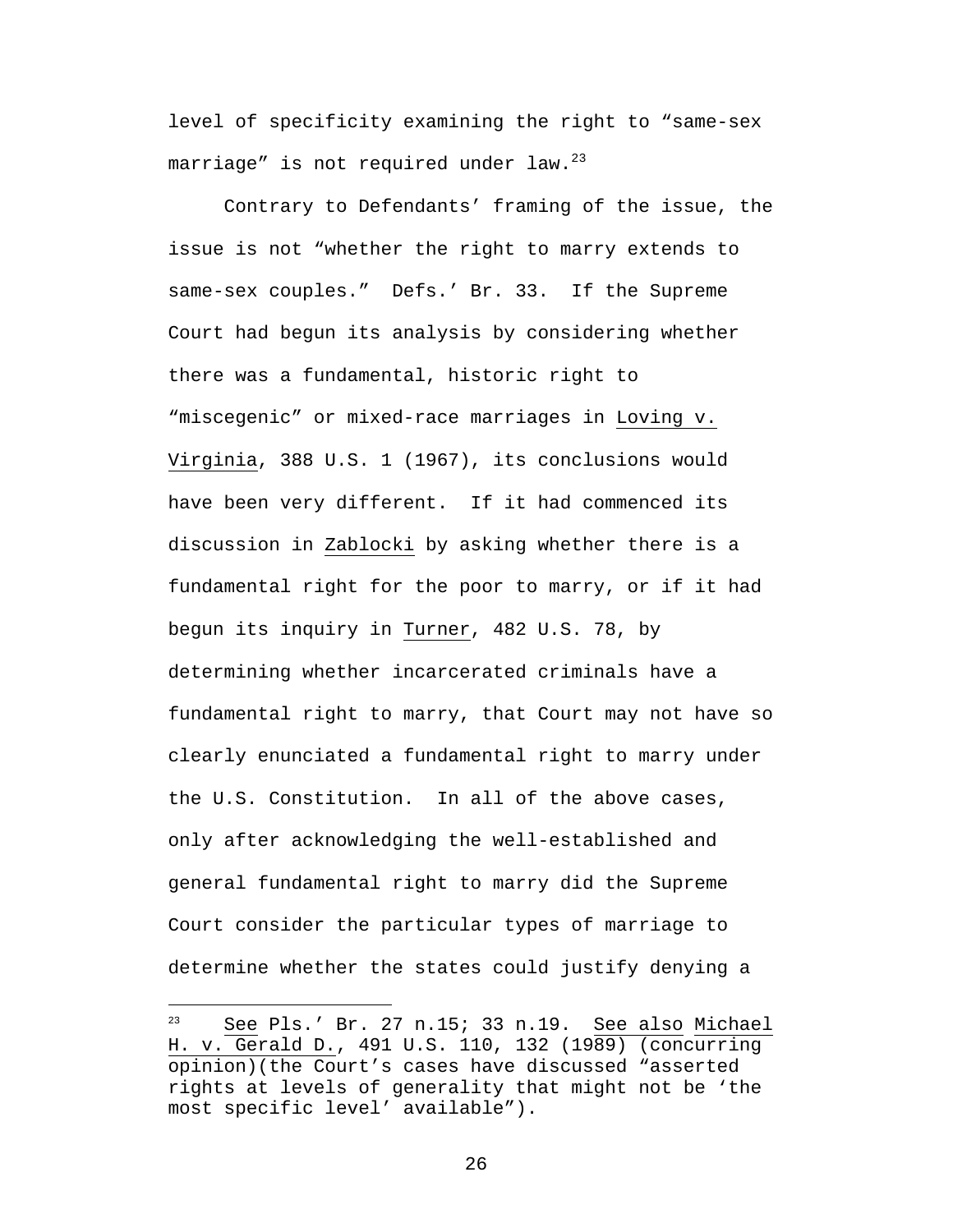particular class of people the right to marry the person of their choice. $^{24}$ , $^{25}$ 

### **2. Defendants err as to the role of history.**

The Court has found rights to be fundamental under the State Constitution even when they did not exist at common law or in 1780. When this Court has examined history, it has done so without the originalist constraints advanced by Defendants. See Pls.' Br. 19-20, 27 n.15. See, e.g., Moe v. Sec'y of Admin. & Fin., 382 Mass. 629, 649 (1981) (right to abortion consistent with recently delineated right to privacy); Dist. Att'y for Suffolk County v. Watson, 381 Mass. 648, 661 (1980)(death penalty

<sup>24</sup> Turner, 482 U.S. at 95 (construing the right in the case as "the right to marry" and eschewing a historical analysis of prison marriages); id. at 97 (looking at "whether this regulation impermissibly burdens the right to marry"); Zablocki, 434 U.S. at 383 (broadly proclaiming that "the right to marry is of fundamental importance"); id. at 383-84, 386 (framing the right as the "freedom to marry," the "right to marry," or "the decision to marry"); Loving, 388 U.S. at 12 ("The freedom to marry has long been recognized as one of the vital personal rights essential to the orderly pursuit of happiness by free men").<br> $\frac{25}{M}$ 

Without legal authority, Defendants argue "it is necessary to focus ... on the underlying interests ... to see whether they are applicable here." Defs.' Br. 54-55. Individuals need not meet qualifying tests for access to a fundamental right. Plaintiffs are aware of no Massachusetts case in which fundamental rights distinguish among classes of citizens.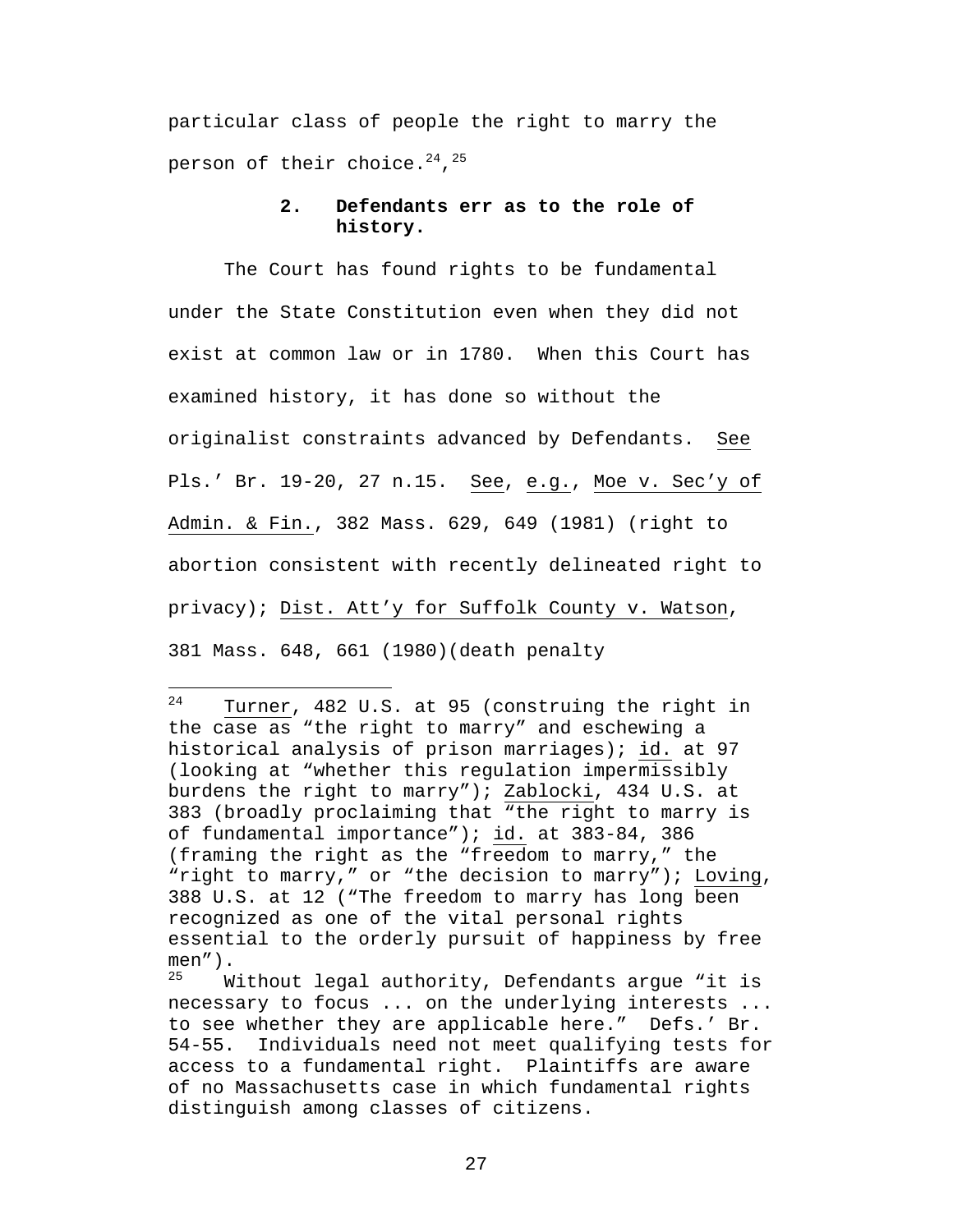unconstitutional under Art. XXVI even though capital punishment was common both before and after its adoption).<sup>26</sup>

Finally, this Court, like the Supreme Court, must take notice of "traditions from which it [has] broke[n]." Casey, 505 U.S. at 850 (quotation marks omitted). Any history of exclusion is being broken down by a developing tradition of respect for gay and lesbian parents, same-sex couples, and same-sex couples and their children. Pls.' Br. 78 & n.55, 92 n.65. See also Defs.' Br. 72-76, 97-98 (legal rights afforded to gay people and same-sex couples in Massachusetts).<sup>27</sup>

26 Defendants rely heavily on Washington v. Glucksberg, 521 U.S. 702 (1997), a case never before cited by this Court for guidance in construing the state constitution. In any event, unlike marriage, the right to suicide, assisted or otherwise, has not existed for anyone in any manner at any time.<br> $27 \t\hbar g$  againing arguedo that Plaintiffs pood Assuming, arguendo, that Plaintiffs need show a coercive and/or grievous deprivation of their constitutional rights, Defs.' Br. 67-77, they have done so here.

Excluding the Plaintiffs from marriage seeks to coerce the choice of a different-sex partner. The statutes at issue in Perez v. Sharp, 198 P.2d 17 (Cal. 1948) and Loving, coerced the choice of a partner based on race. The state's use of its power in this case is as offensive as in the others.

Excluding the Plaintiffs from marriage is also a "grievous" harm, notwithstanding the availability of wills, health care proxies and relationship agreements (which are equally available to marriage-eligible non-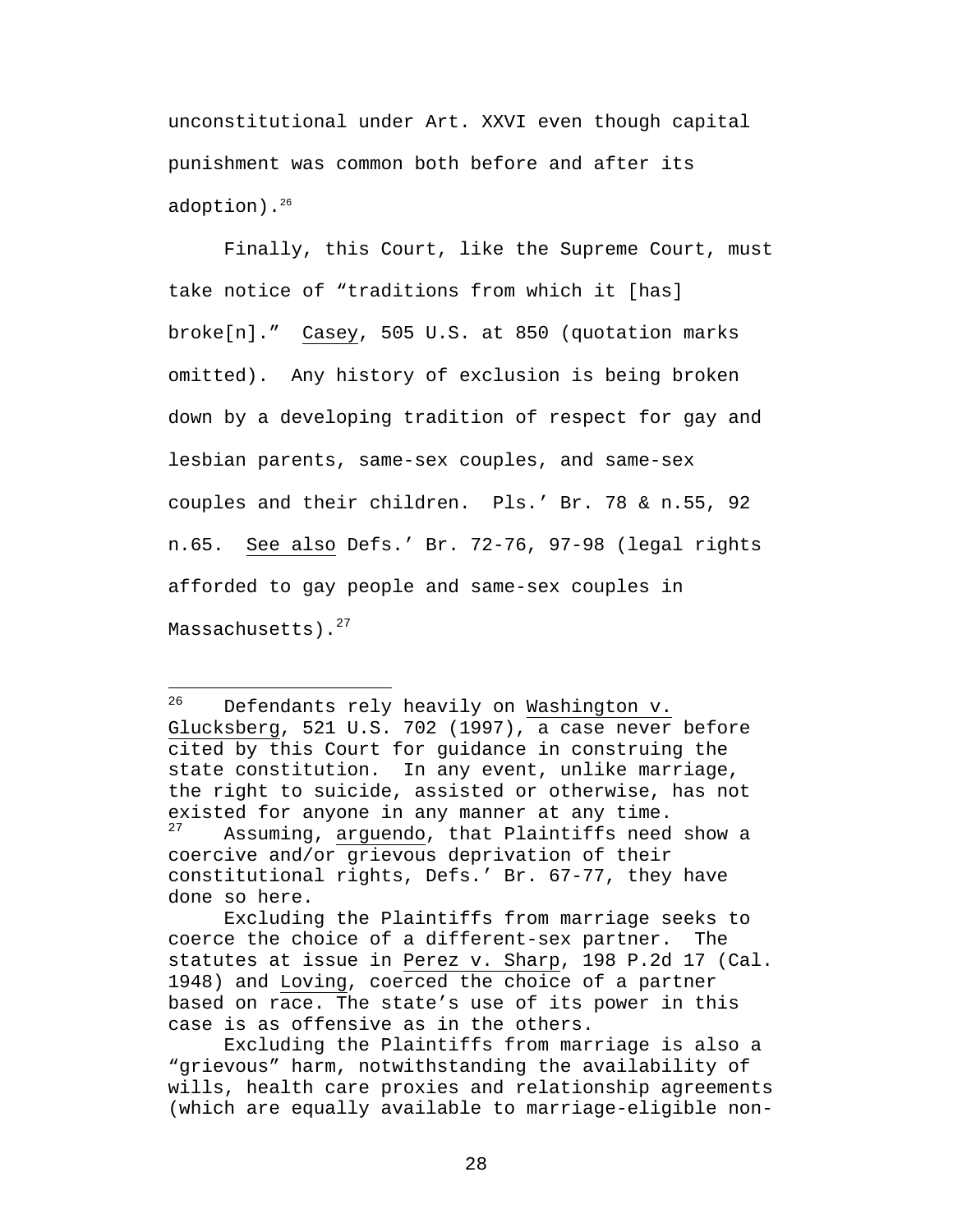- **B. This Court Should Accord Strict Scrutiny to the Sex- and Sexual Orientation-Based Classifications in the Statute.**
	- **1. If necessary for claims under the state constitution, discriminatory intent is obvious here.**

Even assuming, arguendo, that discriminatory intent is required for demonstrating an equality violation under the state constitution,  $28$  that requirement is satisfied here.

Proof of intent, at least at the federal level, is required to obtain heightened scrutiny only when the statute itself is facially neutral. See, e.g., Pers. Adm'r, 442 U.S. at  $272-73.^{29}$  If Defendants are

 $\overline{a}$ gay people). Certainly Virginia's refusal to acknowledge the Lovings' marriage constituted a grievous injury although they had "another outlet," i.e. they could have moved to a state more hospitable to their marriage. Defendants unnecessarily trivialize the life-altering consequences of withholding marriage from the Plaintiffs.<br>28 Blaintiffs de not sensode this point. Plaintiffs do not concede this point. Several cases point to facially neutral laws whose impact was so obvious that a separate demonstration of intent was not required under the state constitution. Sch. Cte. of Springfield v. Bd. of Educ., 366 Mass. 315, 327, cert. denied, 421 U.S. 947 (1975) (facially neutral action may result in unlawful discrimination under Arts. I and X); Opinion of the Justices, 363 Mass. 899, 902 (1973)(opining that the context, objective and effect of proposed bill showed it would perpetuate existing segregation in violation of Art. I). Compare Defs.' Br. 100-01 (cases turning on  $14<sup>th</sup>$  Amendment).<br><sup>29</sup> <sup>1</sup> <sup>tho same time there is a strong strain of</sup> At the same time, there is a strong strain of federal law that focuses on effect, just as does Massachusetts law. See, e.g., Washington v. Davis, 426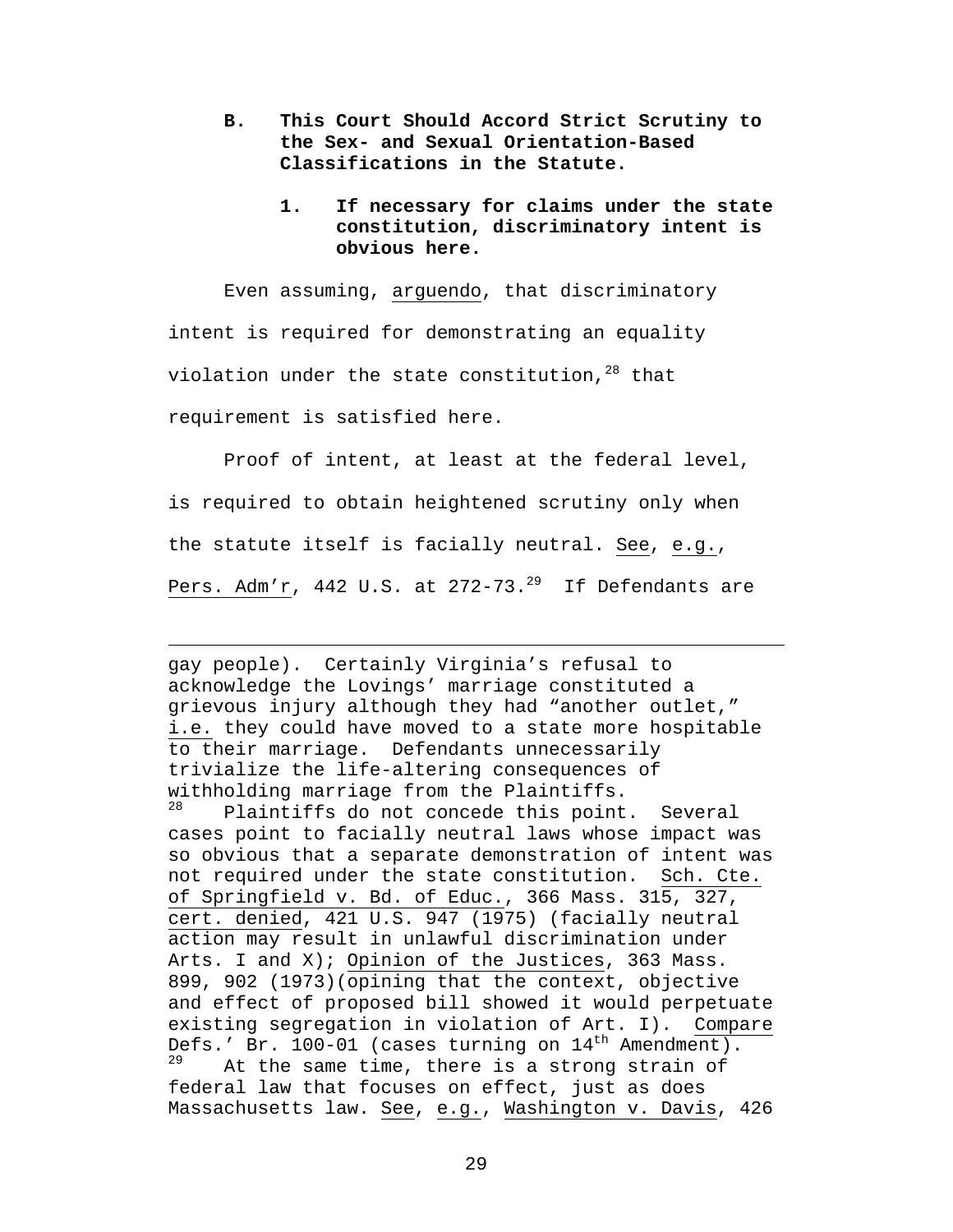correct that the term "marriage" is inherently defined by gender such that one must read "one man and one woman" in all references to marriage in chapter 207, then there is a facial sex classification in the statute.

But Defendants also misconceive Plaintiffs' claim. This is not a disparate impact claim. Cf. Washington v. Davis, 426 U.S. 229, 246 (1976) (employment test that disproportionately affected blacks, but not all blacks [and also some whites] could not be traced to a discriminatory purpose). Plaintiffs do not argue that some people who seek to marry another person of the same sex will be allowed to do so but most will not. Chapter 207, as interpreted by Defendants, constitutes a wholesale exclusion of those who wish to marry someone of the same sex, which is also a nearly perfect proxy for gay people. Defs.' Br. 100-102. As the U.S. Supreme Court explained in M.L.B. v. S.L.J., 519 U.S. 102, 126 (1996), a case involving a wholesale exclusion is different in kind from one of disproportionate impact.

 $\overline{a}$ 

U.S. 229, 254 (1976)(Stevens, J., concurring) (where the "disproportion is ... dramatic," "it really does not matter whether the standard is phrased in terms of purpose or effect").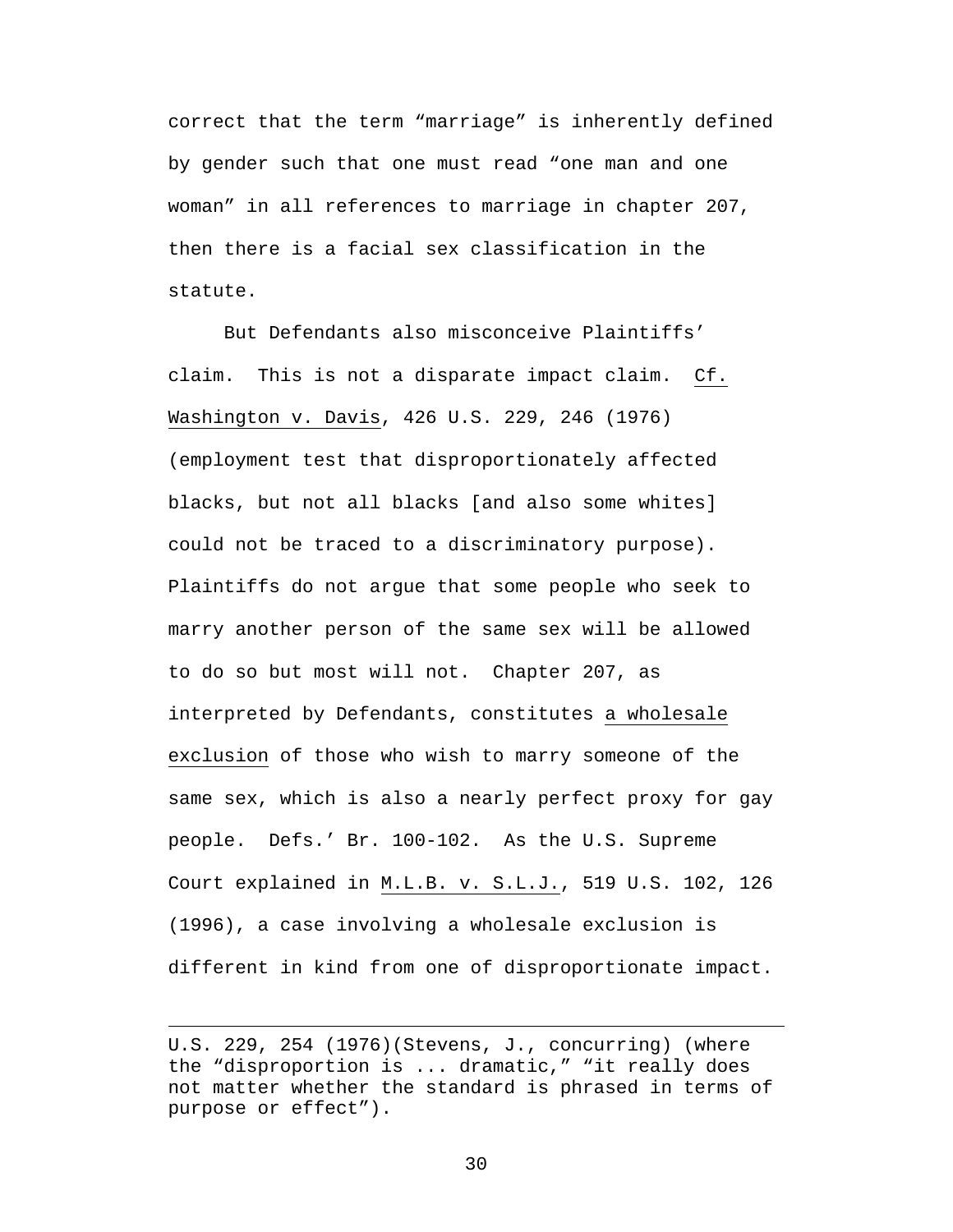Like the statutes at issue in M.L.B. that harmed only indigents, the exclusion in this case is "wholly contingent" on one's sex and sexual orientation. Thus, all individuals wishing to marry someone of the same sex, and a fortiori, all gay people, are excluded under the present scheme. No further showing is necessary. Id. at 126-127 & n.15 (distinguishing Davis and Feeney on this ground; striking state law affecting all indigent persons).

If any further showing of intent is necessary, altered circumstances have rendered c. 207 purposely discriminatory over time. This principle is familiar to this Court as well. "[I]t is nothing new in constitutional law that a statute valid at one time may become void at another time because of altered circumstances." Vigeant v. Postal Tel. Cable Co., 260 Mass. 335, 342 (1927). $30$  For example, in Baker v. Carr, 369 U.S. 186, 197-210 (1962), the Supreme Court struck on equal protection grounds a Tennessee apportionment statute which had become unfair in light

 $\overline{a}$ 

<sup>30</sup> See also Hall-Omar Baking Co. v. Comm'r of Labor & Indus., 344 Mass. 695, 704 (1962)(while an exemption may have been rational in 1937, "our task is to decide whether there is unjustified discrimination in 1962"); Opinion of the Justices, 303 Mass. 631, 647-48 (1939)(application of constitutional "equality rules" "may vary with changing circumstances").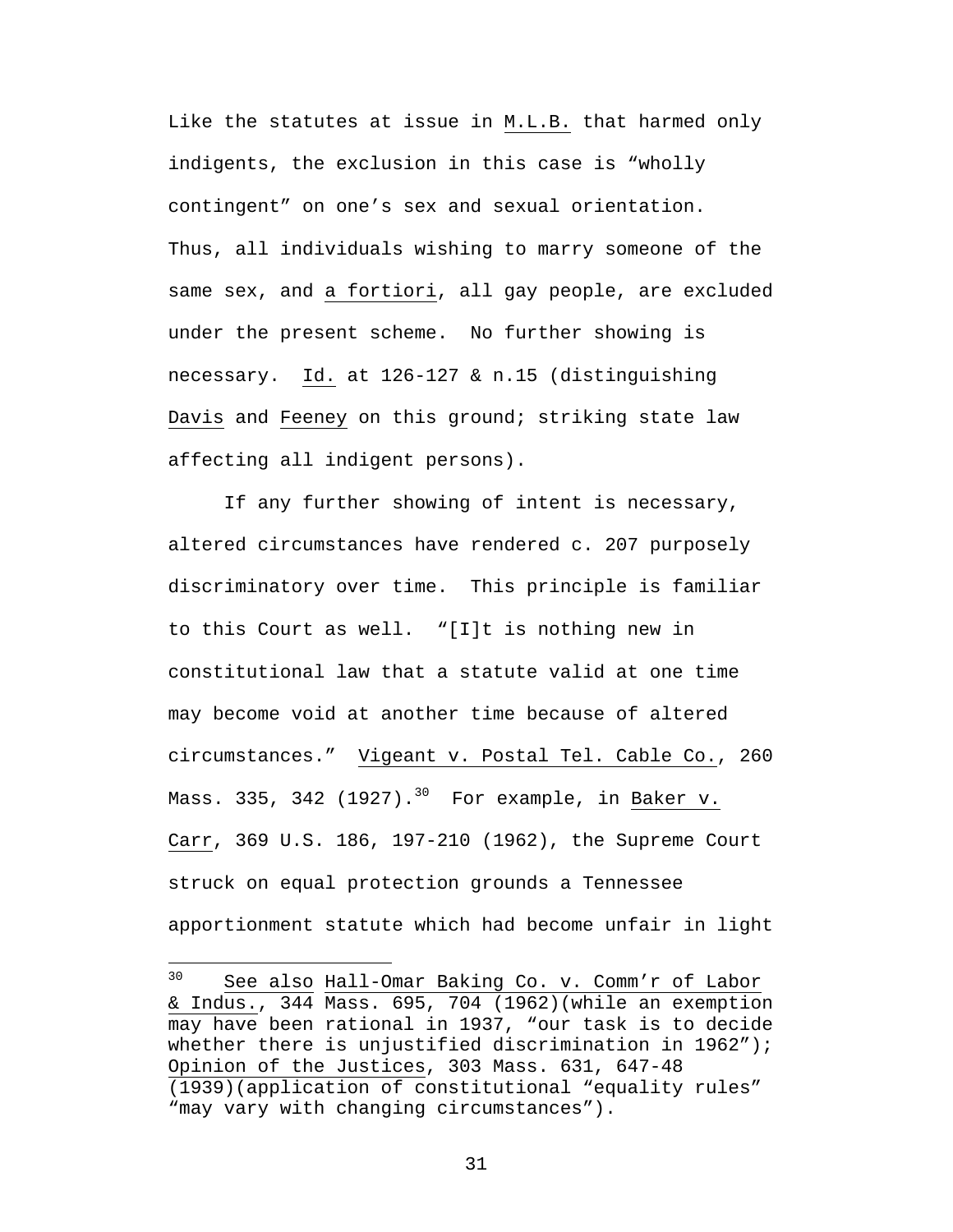of the state's population growth and redistribution, but which the Legislature had not amended in 60 years. See id. at 261 (Clark, J., concurring)(intent found sub silentio).

# **2. Defendants discriminate based on sex in violation of the ERA.**

The parties obviously disagree about whether a sex-based classification exists in c. 207, either on its face or as applied. $31$  By arguing that the choices of men and women are restricted evenhandedly, Defendants' shift the inquiry from whether the marriage laws improperly limit an individual's marital choice on the basis of sex to whether those laws limit the choices of men and women as groups.

A slight change in the facts reveals the flaw in the Defendants' analysis. If the statute provided that all persons may only marry members of their same race, or that they must marry someone of a different race, then under the Defendants' rationale, there

 $\overline{a}$ 

 $31$  Contrary to Defendants' claim, this Court has not endorsed "separate but equal" in the sex discrimination context. Defs.' Br. 84. MIAA, 378 Mass. at 349 (no question raised about the validity of separate but equal teams); Opinion of the Justices, 374 Mass. 836, 842 (1977) (not addressing separate but equal facilities). The "separate but equal" rationale of Roberts v. Boston, 59 Mass. (5 Cush.) 198 (1849), was justly repudiated in Brown v. Bd. of Educ., 347 U.S. 483 (1954), and should not be resurrected here.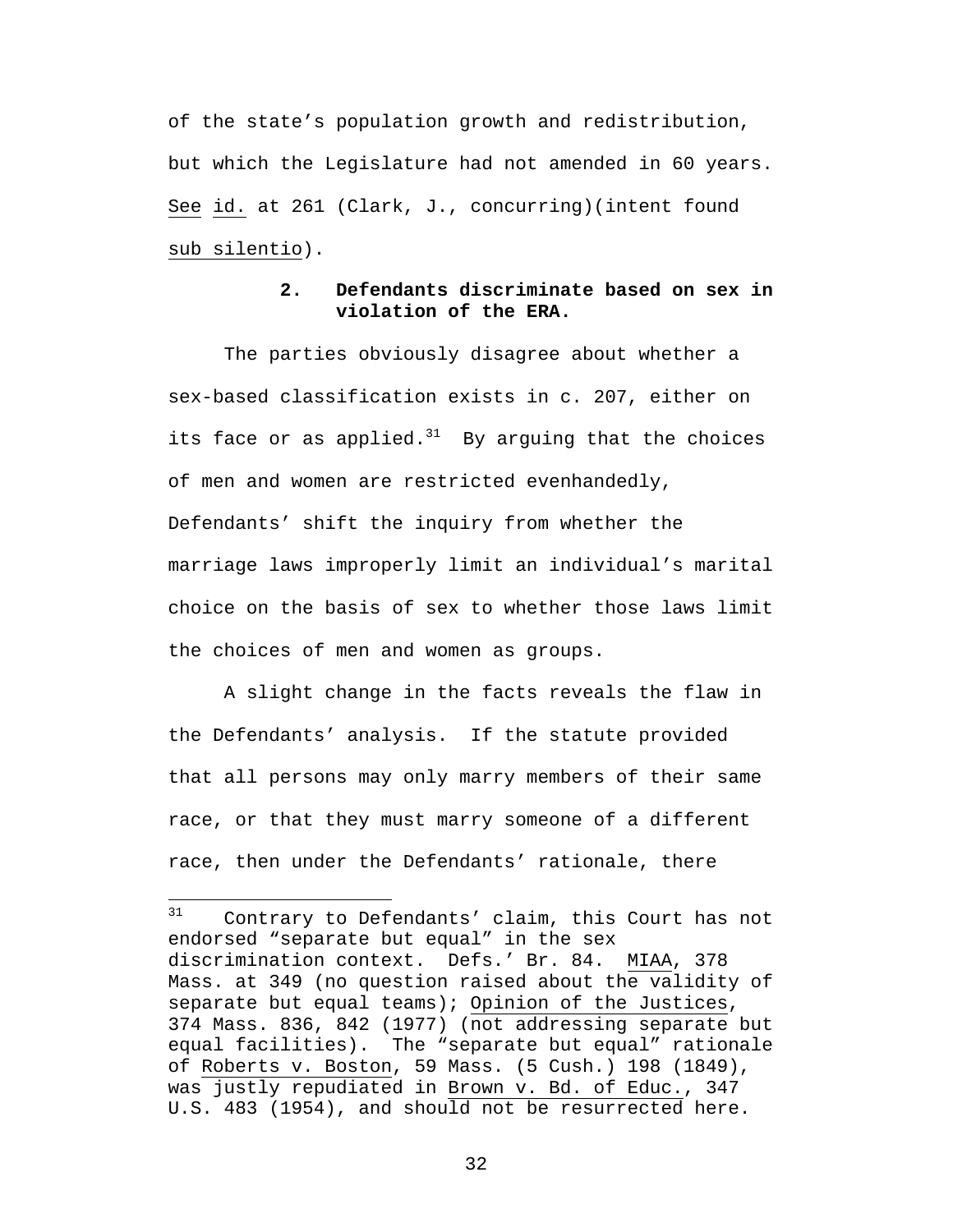could be no objection under the ERA because all races would be affected and treated equally under this scheme. But in fact, a statute that makes "race" or "sex" the criterion by which marital partners may be selected, whether explicitly or implicitly, and even if applied to all, is a race-based or sex-based classification demanding exacting justification from the state. $32$ 

Defendants and their Amici also mischaracterize a post-hoc Special Study Commission Report as legislative history. Pls.' Br. 53-54. The polestar of constitutional interpretation is the language and the general principle established. The Constitution does not specify "a detailed system of practical rules" for its application. Merriam, 375 Mass. at 257.<sup>33</sup>

 $32$ For the same reasons, Defendants' strenuous attempts to limit Loving, Perez, and McLaughlin v. Florida, 379 U.S. 184 (1964), to cases about white supremacy must fail. Defs.' Br. 86-89 & n.69. Plaintiffs assume this Court would strike a recentvintage race-based classification for marriage as well. This case also raises the issue of heterosexual supremacy. Nancy Cott, Public Vows 216 (2000) (marriage laws "reinforce[] a caste regime of heterosexuality over homosexuality").<br> $^{33}$  Coo also Rebert E Williams The See also Robert F. Williams, The Brennan Lecture: Interpreting State Constitutions as Unique Legal Documents, 27 Okla. City U. L.Rev. 189, 201-02 (2002)(study commissions not equivalent to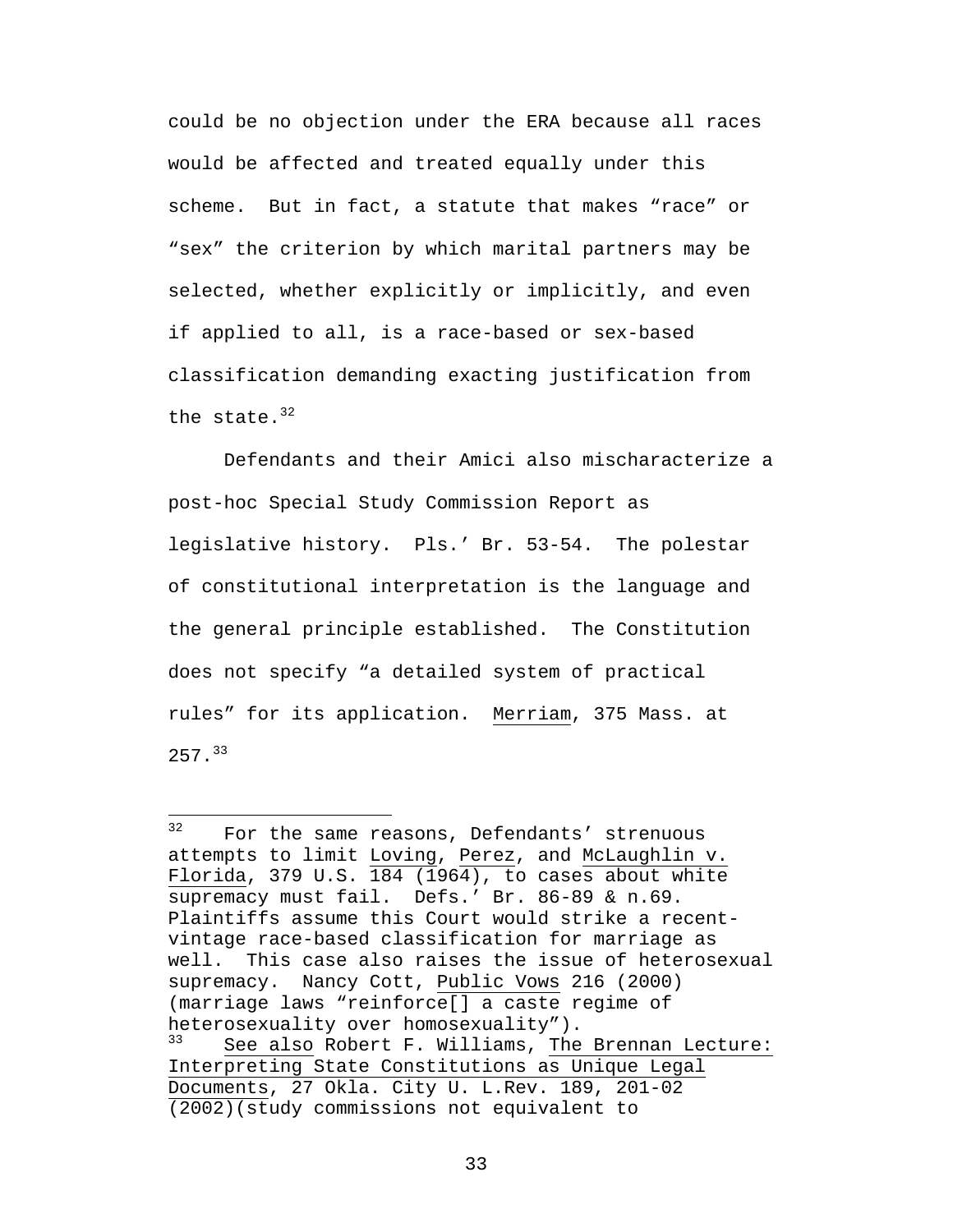constitutional conventions in terms of constitutional history). Compare Oncale v. Sundowner Offshore Servs., Inc., 523 U.S. 75, 80 (1998) (even though "sex" proscription in Title VII was added as a way to defeat the Civil Rights Act of 1964, discrimination because of sex "includes sexual harassment of any kind that meets the statutory requirements).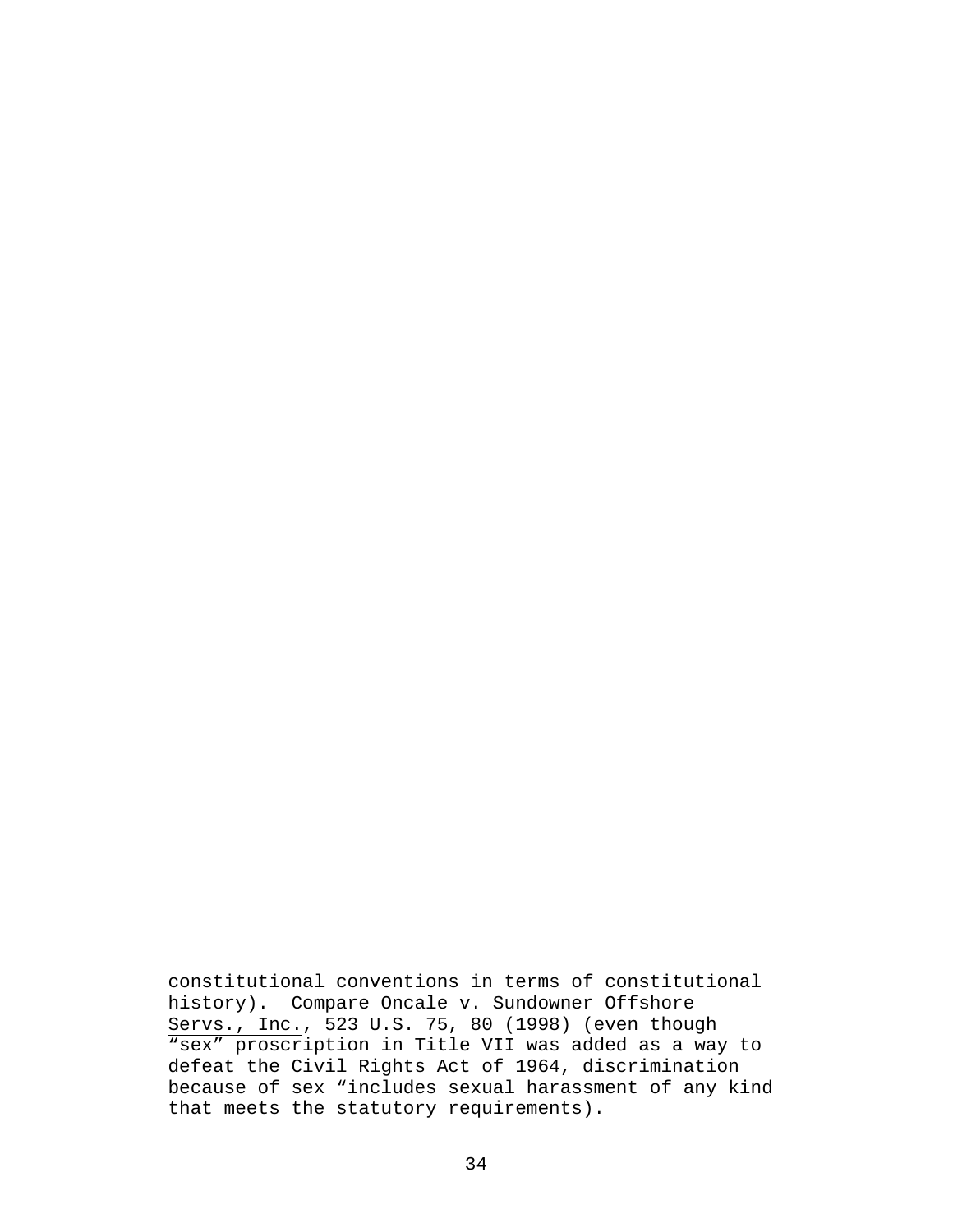## **3. Defendants discriminate based on sexual orientation.**

The first sentence of Art. I has meant too much for too long to credibly argue it is not a source of individual rights. $34$  By locating all individual rights in the ERA, or second sentence, Defendants impermissibly render the first sentence of Art. I a nullity. If this Court believed that the ERA was the sole source for determining whether a classification was suspect in all contexts, it could have said so when evaluating such claims. It has not, and instead has brought to bear federal suspect class analysis. See, e.g., Tobin's Case, 424 Mass. 250, 252-53 & n.2 (1997) (citing Cleburne); Murphy v. Dep't of Indus. Accidents, 415 Mass. 218, 226-27 (1993)(same); Williams v. Sec'y of Exec. Office of Hum. Servs., 414 Mass. 551, 564 (1993)(same).

To answer a question posed by Defendants, there is a principled distinction to be made between gay people and other classes not yet deemed suspect under federal standards. Defs.' Br. 99. As explained in Pls.' Br. 64-66, the non-suspect classes of the

1

<sup>&</sup>lt;sup>34</sup> Compare Pls.' Br. 43-44 and State Constitutional Law Br. 13-33 with Defs.' Br. 78-80, 94-96.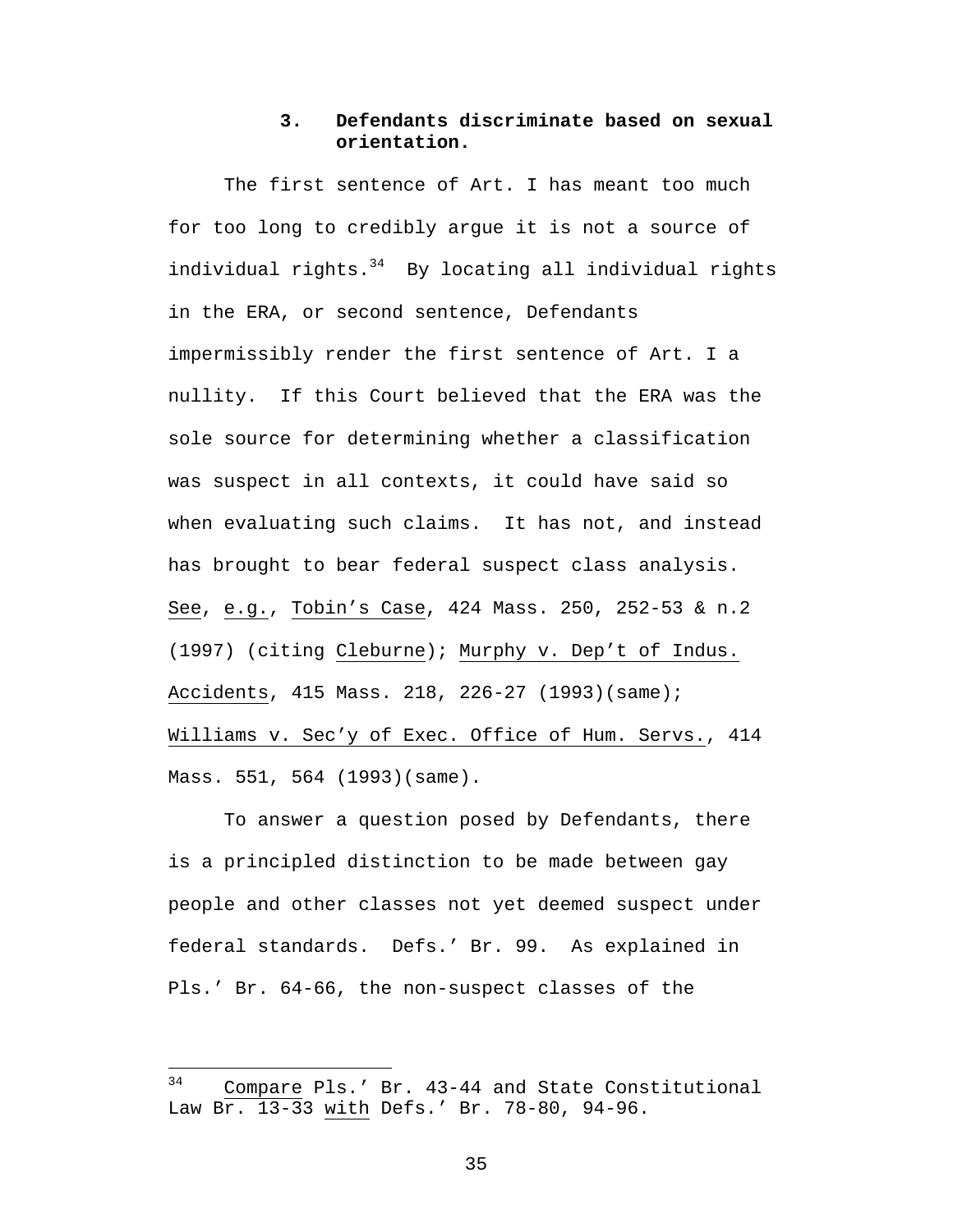elderly, the physically disabled<sup>35</sup>, and the mentally disabled are deemed compromised in their ability to perform in society; gay people are not. In addition, since most people will become elderly, there is no need for the elderly to secure protection from the majoritarian political process. Because it turns on what you have rather than personal characteristics, wealth is unlike any classification deemed suspect. Like sex and race, sexual orientation is "so seldom relevant to the achievement of any legitimate state interest that laws grounded in such considerations are deemed to reflect prejudice and antipathy." Cleburne, 473 U.S. at 440.

# **C. The Speech Clauses of the Massachusetts Constitution Speak to the Plaintiffs Exclusion from Marriage.**

Whether denominated a claim under Art. XVI (as amended by Art. LXXVII) or Art. I, withholding marriage from the Plaintiffs also infringes on their rights to speech and association. By joining in civil marriage, David and Rob would be making "a public expression of their commitment." R.A. 42. It is

<sup>35</sup> It has not yet been determined how Mass. Const., Amend. Art. CXIV (forbidding handicap discrimination in programs or activities of the Commonwealth) might change this analysis under the state constitution.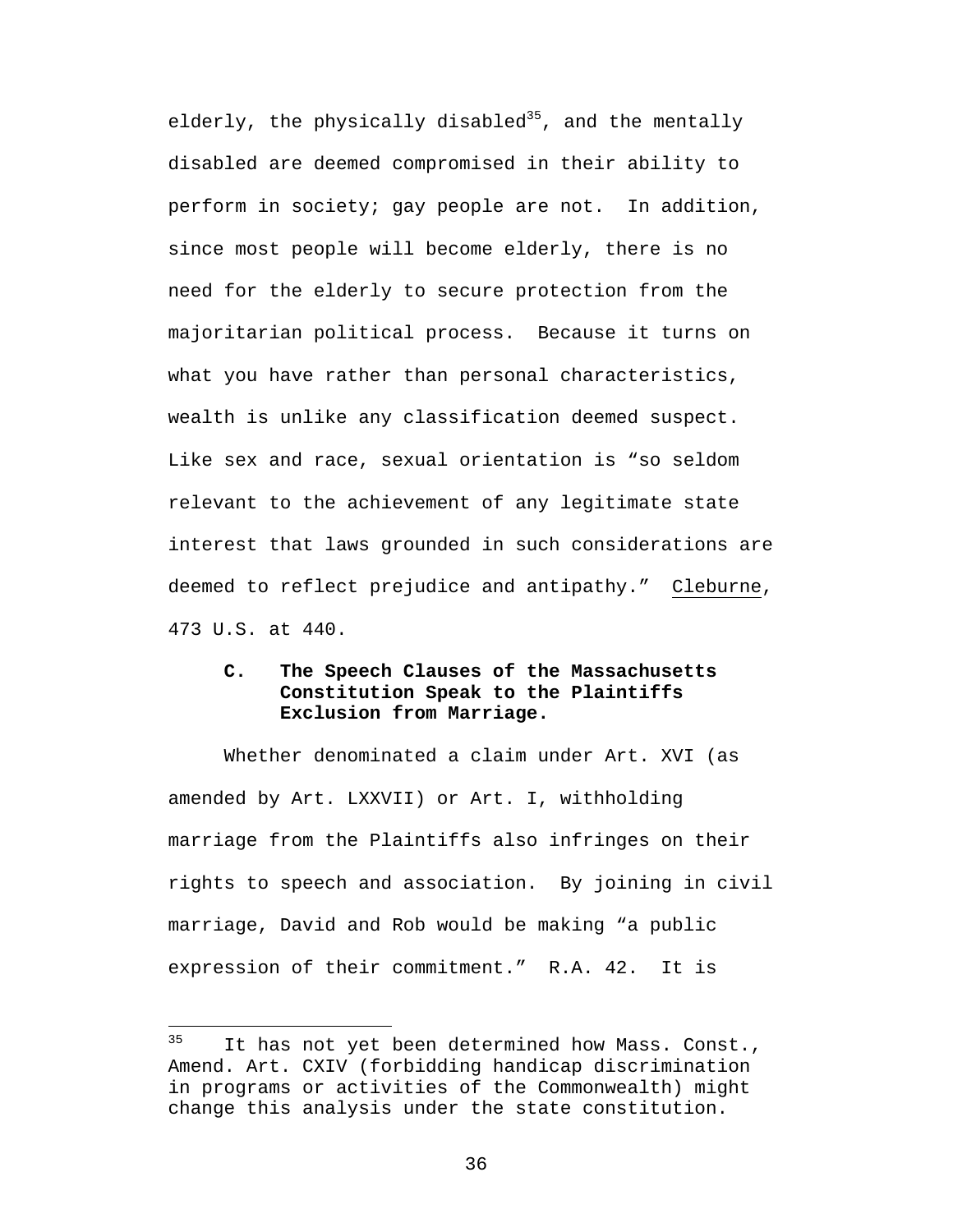exactly this form of expression –- unique to marriage and uniquely understood by others as a statement of love and commitment -- that is denied to the Plaintiffs. See Kenneth L. Karst, The Freedom of Intimate Association, 89 Yale L.J. 624, 636 (1980).

While the government licenses marriage, it is ultimately the individuals who make the commitment to marry and assume the legal obligations of that status.<sup>36</sup> This private expression is analogous to the wide range of expressive conduct already protected by Art. XVI. See, e.g., Benefit v. City of Cambridge, 424 Mass. 918, 923 (1997) (panhandling); Commonwealth v. Sees, 374 Mass. 532, 537 (1978)(nude dancing).  $37$ 

As is clear from the Defendants' focus on maintaining marriage as a heterosexual institution (see Part II above), the same-sex inclusive content of

<sup>36</sup> The Superior Court mischaracterized the speech at issue as "government speech." R.A. 130. It was wrong for this reason and others. See Expression Br.  $18-23$ .<br> $37$  Marriage is also a protected association under Marriage is also a protected association under either Art. XVI (as amended) and Art. I. From the generalized acknowledgement of intimate association in Concord Rod & Gun Club, Inc. v. MCAD, 402 Mass. 716, 721 (1988), to the location of associational rights within protections for the family, see, e.g., A.Z. v. B.Z., 431 Mass. 150, 162 (2000), this Court has recognized the variety of intimate associations worthy of constitutional protection. The exclusion of the Plaintiffs from marriage necessarily denies them access to a unique form of protected association.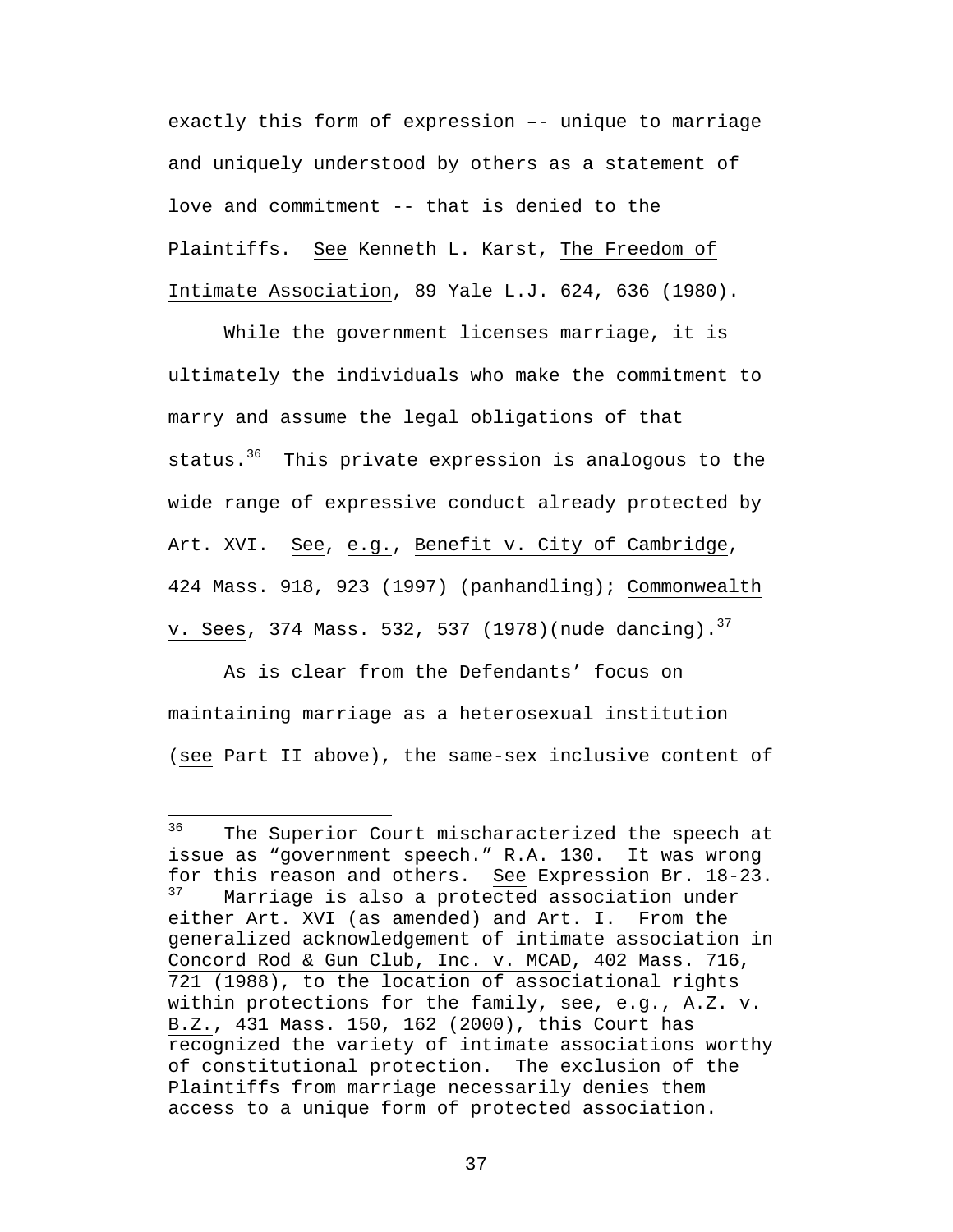the Plaintiffs' proposed speech and association is what the Defendants find objectionable. Compare Bachrach v. Sec'y of the Commonwealth, 382 Mass. 268, 276 (1981) (unconstitutional to single out "Independents" and deny them expression on the ballot).

Defendants' administration of the marriage laws cannot withstand strict scrutiny under Art. XVI (as amended). Benefit, 424 Mass. at 924-25; see also Rosenberger v. Rector & Visitors of Univ. of Va., 515 U.S. 819, 829  $(1995)$ .<sup>38</sup>

### **V. THE STATE CANNOT DEFEND THE PROFOUND DISABILITY IT HAS IMPOSED ON THE PLAINTIFFS.**

Defendants do not contend that any of its rationales constitute compelling state interests, or that its discrimination is narrowly tailored to promote such interests. The proffered rationales fail as a matter of rational basis as well. Pls.' Br. 79- 94. See also Pls.' Br. 36-39 (interest balancing).

#### **A. Procreation and Child-Rearing**

 $\overline{a}$ 

Plaintiffs have addressed procreation in Part II above, and to a large extent, the justification of promoting heterosexual childrearing (Defs.' Br. 117-

 $38$  The uniqueness of marriage is demonstrated in, inter alia, Expression Br. 6-13; Boston Bar Ass'n Br.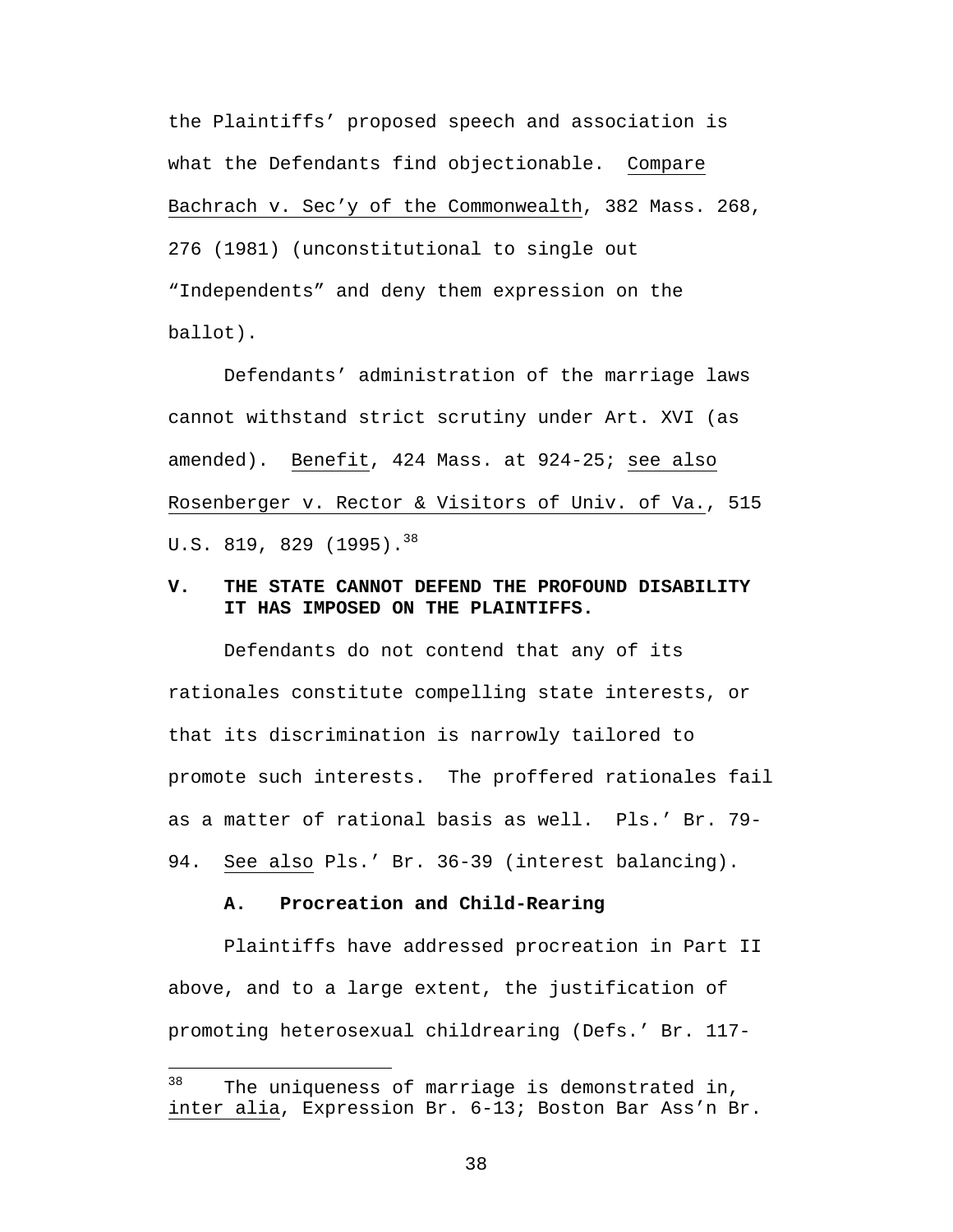18) suffers from the same tautological flaws and also fails to find any footing in the reality of the subject addressed. Heller, 509 U.S. at 321.

First, Defendants have yet to explain, because they cannot, how excluding the Plaintiffs from marriage bears any rational connection to their alleged interest in promoting childrearing in married heterosexual households.<sup>39</sup> What is inevitably true, however, is that withholding marriage from families with gay and lesbian parents has a profound impact on their children. Among other things, the legal protections available to a married family are off limits to the Plaintiffs' families in times of tragedy or hardship, and the children, as the parents, will suffer from the lack of these supports.

Second, all of the authoritative medical, psychological, psychiatric and other social science organizations familiar with the relevant research (as well as any of its limitations) have concluded that children raised by gay and lesbian parents are normal and healthy, and fare as well on all measures of

39 See also supra note 15.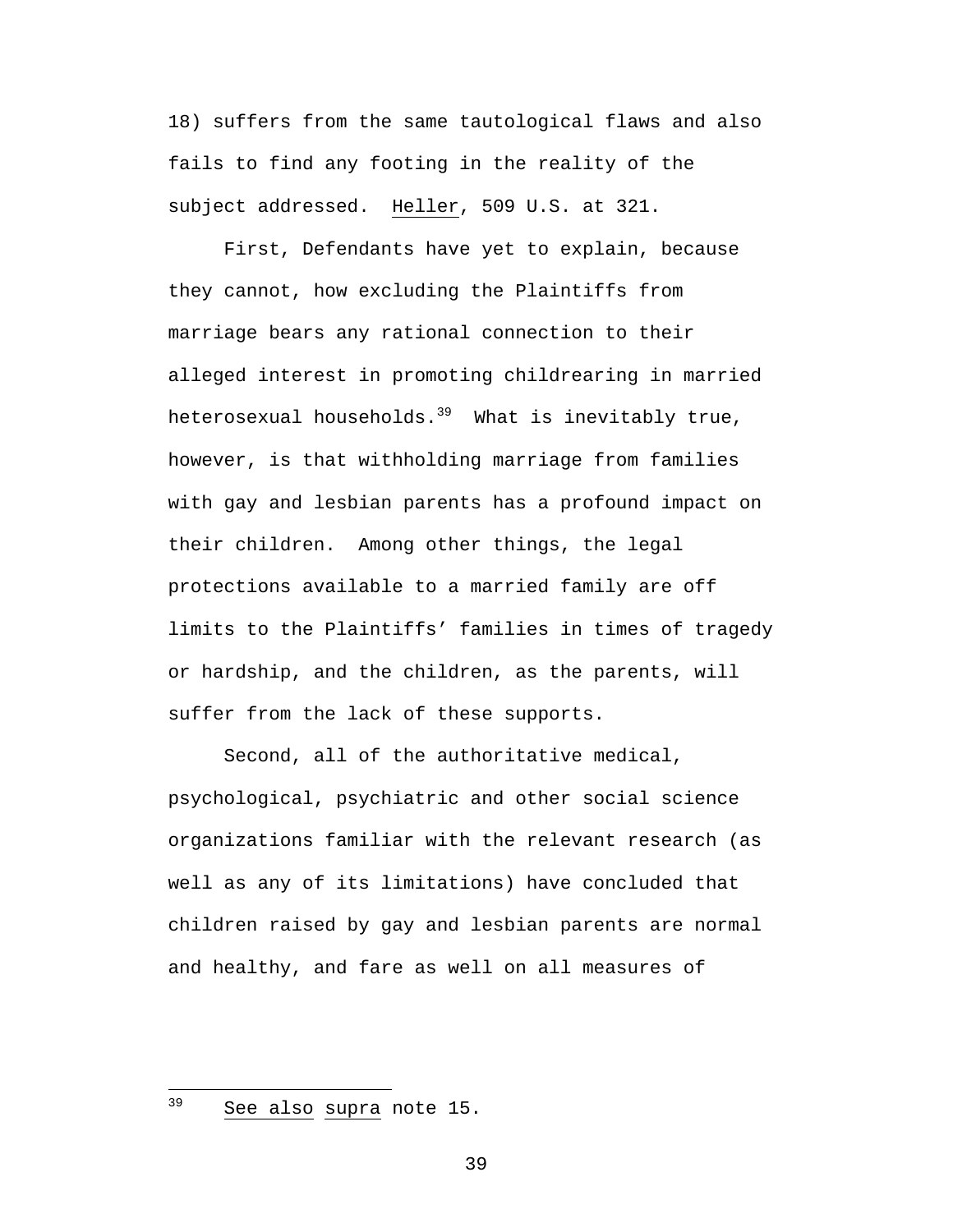adjustment and development as children of differentsex parents. $^{40}$ , $^{41}$ 

Third, even if there are any empirical differences between "gay parenting" and "heterosexual parenting" (to speak in these broad, crass terms), even the Defendants do not go so far as to suggest that the differences can be considered a deficit. Defs.' Br. 119-21. Like geography (being raised in a city versus on a farm) or parental religion (Hasidic Jewish or atheist), any differences are irrelevant to normal, healthy child development and outcomes.

Fourth, Defendants cannot justify the discrimination against Plaintiffs by a mere incantation of "difference;" it must be a difference related to the state's interest in having healthy children. No such difference can be plausibly asserted here. Indeed, in November 2002, the American

1

<sup>40</sup> See Pls.' Br. 66; Br. of Mass. Psychiatric Society.<br><sup>41</sup> The

The literature upon which Defendants rely about the unique contributions of fathers, and suggesting a detriment to children from not having fathers, is all premised on the notion that there is only one parent (a single mother) in the household. Childrearing by married same-sex couples, by contrast, will involve two parent households. See Blixt v. Blixt, 437 Mass. 649, 663-64 (2002)(acknowledging differences between one and two parent households), petition for cert. filed, 71 U.S.L.W. 3416 (U.S. Dec. 3, 2002) (No. 02- 847).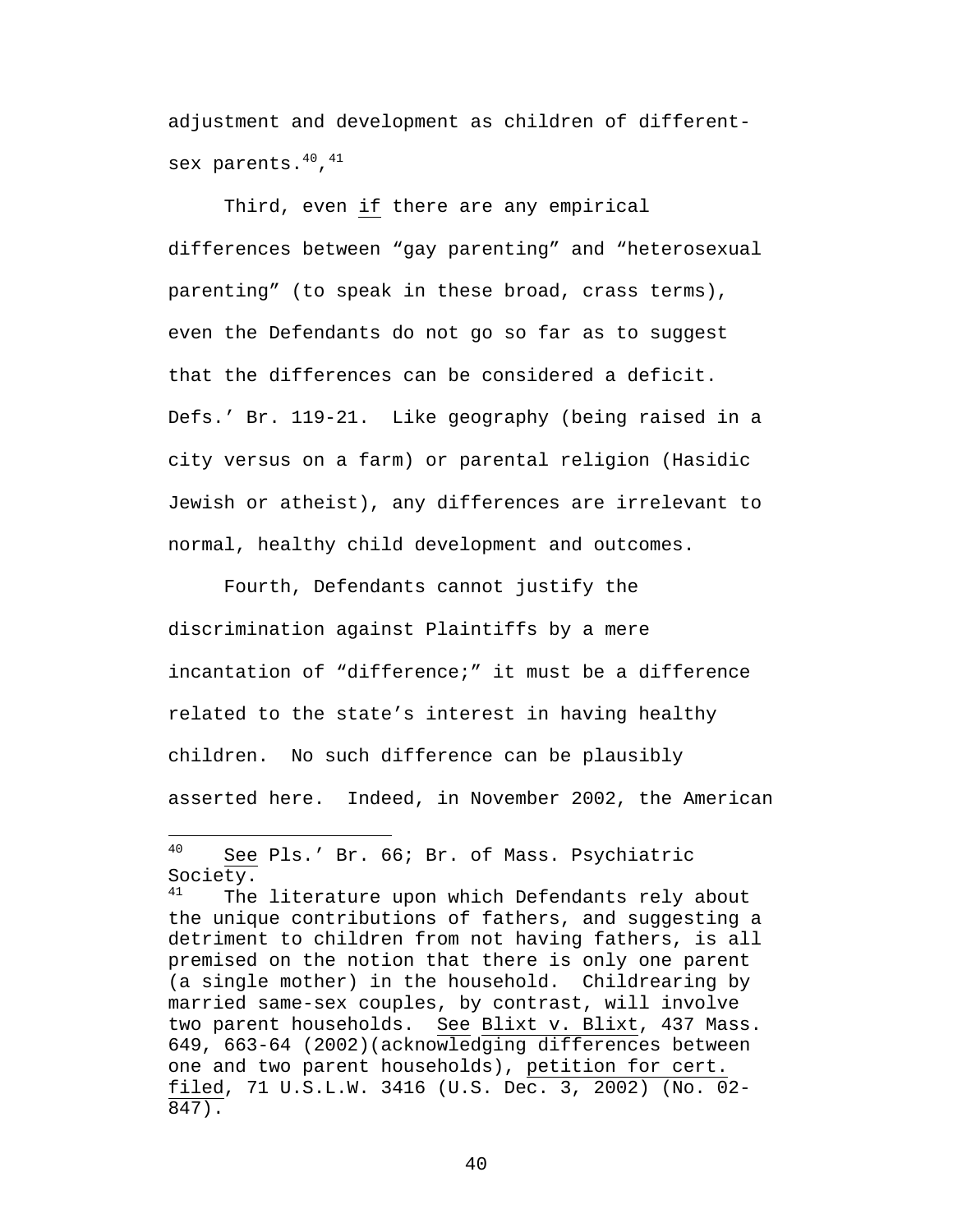Psychiatric Association issued a further statement endorsing recognition of gay and lesbian families and summarizing the scientific consensus on the parenting research.

Numerous studies over the last three decades consistently demonstrate that children raised by gay or lesbian parents exhibit the same level of emotional, cognitive, social and sexual functioning as children raised by heterosexual parents. . . . [O]ptimal development for children is based not on the sexual orientation of the parents, but on stable attachments to committed and nurturing adults. . . . [C]hildren who have two parents, regardless of the parents' sexual orientations, do better than children with only one parent.

Add. Al. $^{42}$  Just because some people want to quarrel does not mean the point is debatable: the scientific consensus is established.

At the same time, to say that more study is needed in this area is to acknowledge the nature of scientific inquiry. In medical and social science research, study authors routinely discuss the limitations of their work and recommend further inquiry. Even something as established as the modes

<sup>42</sup> American Psychiatric Association, Position Statement, Adoption and Co-parenting of Children by Same-sex Couples (Nov. 2002), at http://www.psych.org/ archives/200214.pdf.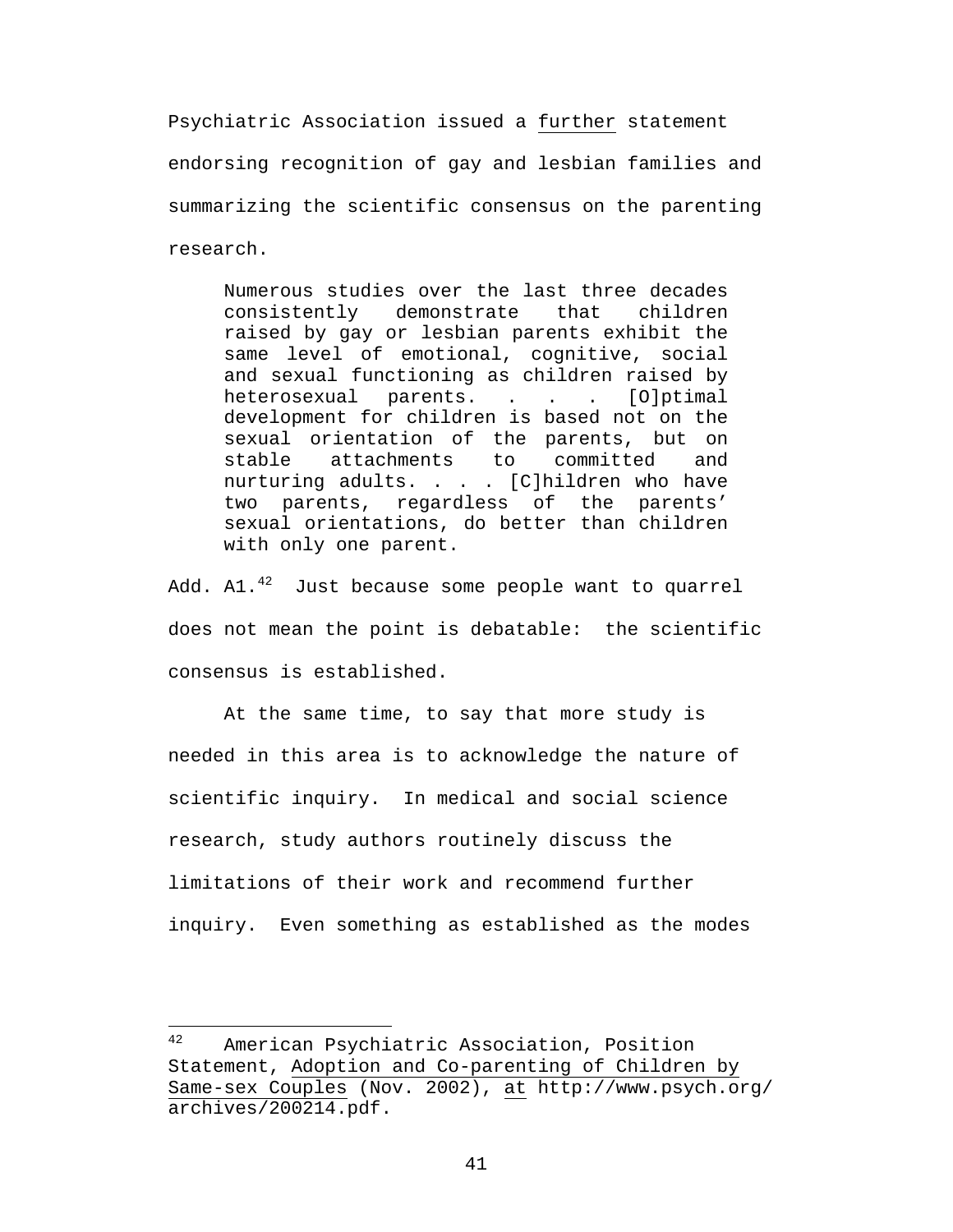of transmission of the common cold continues to be studied.<sup>43</sup>

#### **B. Conserving Resources**

As Plaintiffs have argued, limiting marriage on the basis of "conserving resources" is patently arbitrary. Pls.' Br. 93-94. Under the Defendants' rationale, the Commonwealth could decide to limit access to marriage based on some calculation of what groups are more or less likely to cost the state money. Thus, "conserving resources" could be invoked to withhold access to public education for the children of parents earning over \$150,000 per year. We are past the point, however, where such a claim is credible. The Supreme Court has bluntly condemned exactly the argument proffered here, even as a matter of rational basis review.

<sup>43</sup> The States of Virginia and California both unsuccessfully advanced scientific research about the effects of mixed race marriages on children to maintain their anti-miscegenation laws. See Brief on Behalf of Appellee at 41-50, Loving v. Virginia, 388 U.S. 1 (1967) (No. 395), reprinted in 64 Landmark Briefs and Arguments of the Supreme Court of the United States: Constitutional Law 789, 834-43 (Philip B. Kurland & Gerhard Casper eds., 1975)(Add. A2); Perez, 198 P.2d at 22-26, id. at 44-45 (dissenting opinion cataloging this "research"). This Court should reject this offensive attempt to pathologize gay people and their children to justify their blatantly unfounded discrimination.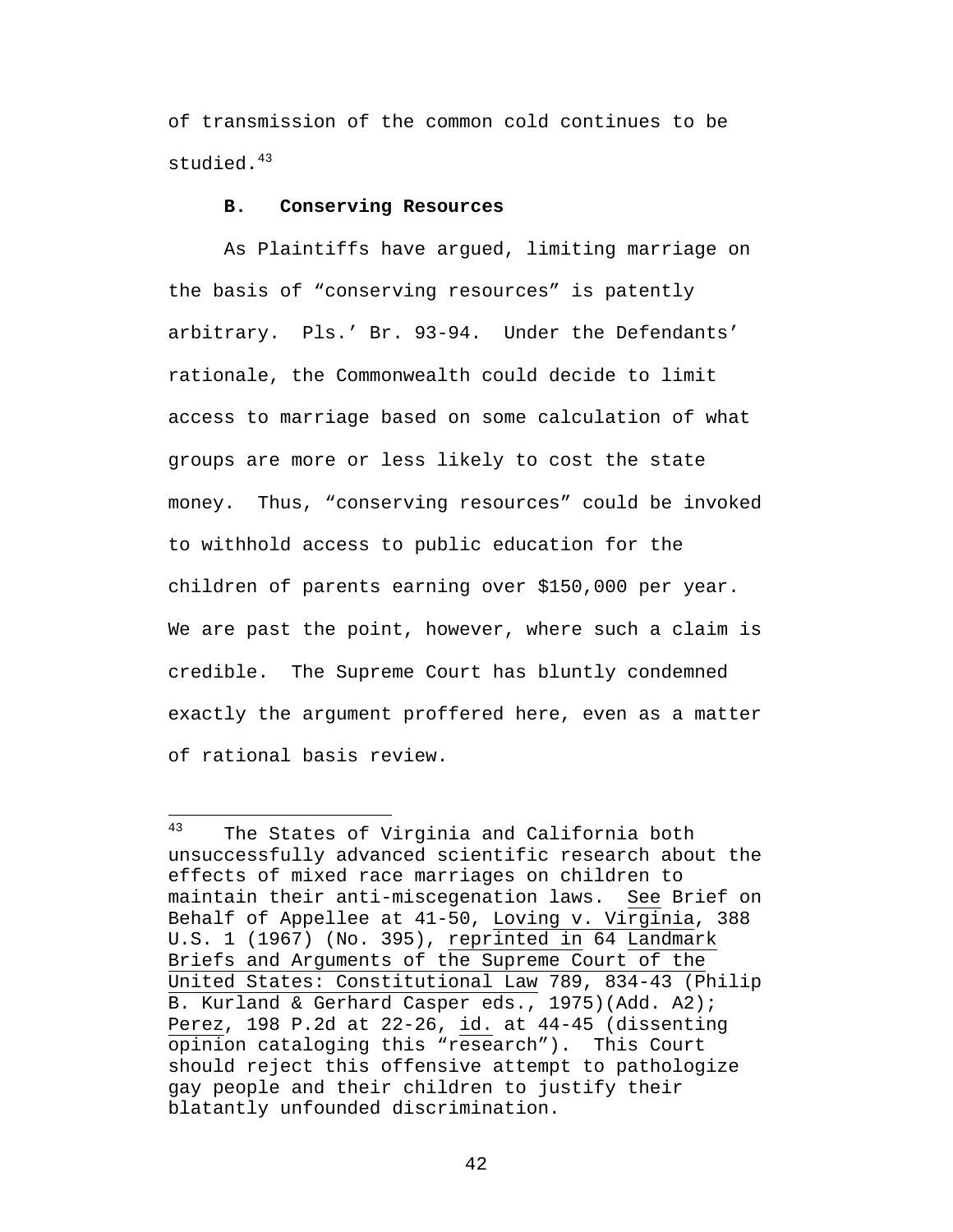[A] concern for the preservation of resources standing alone can hardly justify the classification used in allocating those resources. The State must do more than justify its classification with a concise expression of an intention to discriminate.

Plyler v. Doe, 457 U.S. 202, 227 (1982)(citations omitted); id. at 249 (dissenting opinion)("fiscal concerns alone could not justify ... an arbitrary and irrational denial of benefits to a particular group of persons"). Unlike the cases cited by Defendants, this is not a case triggering the judiciary's deference to legislative line drawing within a particular welfare program.

Moreover, Defendants ask this Court to ignore what is obvious to the Legislature, i.e., that married couples owe one another a duty of support, and that marriage creates an enormous change in a person's economic circumstances. Califano v. Jobst, 434 U.S. 47, 53 (1977). Finally, there is no reason to believe Plaintiffs will be any more or less likely than the population at large to draw upon government-financed programs.<sup>44</sup>

<sup>44</sup> See M.V. Lee Badgett, Income Inflation: the Myth of Affluence Among Gay, Lesbian and Bisexual Americans, 15, available at http://www.iglss.org/media/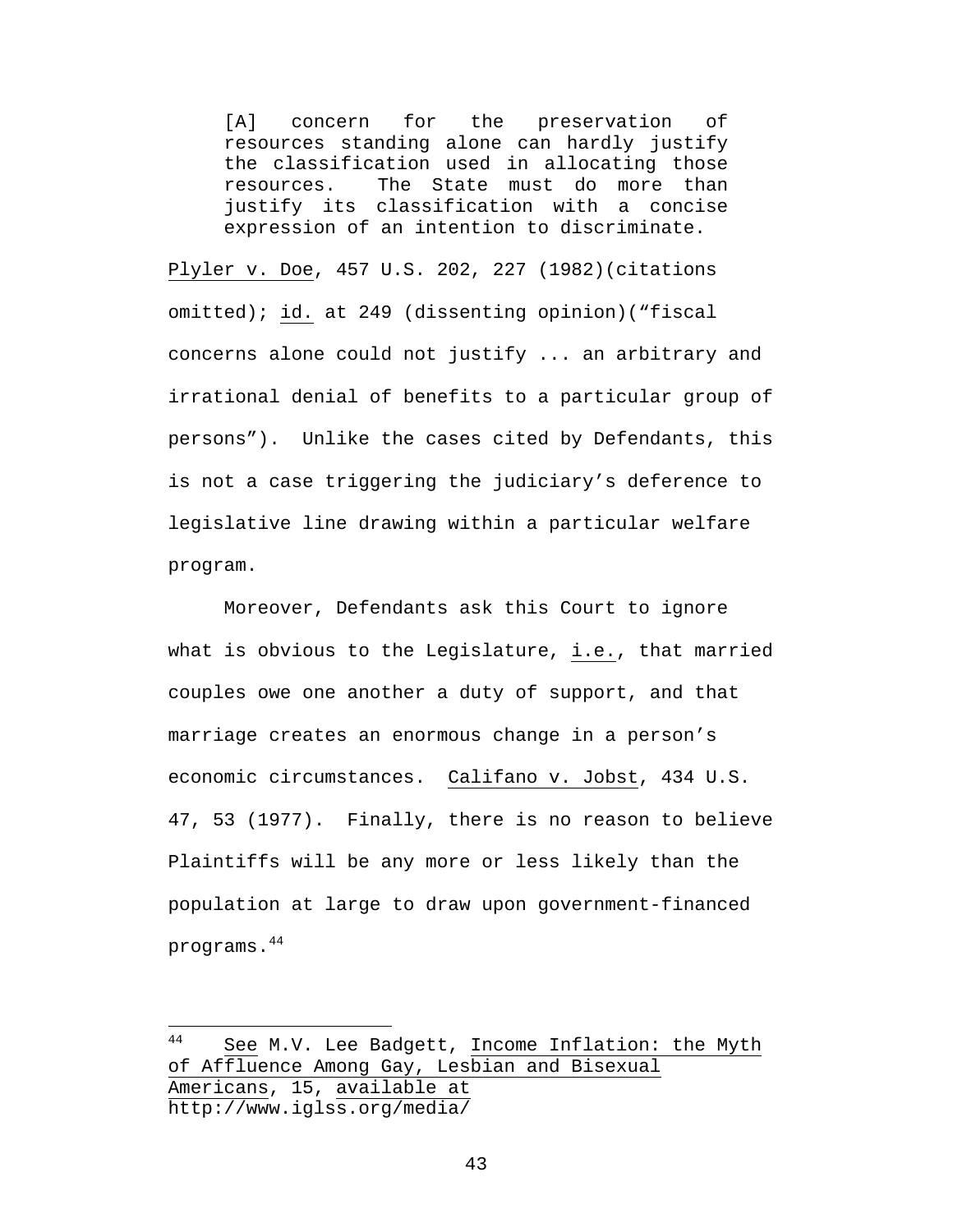### **C. Stamp of Approval**

Some of Defendants' Amici complain that granting relief to the Plaintiffs will place a stamp of approval on the Plaintiffs' relationships. Plaintiffs agree that their exclusion from marriage and the "family of state-sanctioned human relations," Baker, 744 A.2d at 889, presently conveys a stamp of disapproval on the them and concretely harms their families. But whether framed as a stamp of approval or as morality, mere negative views about a disfavored group are not a legitimate basis for legal discrimination. Romer, 517 U.S. at 634-35 (dislike of gay people); Cleburne, 473 U.S. at 448 (negative reactions toward the mentally retarded); Moreno, 413 U.S. at 534 (desire to condemn "hippies"); Palmore v. Sidoti, 466 U.S. 429, 433 (1984) (prejudice toward a mixed-race couple; "Private biases may be outside the reach of the law, but the law cannot, directly or indirectly, give them effect").

In any event, as the range of marriage-eligible persons clarifies, the state has no role in endorsing

 $\overline{a}$ 

files/income.pdf ("lesbian, gay and bisexual people are spread throughout the range of household income distribution, just as heterosexual people are").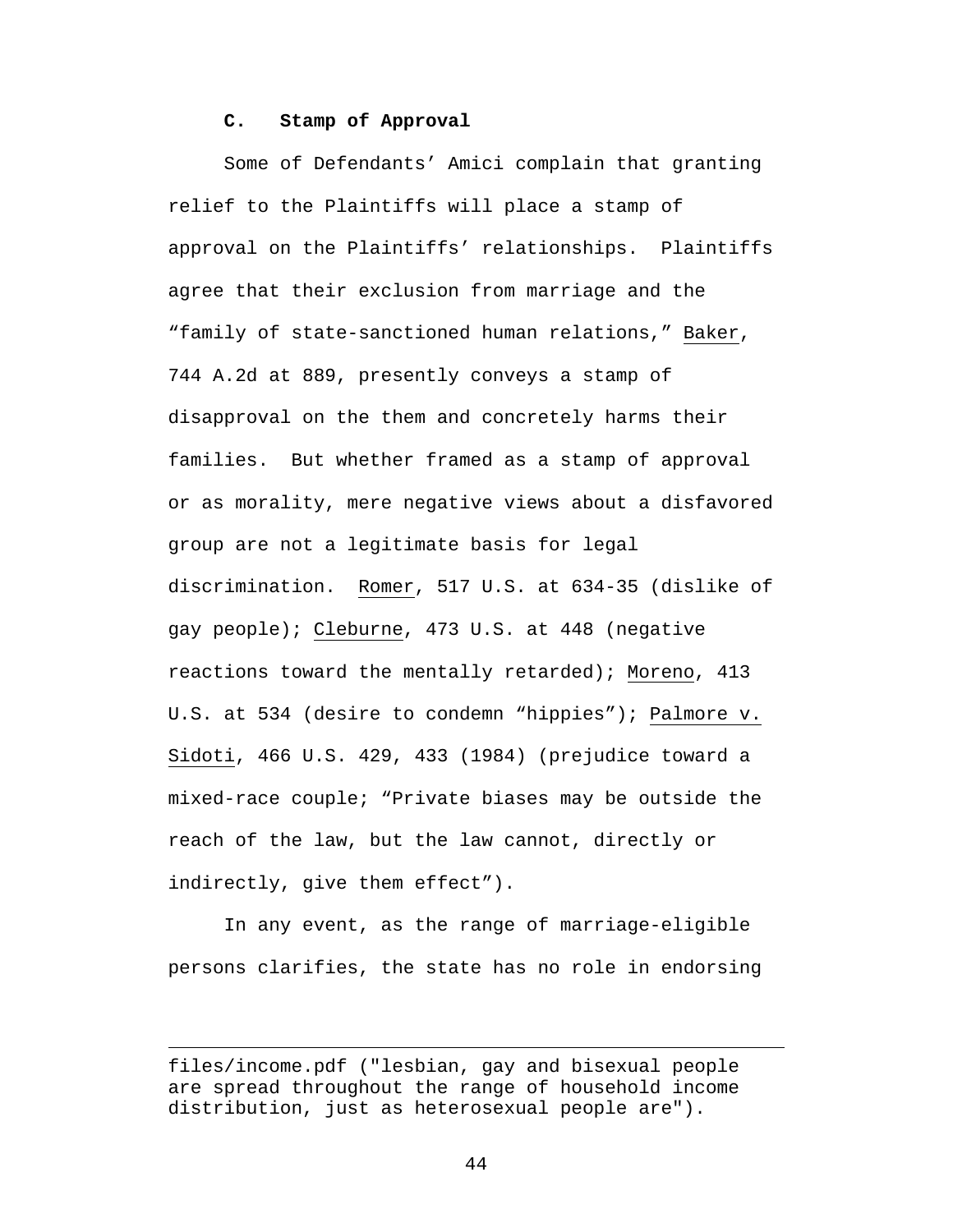the relationships of particular individuals. See, e.g., Turner, 482 U.S. at 99.

### **D. "Respect" for Other States**

Whether denominated as an interest in uniformity, or in preserving marriage in a form recognized by other states, the Amici Curiae Brief of three states asks this Court to give its constitutional approval to discrimination in marriage because those states and others discriminate, too. Acquiescing in the prejudice of other states by denying Massachusetts residents the protections of their own Constitution would render the state an accomplice to the prejudice of others and eviscerate the independent significance of the Massachusetts Constitution.

Massachusetts has chosen to depart from the choices of other states in ways that distinguish its leadership.<sup>45</sup> Massachusetts repealed its ban on

<sup>45</sup> "It is one of the happy incidents of the federal system that a single courageous State may ... serve as a laboratory; and try novel social ... experiments without risk to the rest of the country," Santosky v. Kramer, 455 U.S. 745, 773 (1982) (Rehnquist, J., dissenting)(quoting New State Ice Co. v. Liebmann, 285 U.S. 262, 311 (1932)(Brandeis, J., dissenting)).

The current Vice President of the United States, speaking of marriage rights for gay men and lesbians, acknowledged this very point. Michael Cooper, The 2000 Campaign: The Republican Running Mate; Cheney's Marriage Remarks Irk Conservatives, N. Y. Times, Oct.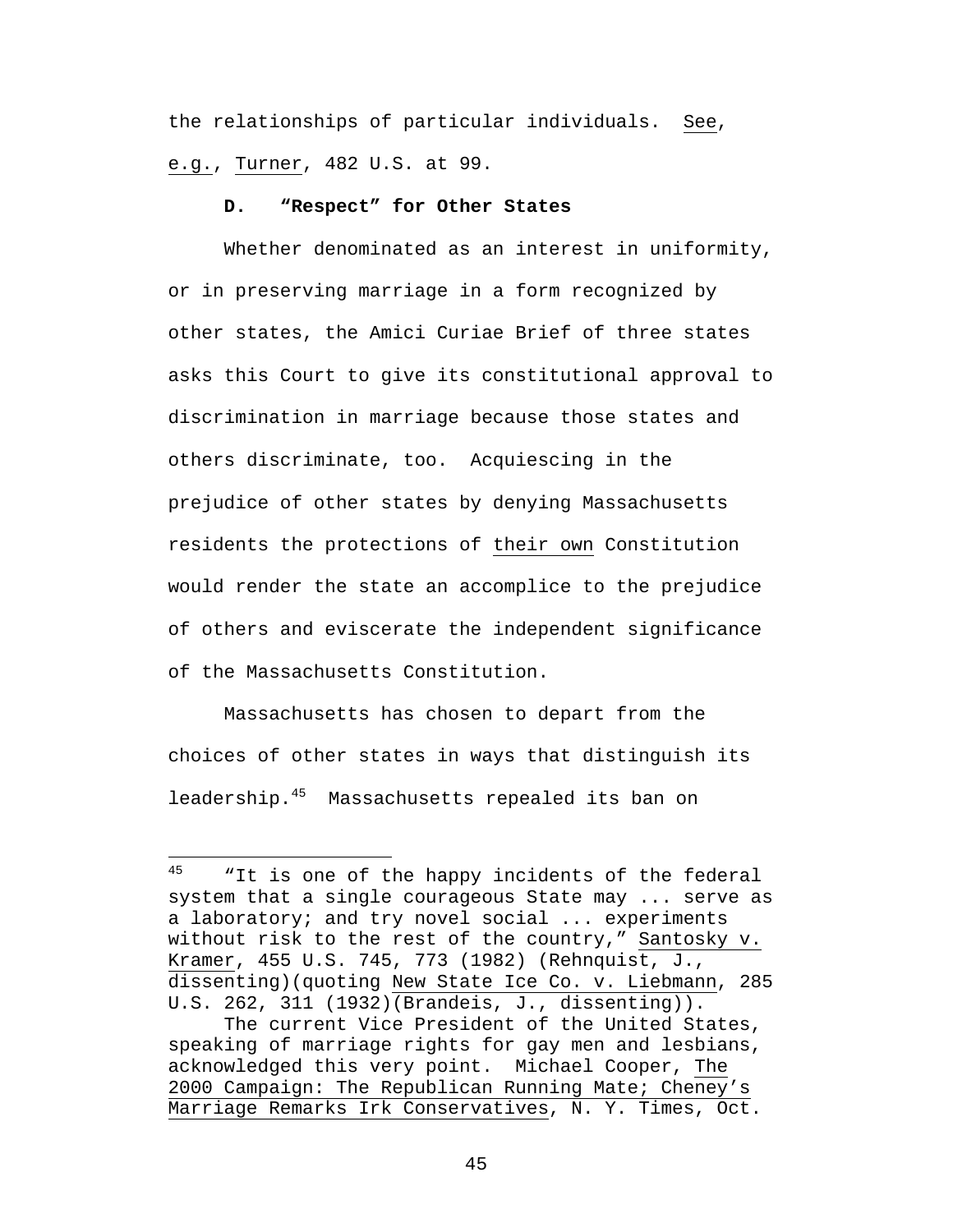marriages between people of different races before the Civil War, a time when anti-miscegenation statutes were common.<sup>46</sup> In 1993, this Court ruled that unmarried couples may jointly adopt, a ruling increasingly favored by other state courts. $47$  Even when Masssachusetts is not a leader, it is sometimes in the minority, as with the licensing of first cousin marriages.<sup>48</sup> G.L. c. 207, §§ 1, 2. Accord Baker, 744 A.2d at 885 (rejecting identical arguments). $49$ 

#### **VI. CONCLUSION**

 $\overline{a}$ 

For all of the above reasons, and the reasons set forth in the Plaintiffs' original brief, the only constitutional, workable and just solution is for this

10, 2000, at A23 ("'[P]eople should be free to enter into any kind of relationship they want to enter into' and ... the issue of gay marriages should be decided by the states"); Rod Dreher, GOP Gay Bombshell Stuns Conservatives, New York Post, Oct.  $6, 2000$ , at 9.<br> $\frac{46}{16}$  coo Higtoriang' Pr. 22-29  $\frac{46}{47}$  See Historians' Br. 22-28. See generally Laura S. Brown, "Relationships More Enduring", 41 Fam. Ct. Rev. 60, 61 (2003). See 1 H. Clark, The Law of Domestic Relations in the United States,  $\S$  2.9, at 153-54 (2d ed. 1987).<br> $\frac{49}{12}$  Nor does the principle of comity or cooperative Nor does the principle of comity or cooperative federalism support the Amici States' claim. Although states sometimes apply another jurisdiction's law when that law offends no policy of the forum state, the Amici have not cited any case in which the courtesy of comity has superseded a state's application of its own constitutional guarantees, or in which comity was invoked as a sword to prevent a speculative conflict rather than in the context of a specific dispute.